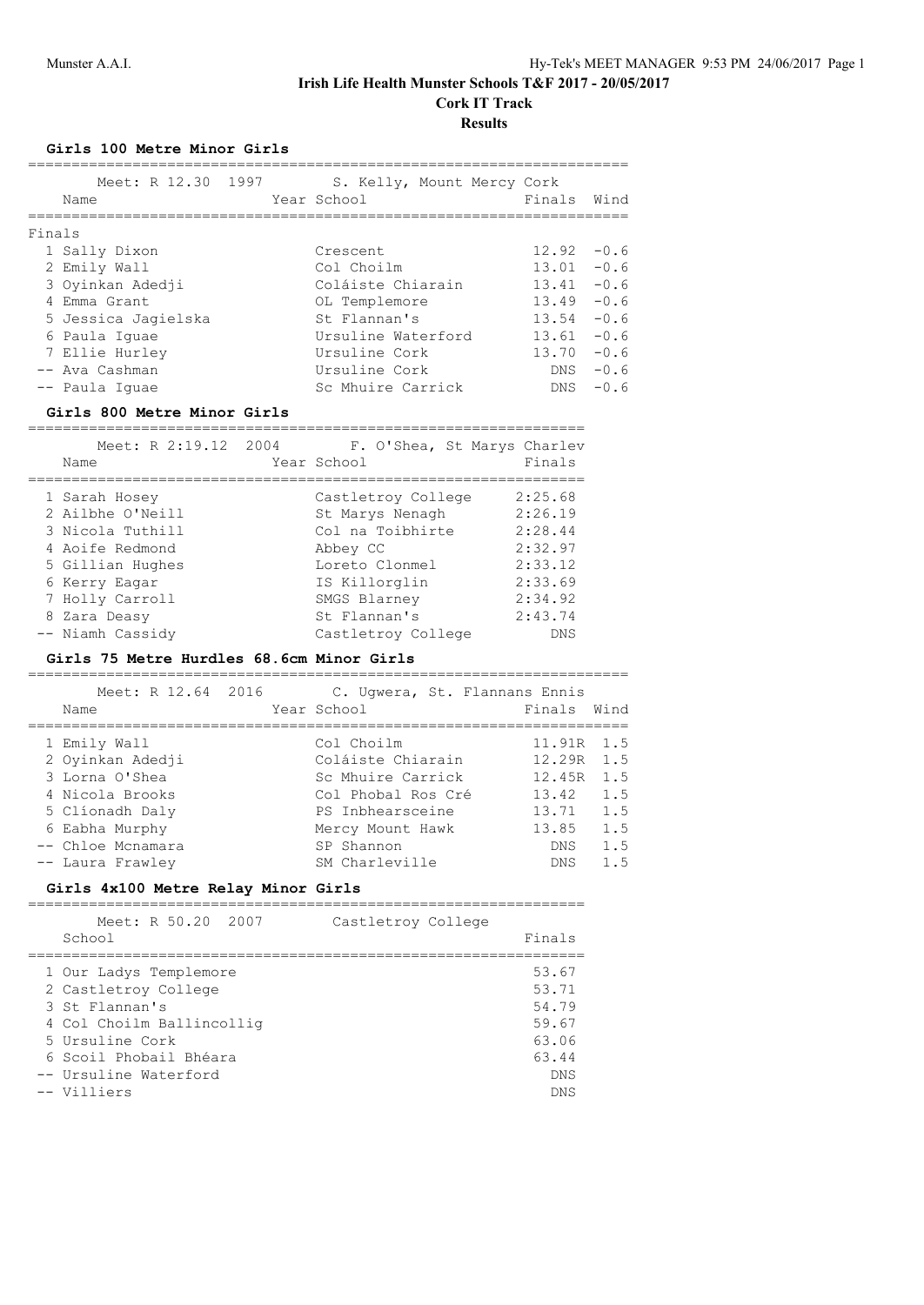# **Cork IT Track**

# **Results**

#### **Girls Long Jump Minor Girls**

| Meet: R 5.39m 2008<br>Name                          | A. O'Shea, Ursuline Waterford<br>Year School                | Finals     | Wind |
|-----------------------------------------------------|-------------------------------------------------------------|------------|------|
| 1 Katie Nolke                                       | Ursuline Waterford 4.88m                                    |            | NWI  |
|                                                     | 4.56m (NWI) 4.88m (NWI) 4.70m (NWI) 4.64m (NWI) 4.82m (NWI) |            |      |
| 2 Emma Grant                                        | OL Templemore                                               | 4.58m      | NWI  |
|                                                     | 4.58m (NWI) 4.53m (NWI) 4.57m (NWI) 4.47m (NWI) 4.44m (NWI) |            |      |
| 3 Jessica Jagielska                                 | St Flannan's                                                | 4.36m      | NWI  |
|                                                     | 4.29m (NWI) 4.21m (NWI) 4.36m (NWI) 4.33m (NWI)             |            |      |
| 4 Jorja Holland                                     | Davis College                                               | 4.21m      | NWI  |
| $4.00m(NWI)$ $4.21m(NWI)$ $4.05m(NWI)$ $4.14m(NWI)$ |                                                             |            |      |
| -- Katie Anna Porter                                | Portumna C S                                                | <b>DNS</b> | NWI  |
| -- Rebecca Falvey                                   | Mercy Mount Hawk                                            | <b>DNS</b> | NWI  |
| -- Laura Frawley                                    | SM Charleville                                              | DNS.       | NWI  |
| -- Paula Iquae                                      | Ursuline Waterford                                          | <b>DNS</b> | NWI  |
| -- Ava Coyle                                        | Kinsale CS                                                  | <b>DNS</b> | NWI  |
|                                                     |                                                             |            |      |

#### **Girls Shot Putt 2.72 Kg Minor Girls**

================================================================ Meet: R 11.16m 2012 E. Kingston, Bandon GS

| Name                                            |  | Year School        | Finals |
|-------------------------------------------------|--|--------------------|--------|
| 1 Katelyn Reid<br>8.97m 8.92m 9.67m 8.39m 9.19m |  | PS CorcaDhuibhne   | 9.67m  |
| 2 Roisin Power                                  |  | St Mary's Newport  | 9.66m  |
| 9.30m 9.66m 9.18m 9.22m 8.82m                   |  |                    |        |
| 3 Sarah Heary                                   |  | Waterpark          | 9.42m  |
| 9.27m 9.42m 9.38m 9.40m 9.31m                   |  |                    |        |
| 4 Amy Whelan                                    |  | Buttevant          | 8.64m  |
| 7.95m 7.69m 8.64m 8.00m 8.05m                   |  |                    |        |
| 5 Dorothy Dikibo                                |  | St Aloysius        | 8.42m  |
| 8.17m 8.07m 8.42m 7.52m 7.55m                   |  |                    |        |
| 6 Jess Caron                                    |  | Loreto Clonmel     | 8.10m  |
| 8.10m 7.51m 6.78m 7.82m 7.85m                   |  |                    |        |
| 7 Ella Dillon                                   |  | Villiers           | 7.65m  |
| 7.65m 6.92m 7.51m                               |  |                    |        |
| 8 Charlotte Green                               |  | Bandon GS          | 7.43m  |
| 6.83m 7.43m 6.74m                               |  |                    |        |
| -- Nicola Brooks                                |  | Col Phobal Ros Cré | DNS    |

#### **Girls 100 Metre Junior Girls**

===================================================================== Meet: R 12.10 1990 L. Symons, Regina Mundi, Cork Name **Year School** Finals Wind ===================================================================== 1 Nikolka Stevankova Laurel Hill 12.46 -1.1 2 Hollie McCarthy **Buttevant** 12.70 -1.1 3 Kellie Bester Sc Mhuire Carrick 12.87 -1.1 4 Lauren McCourt Bandon GS 13.49 -1.1 5 Katie Byrne St Augustines 13.80 -1.1 6 Maddie Daly Bandon GS 13.97 -1.1 -- Isobell Farrelly GC Luimnigh DNS -1.1

# **Girls 200 Metre Junior Girls**

| Meet: R 24.70 1975 |              | M. Fleming, St. Mary's, Midleton |
|--------------------|--------------|----------------------------------|
| Name               | Year School  | Finals Wind                      |
| 1 Ailbhe Doherty   | St Flannan's | $25.21 - 1.3$                    |

=====================================================================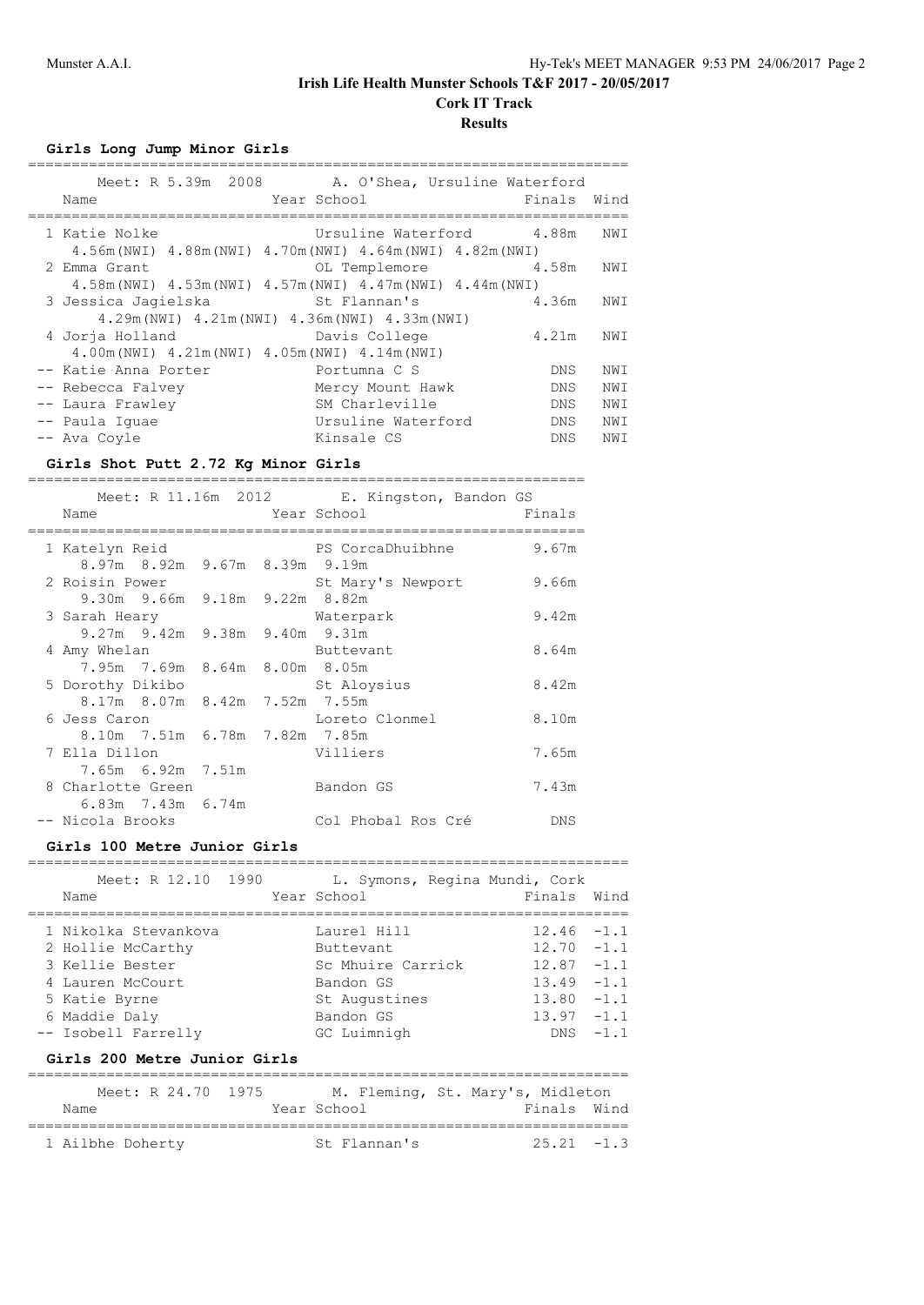**Cork IT Track**

**Results**

=====================================================================

#### **....Girls 200 Metre Junior Girls**

| 2 Nikolka Stevankova | Laurel Hill      | $25.76 - 1.3$ |            |
|----------------------|------------------|---------------|------------|
| 3 Lauren McCourt     | Bandon GS        | $26.85 -1.3$  |            |
| 4 Lia Farley         | Kinsale CS       | $27.47 - 1.3$ |            |
| 5 Laura Hayes        | Borrisokane C.C. | $28.67 - 1.3$ |            |
| 6 Erin De Burca      | Col na Toibhirte | $28.96 - 1.3$ |            |
| -- Amanda Tony       | Col Ide&Iosef    |               | $DNS -1.3$ |
| -- Rachel Leonard    | OL Templemore    |               | $DNS -1.3$ |

#### **Girls 800 Metre Junior Girls**

#### ================================================================

|  | Meet: R 2:11.77 2005 | C. Cronin, Abbey CC, Waterf |            |
|--|----------------------|-----------------------------|------------|
|  | Name                 | Year School                 | Finals     |
|  |                      |                             |            |
|  | 1 Ailbhe Doherty     | St Flannan's                | 2:21.40    |
|  | 2 Sarah Lane         | St Anne's CC                | 2:22.12    |
|  | 3 Sarah Morrison     | Loreto Fermoy               | 2:22.75    |
|  | 4 Meghan Carr        | Loreto Fermoy               | 2:22.78    |
|  | 5 Orla Coffey        | St Angelas Cork             | 2:28.62    |
|  | 6 Ellie Pike         | Rice College Ennis          | 2:28.95    |
|  | 7 Clodagh Monahan    | Waterpark                   | 2:39.10    |
|  | -- Aine O'Neill      | St Augustines               | <b>DNS</b> |
|  | -- Emma Osborne      | Ursuline Thurles            | <b>DNS</b> |
|  |                      |                             |            |

#### **Girls 1500 Metre Junior Girls**

| Meet: R 4:38.00 1996<br>Name | P. Sheehan, SMGS, Blarney<br>Year School | Finals     |
|------------------------------|------------------------------------------|------------|
|                              |                                          |            |
| 1 Aimee Hayde                | St Mary's Newport                        | 4:46.15    |
| 2 Una O'Brien                | Waterpark                                | 4:58.97    |
| 3 Jane Buckley               | Col na Toibhirte                         | 5:00.07    |
| 4 Grainne Egan               | St Marys Mallow                          | 5:10.75    |
| 5 Anna Duffin                | Ursuline Waterford                       | 5:20.95    |
| -- Ella Doherty              | CM Ennis                                 | <b>DNS</b> |
| -- Ellen Lynch               | Rathkeale                                | <b>DNS</b> |
| -- Rebecca Harrington        | Col Pobail Bantry                        | <b>DNS</b> |
| -- Niamh Cunneen             | St Marys Nenagh                          | <b>DNS</b> |

#### **Girls 75 Metre Hurdles 76.2cm Junior Girls**

| Meet: R 11.48 2004<br>Name | K. Sheehan, Ursuline, Waterford<br>Year School | Finals     | Wind |
|----------------------------|------------------------------------------------|------------|------|
| 1 Chisolm Uqwueru          | St Flannan's                                   | 11.95      | 0.4  |
| 2 Hollie McCarthy          | Buttevant                                      | 12.04      | 0.4  |
| 3 Gwen Flatley             | Sc Mhuire Carrick                              | 12.92      | 0.4  |
| 4 Stacey Komolafe          | Bandon GS                                      | 12.95      | 0.4  |
| 5 Amy O'Donoghue           | Col na Toibhirte                               | 13.15      | 0.4  |
| 6 Lynn Vermeer             | Sc Mhuire Carrick                              | 13.22      | 0.4  |
| 7 Carla Griffin            | Rice College Ennis                             | 16.52      | 0.4  |
| -- Ihuoma Njoku            | St Caimin's                                    | <b>DNS</b> | 0.4  |

#### **Girls 4x100 Metre Relay Junior Girls**

| Meet: R 51.10                             | 1978 | St Marys Nenagh |                |
|-------------------------------------------|------|-----------------|----------------|
| School                                    |      |                 | Finals         |
| 1 Bandon Grammar School<br>2 St Flannan's |      |                 | 52.53<br>53 14 |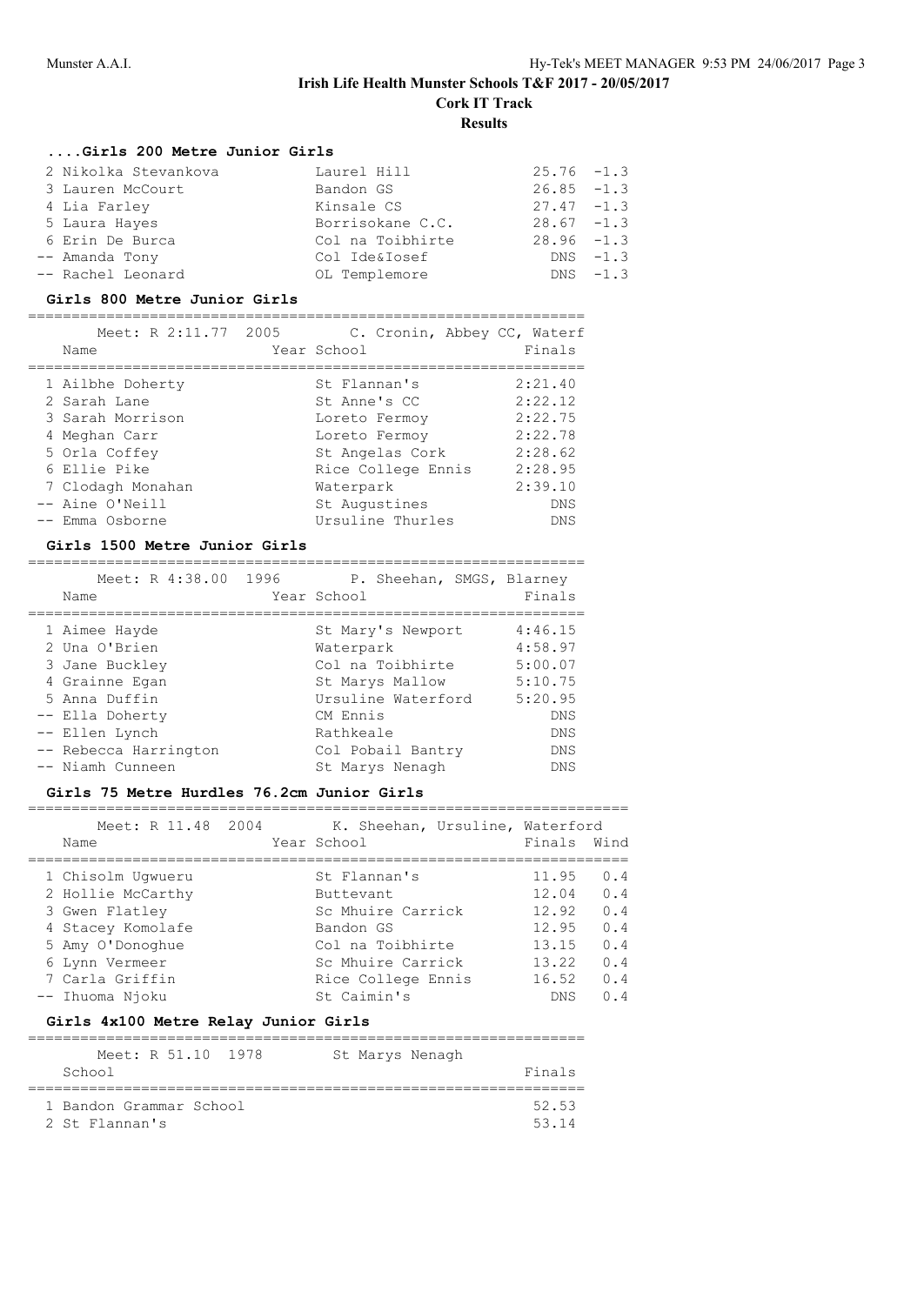**Cork IT Track**

**Results**

| Girls 4x100 Metre Relay Junior Girls |            |
|--------------------------------------|------------|
| 3 Sc Mhuire Carrick                  | 53.29      |
| 4 Col na Toibhirte Bandon            | 54.56      |
| 5 St Augustines                      | 56.31      |
| 6 Mercy Mount Hawk                   | 58.09      |
| -- St Aloysius Carrigtwohill         | <b>DNS</b> |
| -- Rice College Ennis                | <b>DNS</b> |

# **Girls High Jump Junior Girls**

| Meet: R 1.65m 2016 C. Kennelly, St Brigids Killa                                                     |                                 |        |  |  |
|------------------------------------------------------------------------------------------------------|---------------------------------|--------|--|--|
| Name                                                                                                 | <b>Example 2018</b> Year School | Finals |  |  |
| 1 Caitlin Kennedy<br>1.45 1.50 1.55 1.60 1.65                                                        | JtB Hospital                    | 1.60m  |  |  |
| O O XO O XXX<br>2 Katie Nolke<br>1.40 1.45 1.50 1.55 1.60 1.65<br>O O O O XXO XXX                    | Ursuline Waterford 1.60m        |        |  |  |
| 2 Aoife O'Sullivan but St Marys Mallow<br>1.40 1.45 1.50 1.55 1.60 1.65<br>O O O XXO XXX<br>$\Omega$ |                                 | 1.60m  |  |  |
| 4 Holly Meredith SMI Newcastle West 1.50m<br>1.45 1.50 1.55<br>O O XXX                               |                                 |        |  |  |
| 5 Nicola Brooks<br>1.30 1.35 1.40 1.45 1.50 1.55<br>O O XO XXO O XXX                                 | Col Phobal Ros Cré 1.50m        |        |  |  |
| 6 Amy O'Donoghue Col na Toibhirte<br>1.30 1.35 1.40 1.45 1.50<br>O O O XO XXX                        |                                 | 1.45m  |  |  |
| 7 Orla Onoh<br>1.30 1.35 1.40<br>O XXO XXX                                                           | Ashton School Cork 1.35m        |        |  |  |
| -- Aoife Madigan                                                                                     | Rice College Ennis              | DNS    |  |  |
| -- Saoirse Allen                                                                                     | Mercy Waterford                 | DNS    |  |  |

# **Girls Pole Vault Junior Girls**

| Meet: R 2.70m 2011<br>Name                                                           | K. Cronin, St. Brigid's, Kill<br>Year School | Finals |
|--------------------------------------------------------------------------------------|----------------------------------------------|--------|
| 1 Anna Ryan<br>2.30 2.40 2.60 2.71 2.80 2.90 3.00<br>XOOXXO<br>$\circ$<br>$\bigcirc$ | Ursuline Thurles<br>XO<br>XXX                | 2.90mR |
| 2 Orla Coffey<br>2.40 2.50 2.60 2.71 2.80 2.90<br>XOOOXO                             | St Angelas Cork<br>O XXX                     | 2.80mR |
| 3 Alannah Kelly<br>2.20 2.30 2.40 2.50<br>O XO XXX<br>∩                              | St Augustines                                | 2.40m  |
| -- Kate Killigrew<br>2.10<br>XXX                                                     | St Augustines                                | NΗ     |
| -- Sara-Zia Buckley                                                                  | Ballincollig CS                              | DNS    |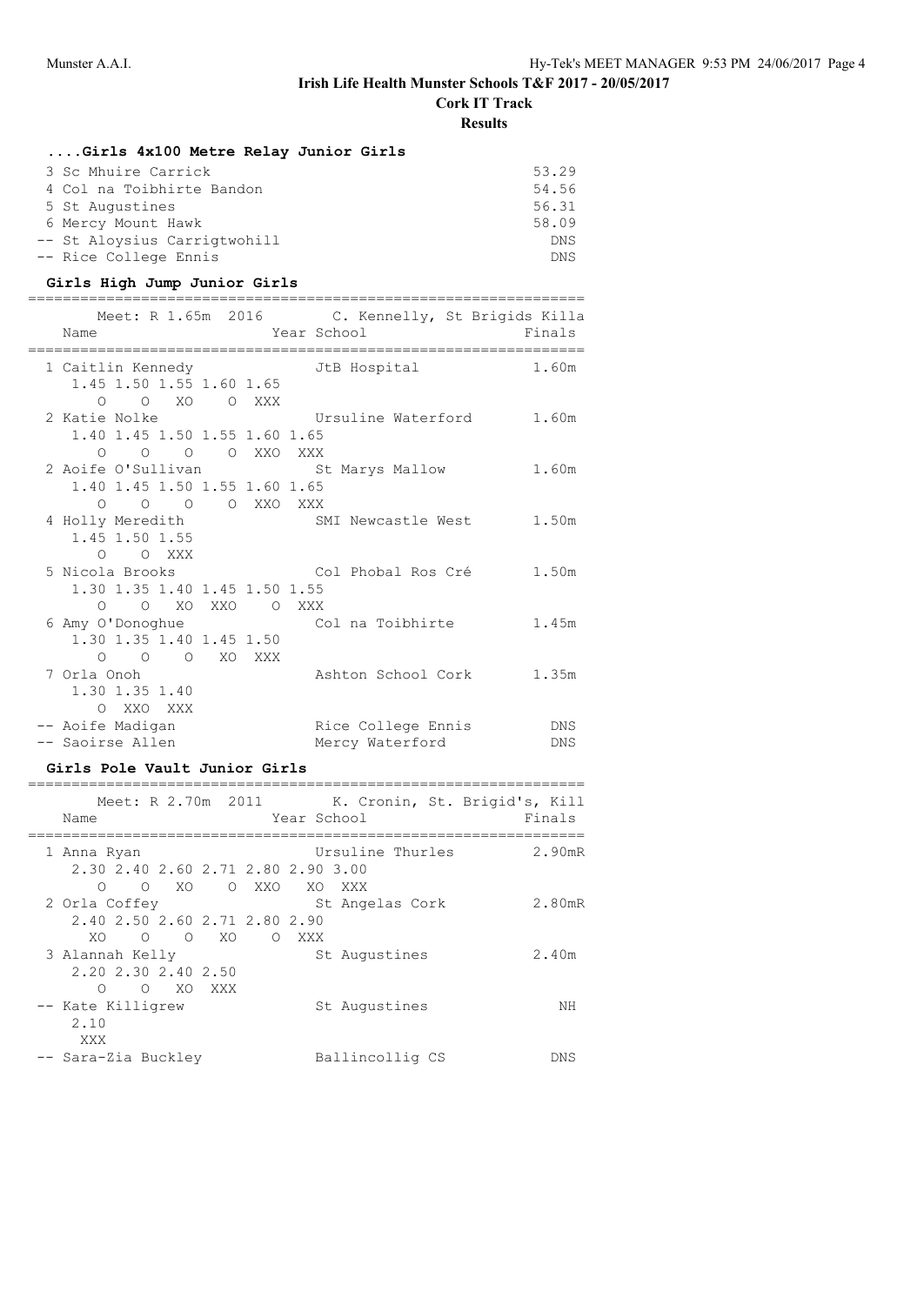# **Cork IT Track**

# **Results**

# **Girls Long Jump Junior Girls**

|                                                 | Meet: R 5.66m 2004 K. Sheehan, Ursuline, Waterford               |            |      |
|-------------------------------------------------|------------------------------------------------------------------|------------|------|
| Name                                            | Year School                                                      | Finals     | Wind |
| 1 Stacey Komolafe                               | Bandon GS                                                        | 5.20m      | NWI  |
|                                                 | 4.90m(NWI) 5.20m(NWI) 4.86m(NWI) 5.02m(NWI) 4.88m(NWI)           |            |      |
| 2 Lia Farley                                    | Kinsale CS                                                       | 4.73m      | NWI  |
|                                                 | $4.55m(NW1)$ $4.73m(NW1)$ $4.52m(NW1)$ $4.54m(NW1)$              |            |      |
| 3 Blessing Alamu                                | St Marys Midleton                                                | 4.58m      | NWI  |
| 4.36m (NWI) 4.58m (NWI) 4.52m (NWI) 4.57m (NWI) |                                                                  |            |      |
| 4 Veerle Van-der-Val                            | Loreto Clonmel 4.44m                                             |            | NWI  |
|                                                 | $4.33m(NWI)$ $4.44m(NWI)$ $4.32m(NWI)$ $4.41m(NWI)$ $4.29m(NWI)$ |            |      |
| 5 Rachel O'Shea                                 | Sc Mhuire Carrick 4.39m                                          |            | NWI  |
|                                                 | 4.17m (NWI) 4.39m (NWI) 4.30m (NWI) 4.18m (NWI)                  |            |      |
| -- Ann-Marie Pierse                             | Col Ide&Iosef                                                    | DNS.       | NWI  |
| -- Makayla Ryan Wade                            | GC Luimnigh                                                      | DNS.       | NWI  |
| -- Susan Moran                                  | Salesian SS                                                      | DNS        | NWI  |
| -- Sophie Boyle                                 | Loreto Clonmel                                                   | <b>DNS</b> | NWI  |
|                                                 |                                                                  |            |      |

# **Girls Triple Jump Junior Girls**

===================================================================== Meet: R 10.30m 1996 M. Troy, St. Augustines

| 1100 <b>.</b> It IV . JUIL | 1.11.11.100                                                           |                         |      |
|----------------------------|-----------------------------------------------------------------------|-------------------------|------|
| Name                       | Year School                                                           | Finals                  | Wind |
| 1 Chisolm Uqwueru          | St Flannan's                                                          | 9.69m                   | NWI  |
|                            | 9.48m (NWI) 9.49m (NWI) 9.45m (NWI) 9.57m (NWI) 9.69m (NWI)           |                         |      |
| 2 Holly Meredith           | SMI Newcastle West                                                    | 9.46m                   | NWI  |
|                            | 9.08m (NWI) 9.27m (NWI) 9.35m (NWI) 9.46m (NWI)                       |                         |      |
| 3 Cliona Mcnamara          | Scariff C C                                                           | 9.02m                   | NWI  |
|                            | $9.02$ m(NWI) $8.66$ m(NWI) $8.68$ m(NWI) $8.32$ m(NWI) $8.87$ m(NWI) |                         |      |
| 4 Kate Killigrew           | St Augustines 8.76m                                                   |                         | NWI  |
|                            | 8.44m(NWI) 8.69m(NWI) 8.63m(NWI) 8.45m(NWI) 8.76m(NWI)                |                         |      |
| 5 Rachel O'Shea            |                                                                       | Sc Mhuire Carrick 8.48m | NWI  |
|                            | 8.10m (NWI) 8.35m (NWI) 8.48m (NWI) 8.35m (NWI) 8.31m (NWI)           |                         |      |
| 6 Emily Curtin             | Carrigaline CS                                                        | 7.10m                   | NWI  |
|                            | $7.04$ m (NWI) $7.00$ m (NWI) $7.10$ m (NWI) $6.91$ m (NWI)           |                         |      |
| -- Aoibhin O'Grady         | St Augustines                                                         | <b>DNS</b>              | NWI  |

### **Girls Shot Putt 2.72 Kg Junior Girls**

| Meet: R 13.04m 2016<br>Name                              | C. Sheehy, St Marys Charlevi<br>Year School | Finals     |
|----------------------------------------------------------|---------------------------------------------|------------|
| 1 Ciara Sheehy<br>13.67m  14.58m  14.30m  14.37m  14.32m | SM Charleville                              | 14.58mR    |
| 2 Blessing Alamu<br>11.22m 11.33m 11.82m 12.12m 11.37m   | St Marys Midleton                           | 12.12m     |
| 3 Sophie Perrott<br>10.84m 11.35m 10.50m 10.35m 10.44m   | Buttevant                                   | 11.35m     |
| 4 Orna NicAoire<br>7.12m 7.47m 7.10m 7.24m 7.20m         | St Augustines                               | 7.47m      |
| -- Dominka Ciezoba                                       | Abbey CC                                    | DNS        |
| -- Emily Needham                                         | Portumna C S                                | <b>DNS</b> |
| -- Holly Beasly                                          | Hazelwood College                           | <b>DNS</b> |
| -- Teagan Stanley                                        | Newtown School                              | DNS        |
| -- Isobel Tyrell                                         | Ursuline Thurles                            | <b>DNS</b> |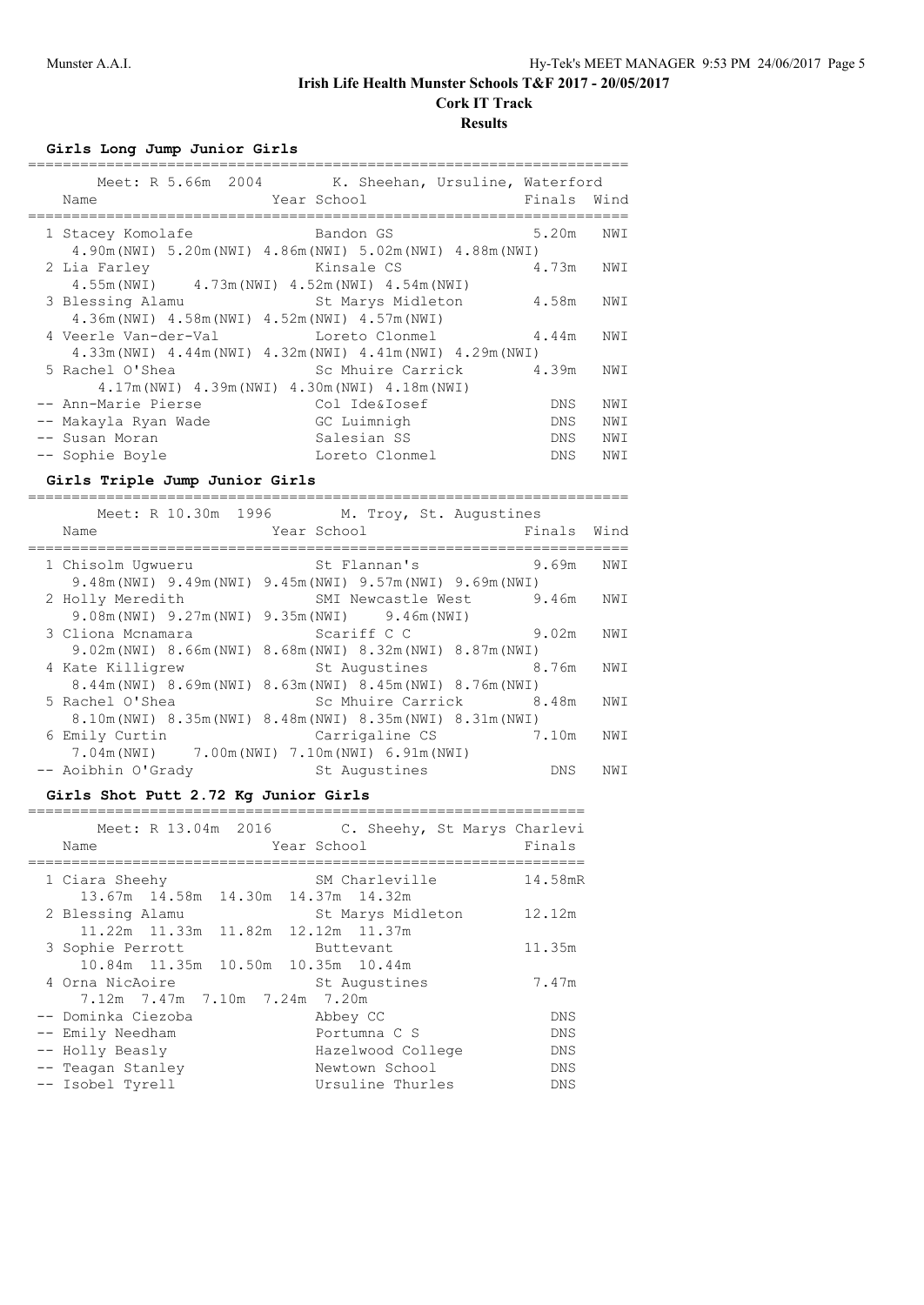**Cork IT Track**

# **Results**

================================================================

# **Girls Discus 0.75 Kg Junior Girls**

| Meet: R 42.97m 2016 M. Lenihan, Hazelwood Colleg<br>Name | Year School       | Finals     |
|----------------------------------------------------------|-------------------|------------|
| 1 Megan Lenihan<br>34.56m 35.92m 36.34m 35.90m           | Hazelwood College | 36.34m     |
| 2 Anna Ryan                                              | Ursuline Thurles  | 29.13m     |
| x 23.98m 29.13m                                          |                   |            |
| 3 Sophie Perrott                                         | Buttevant         | 26.17m     |
| x 26.17m 19.48m 18.98m 24.58m                            |                   |            |
| 4 Sarah Heary                                            | Waterpark         | 25.84m     |
| 22.13m 20.32m 20.60m 25.84m                              |                   |            |
| 5 Abby Littlejohn                                        | PS Inbhearsceine  | 22.96m     |
| 20.22m 22.96m 14.50m 21.47m 22.55m                       |                   |            |
| -- maria Doerflinger                                     | Portumna C S      | <b>DNS</b> |
| -- Órnagh Kiely                                          | Hazelwood College | <b>DNS</b> |
| -- Katie Boyle                                           | Bandon GS         | <b>DNS</b> |
| -- Lynn Vermeer                                          | Sc Mhuire Carrick | DNS        |
|                                                          |                   |            |

# **Girls Hammer 2.50 Kg Junior Girls**

================================================================

|                                                                          | Meet: R 50.01m 2011 A. Akers, Scariff CC                      |            |
|--------------------------------------------------------------------------|---------------------------------------------------------------|------------|
| Name                                                                     | Year School                                                   | Finals     |
| 1 Ciara Sheehy<br>39.53m 38.83m 40.79m                                   | SM Charleville                                                | 40.79m     |
| 2 Nicola Tuthill<br>27.44m 33.51m 34.25m 30.54m                          | 37.62m<br>Col na Toibhirte                                    | 34.25m     |
| 3 Orna NicAoire<br>29.82m 29.75m 28.98m 26.76m 28.69m                    | St Augustines                                                 | 29.82m     |
| 4 Niamh Sugrue                                                           | Col na Toibhirte<br>26.95m 28.45m 28.61m 28.57m 27.83m 29.79m | 29.79m     |
| 5 Jodi Kavanagh<br>27.24m  26.29m  25.10m                                | St Augustines<br>26.00m                                       | 27.24m     |
| 6 Natasha O Keeffe<br>24.29m 23.99m 23.18m 26.14m 26.54m                 | Davis College                                                 | 26.54m     |
| 7 Abigail Quinlan Borrisokane C.C.<br>22.04m 25.19m 22.69m 22.33m 18.39m |                                                               | 25.19m     |
| 8 Katelyn Cusack                                                         | Davis College<br>19.63m 19.95m 13.05m 14.49m 16.10m 16.79m    | 19.95m     |
| 9 Karina Kelleher<br>18.97m 18.22m                                       | SMGS Blarney                                                  | 18.97m     |
| -- Alice Norris<br>-- Sarah O'Keeffe                                     | St Brigids<br>Davis College                                   | DNS<br>DNS |

# **Girls Javelin 400g Junior Girls**

| Name                 | Meet: R 39.70m 2013                    | Year School |        | O. O'Brien, Ursuline Waterfo | Finals |
|----------------------|----------------------------------------|-------------|--------|------------------------------|--------|
| 1 Megan Lenihan      | 37.92m 37.46m 38.28m                   |             | 37.15m | Hazelwood College            | 38.28m |
| 2 Katelyn Reid       |                                        |             |        | PS CorcaDhuibhne             | 35.65m |
| 3 Amy Whelan         | 35.65m 34.41m 33.14m                   |             | 33.19m | Buttevant                    | 31.74m |
| 4 Helen Moynihan     | 29.37m 31.20m 28.75m 26.33m 31.74m     |             |        | Davis College                | 31.38m |
| 5 Veerle Van-der-Val | 26.03m 30.04m 28.31m 29.34m 31.38m     |             |        | Loreto Clonmel               | 29.41m |
|                      | 28.86m  26.21m  24.28m  29.41m  27.49m |             |        |                              |        |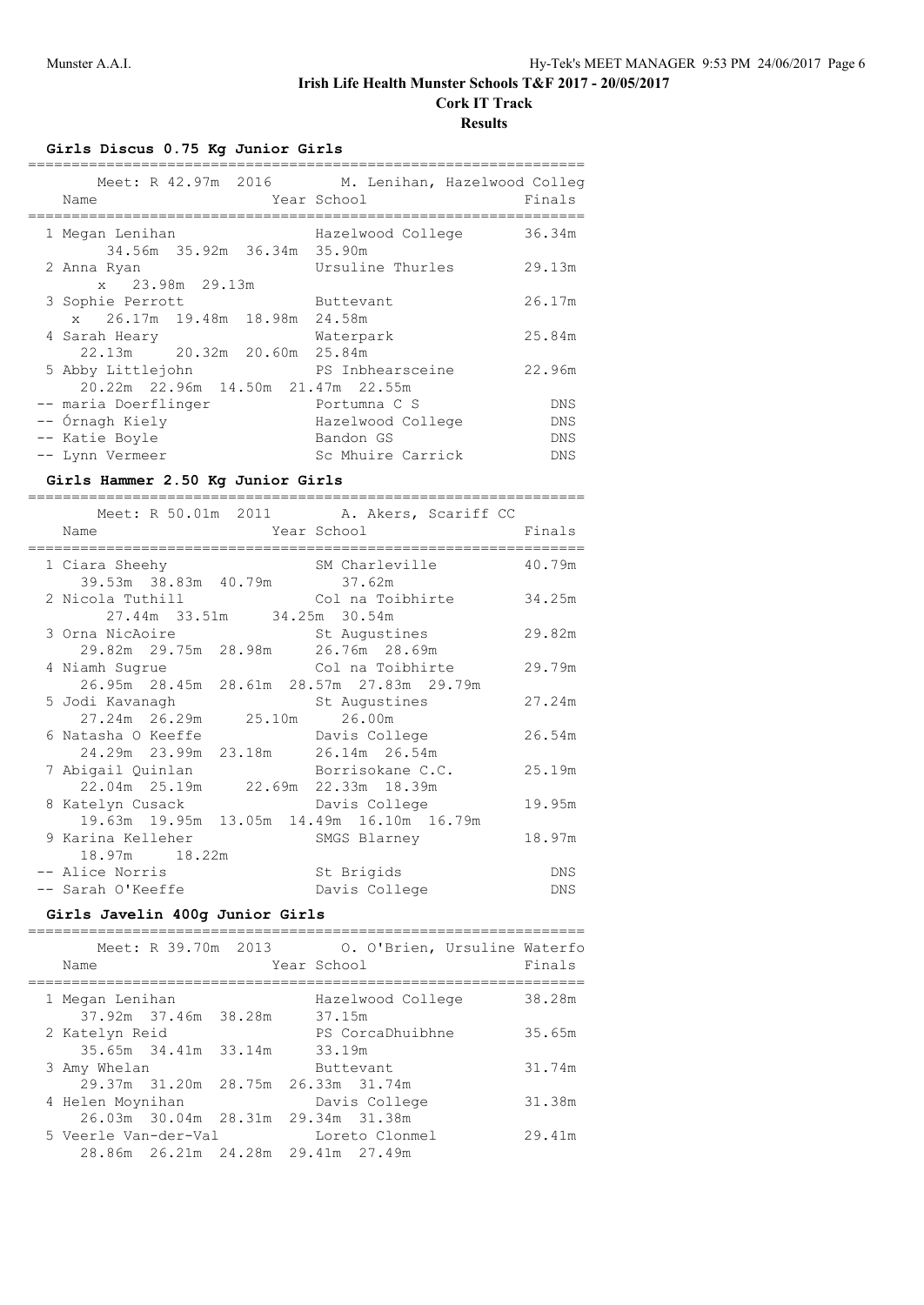**Cork IT Track**

**Results**

# **....Girls Javelin 400g Junior Girls**

| 6 Niamh Sugrue                     | Col na Toibhirte | 29.06m     |
|------------------------------------|------------------|------------|
| 26.45m 27.20m 24.40m 29.06m 28.25m |                  |            |
| 7 Abby Littlejohn                  | PS Inbhearsceine | 23.44m     |
| 23.44m 19.51m 22.02m               |                  |            |
| 8 Laura Hayes                      | Borrisokane C.C. | 22.86m     |
| 21.31m 20.24m 22.86m               |                  |            |
| 9 Tara Myers                       | Waterpark        | 19.28m     |
| 19.28m 18.28m                      |                  |            |
| -- Vanessa Johson                  | St Flannan's     | <b>DNS</b> |

#### **Girls 1200 Metre Walk Junior Girls**

| Meet: R 5:33.30<br>2008<br>Name | K. Veale, St. Augustines<br>Year School | Finals     |
|---------------------------------|-----------------------------------------|------------|
|                                 |                                         |            |
| 1 Siofra O'Dea                  | SJ Spanish Point                        | 6:01.87    |
| 2 Claire Caulfield              | Ursuline Waterford                      | 6:08.39    |
| 3 Aisling O'Shaughnessy         | St Angelas Cork                         | 6:41.36    |
| 4 Meabh O'Connor                | Waterpark                               | 6:50.80    |
| 5 Aoife O'Reilly                | PS Inbhearsceine                        | 7:25.23    |
| 6 Orla Fitzgerald               | SP Shannon                              | 7:33.87    |
| 7 Mary Oginbanwo                | St Aloysius                             | 7:49.69    |
| -- Leah McMahon                 | Rice College Ennis                      | <b>DNS</b> |
| -- Leslie Cashman               | PS na Trionoide                         | <b>DNS</b> |

# **Girls 100 Metre Intermediate Girls**

| Meet: R 11.70 1990       | F. Kelly, St. Nessan's, Limerick |             |        |
|--------------------------|----------------------------------|-------------|--------|
| Name                     | Year School                      | Finals Wind |        |
|                          |                                  |             |        |
| 1 Niamh Foley            | SMI Newcastle West               | 12.31       | $-0.8$ |
| 2 Lauren O'Leary         | Nagle Rice                       | 12.51       | $-0.8$ |
| 3 Niamh Ni Mhuireartaigh | GC Luimnigh                      | 12.75       | $-0.8$ |
| 4 Orla O'Reilly          | Mercy Mount Hawk                 | 13.02       | $-0.8$ |
| 5 Amy Redmond            | Abbey CC                         | 13.08       | $-0.8$ |
| 6 Emma Moore             | Loreto Clonmel                   | 13.18       | $-0.8$ |
| 7 Stephanie Bazunu       | Ballincollig CS                  | 13.38       | $-0.8$ |
| -- Aishat Onilogbo       | St Marys Midleton                | <b>DNS</b>  | $-0.8$ |

#### **Girls 200 Metre Intermediate Girls**

| Meet: R 24.40 1973    | A. Jeffords, Regina Mundi, Cork |               |        |
|-----------------------|---------------------------------|---------------|--------|
| Name                  | Year School                     | Finals Wind   |        |
|                       |                                 |               |        |
| 1 Niamh Foley         | SMI Newcastle West              | $25.54 - 1.3$ |        |
| 2 Roseanne Fitzgerald | CTI Clonmel                     | $26.03 - 1.3$ |        |
| 3 Susan O'Neill       | Laurel Hill                     | $26.17 - 1.3$ |        |
| 4 Fiona Doyle         | IS Killorglin                   | $26.75 - 1.3$ |        |
| 5 Orla O'Reilly       | Mercy Mount Hawk                | $26.90 - 1.3$ |        |
| 6 Amy Redmond         | Abbey CC                        | $26.93 - 1.3$ |        |
| 7 Aoife Carbery       | Col Choilm                      | $28.82 - 1.3$ |        |
| -- Mary Leahy         | St Marys Midleton               | DNS.          | $-1.3$ |

#### **Girls 300 Metre Intermediate Girls**

|                       | Meet: R 39.38 2015 |  |             | Sharlene Mawdsley, SM Newport |        |
|-----------------------|--------------------|--|-------------|-------------------------------|--------|
| Name                  |                    |  | Year School |                               | Finals |
|                       |                    |  |             |                               |        |
| 1 Roseanne Fitzgerald |                    |  | CTI Clonmel |                               | 41 43  |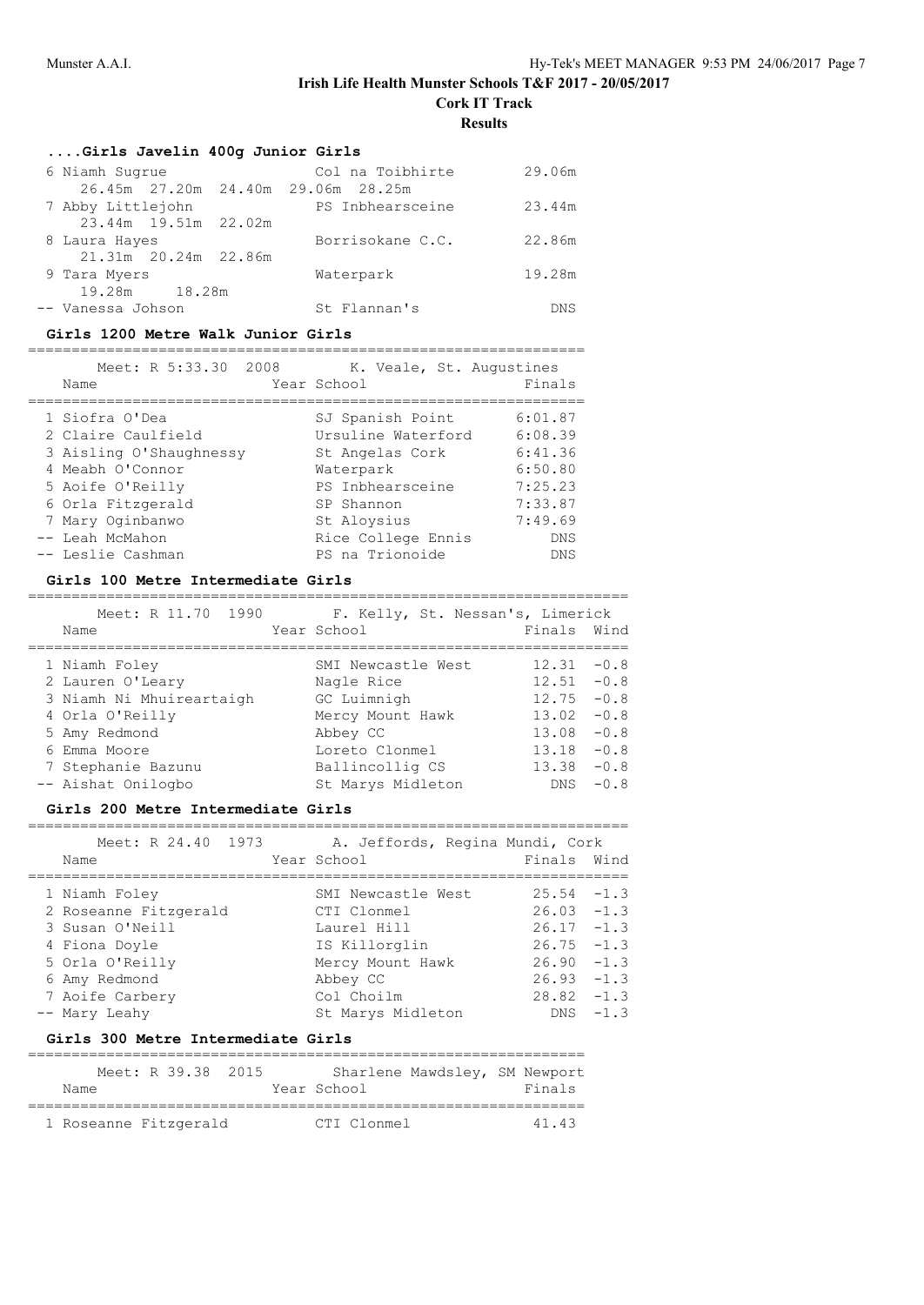**Cork IT Track**

**Results**

#### **....Girls 300 Metre Intermediate Girls**

| 2 Susan O'Neill  | Laurel Hill        | 41.83 |
|------------------|--------------------|-------|
| 3 Zara Bolger    | Villiers           | 42.36 |
| 4 Lorna Monahan  | Waterpark          | 43.26 |
| 5 Anne Russell   | Castletroy College | 43.69 |
| 6 Eva Murphy     | Bandon GS          | 44.09 |
| 7 Aileen McGrath | St Marys Midleton  | 54.54 |
| 8 Tamzyn Coady   | Col an Phiarsaigh  | 55.78 |

#### **Girls 800 Metre Intermediate Girls**

| Meet: R 2:12.80 1997<br>E. O'Shea, St. Mary's, Char<br>Finals<br>Year School<br>Name<br>2:17.58<br>1 Alex O'Neill<br>Rice College Ennis<br>2:17.85<br>St Flannan's<br>2 Jo Keane<br>2:22.06<br>3 Ava Fennessy<br>Loreto Clonmel<br>2:27.27<br>4 Isabelle Cummins<br>Mercy Waterford<br>2:30.94<br>Ursuline Waterford<br>5 Emily Goff<br>2:35.27<br>6 Olivia Tuthill<br>Col na Toibhirte<br>2:45.05<br>7 Emer McGlynn<br>Ursuline Waterford<br>3:03.01<br>Col Pobail Bantry<br>8 Kate Barry<br>-- Emily Cahill<br>CM Ennis<br>DNS |                  |               |            |
|----------------------------------------------------------------------------------------------------------------------------------------------------------------------------------------------------------------------------------------------------------------------------------------------------------------------------------------------------------------------------------------------------------------------------------------------------------------------------------------------------------------------------------|------------------|---------------|------------|
|                                                                                                                                                                                                                                                                                                                                                                                                                                                                                                                                  |                  |               |            |
|                                                                                                                                                                                                                                                                                                                                                                                                                                                                                                                                  | -- Shona O'Brien | Pres Milltown | <b>DNS</b> |

# **Girls 1500 Metre Intermediate Girls**

| Meet: R 4:37.67 2006<br>Name | C. Cronin, Abbey CC, Waterf<br>Year School | Finals     |
|------------------------------|--------------------------------------------|------------|
| 1 Shona O'Brien              | Pres Milltown                              | 4:55.51    |
| 2 Claire Rafter              | Ursuline Thurles                           | 4:57.31    |
| 3 Alyce O'Conner             | PS Inbhearsceine                           | 5:02.33    |
| 4 Lucy Holmes                | Ard Scoil na nDeise                        | 5:09.46    |
| 5 Emily Cahill               | CM Ennis                                   | 5:13.93    |
| 6 Tamzin Muldowney           | St Marys Midleton                          | 5:14.83    |
| 7 Niamh Martin               | Loreto Clonmel                             | 6:08.24    |
| -- Andrea O'Carroll          | Salesian SS                                | <b>DNS</b> |
| -- Leah O'Neill              | CM Ennis                                   | <b>DNS</b> |

#### **Girls 3000 Metre Intermediate Girls**

|                   | Meet: R 9:57.60 1982 |                   | P. Logan, St Mary's, Limeri |
|-------------------|----------------------|-------------------|-----------------------------|
| Name              |                      | Year School       | Finals                      |
|                   |                      |                   |                             |
| 1 Claire Rafter   |                      | Ursuline Thurles  | 10:46.83                    |
| 2 Laura Hayes     |                      | Loreto Fermoy     | 10:56.81                    |
| 3 Leah O'Neill    |                      | CM Ennis          | 11:10.87                    |
| 4 Emma Faqan      |                      | St Mary's Newport | 11:35.00                    |
| 5 Sasha Brent     |                      | Tarbert C S       | 11:42.58                    |
| 6 Niamh Coffey    |                      | St Brigids        | 11:50.43                    |
| -- Aisling Coffey |                      | St Brigids        | <b>DNS</b>                  |

### **Girls 80 Metre Hurdles 76.2cm Intermediate Girls**

| Meet: R 10.90 1983 | O. Burke, FCJ Laurel Hill |             |     |
|--------------------|---------------------------|-------------|-----|
| Name               | Year School               | Finals Wind |     |
|                    |                           |             |     |
| 1 Miriam Daly      | Sc Mhuire Carrick         | 12 O.R      | 0.7 |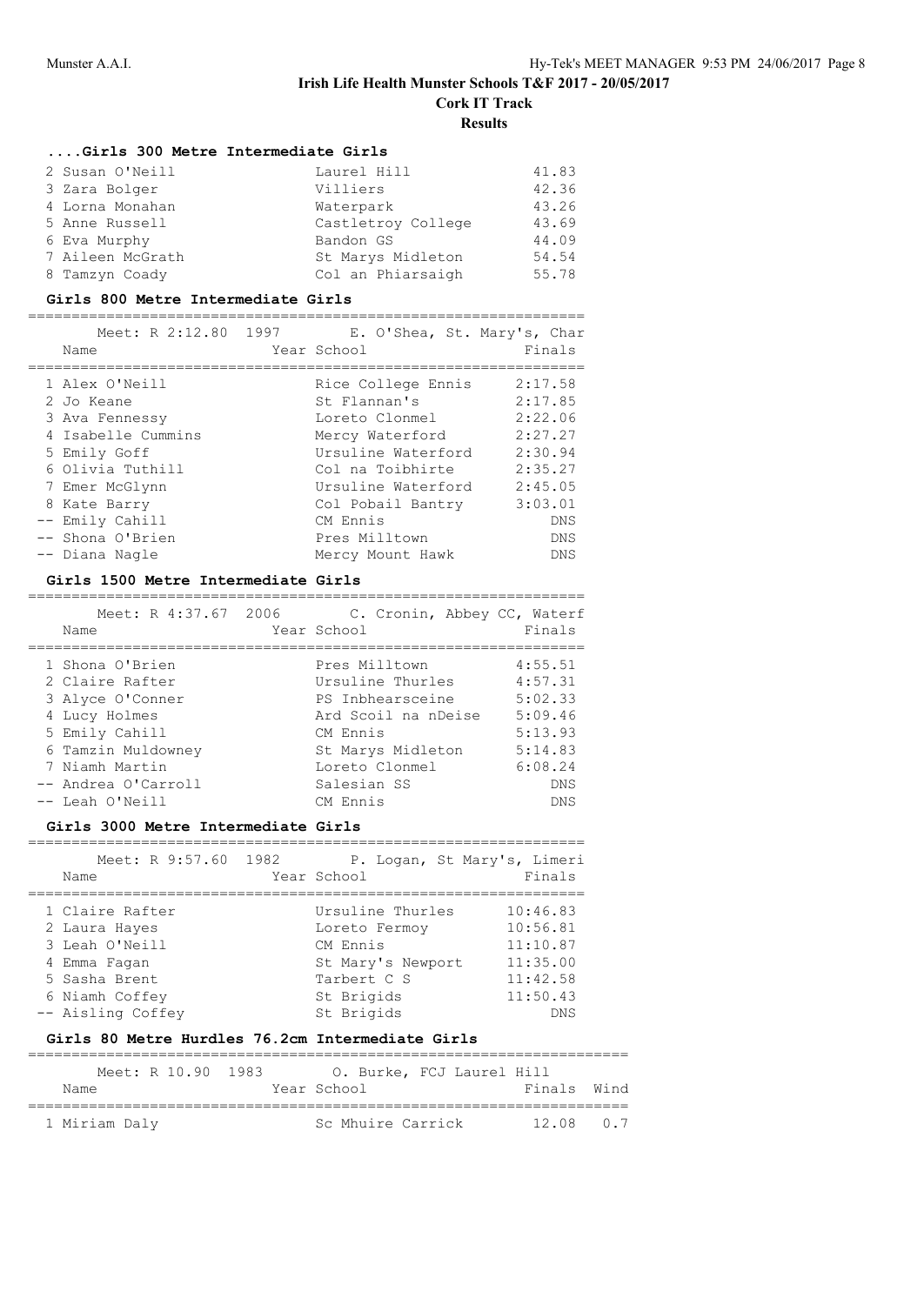**Cork IT Track**

**Results**

#### **....Girls 80 Metre Hurdles 76.2cm Intermediate Girls**

| 2 Aisling Cassidy  | Bandon GS          | 12.16 | 0.7 |
|--------------------|--------------------|-------|-----|
| 3 Leah McDonnell   | Rice College Ennis | 14.27 | 0.7 |
| 4 Máiríde Bennis   | Hazelwood College  | 16.15 | 0.7 |
| -- Asha Murray     | SP Shannon         | DNS.  | 0.7 |
| -- Maebh Sheehan   | IS Killorglin      | DNS.  | 0.7 |
| -- Lorraine Murphy | Col Pobail Bantry  | DNS.  | 0.7 |
| -- Samantha Foley  | Newtown School     | DNS.  | 0.7 |

#### **Girls 300 Metre Hurdles 76.2cm Intermediate Girls**

| Meet: R 43.01 2006<br>Name | K. Sheehan, Ursuline, Waterfo<br>Year School | Finals     |
|----------------------------|----------------------------------------------|------------|
|                            |                                              |            |
| 1 Miriam Daly              | Sc Mhuire Carrick                            | 44.80      |
| 2 Ellie Rochford           | CM Ennis                                     | 47.28      |
| 3 Sophie Jackman           | Abbey CC                                     | 49.14      |
| 4 Aoife Mitchell           | Midleton College                             | 51.87      |
| 5 Leah McDonnell           | Rice College Ennis                           | 53.90      |
| -- Aisling Barry           | Bandon GS                                    | <b>DNS</b> |
| -- Eva Murphy              | Bandon GS                                    | <b>DNS</b> |

#### **Girls 1500 Metre Steeplechase Intermediate Girls**

| Meet: R 5:19.11 2016<br>Name                      | L. Nicholson, Bandon GS<br>Year School                      | Finals                        |
|---------------------------------------------------|-------------------------------------------------------------|-------------------------------|
| 1 Alannah Neff<br>2 Aisling Lowe<br>3 Kate Hickey | Carrigaline CS<br>Ursuline Waterford<br>Ard Scoil na nDeise | 5:20.01<br>5:44.03<br>5:49.20 |
| 4 Aisling Barry<br>-- Tara Leahy                  | Bandon GS<br>Carrigaline CS                                 | 5:52.30<br><b>DNS</b>         |

#### **Girls 4x100 Metre Relay Intermediate Girls**

| Meet: R 49.81 16/05/2015 Castletroy College, Castletro<br>School |  |  |  | Finals     |
|------------------------------------------------------------------|--|--|--|------------|
| 1 SMI Newcastle West                                             |  |  |  | 51.43      |
|                                                                  |  |  |  |            |
| 2 Sc Mhuire Carrick                                              |  |  |  | 51.55      |
| 3 Bandon Grammar School                                          |  |  |  | 52.01      |
| 4 Crescent College Comp SJ                                       |  |  |  | 53.15      |
| 5 Coláiste Muire Ennis                                           |  |  |  |            |
| 6 Loreto Clonmel                                                 |  |  |  | 54.86      |
| 7 Intermediate Sc Killorglin                                     |  |  |  | 55.39      |
| -- Col Pobail Bantry                                             |  |  |  | <b>DNS</b> |

#### **Girls High Jump Intermediate Girls**

================================================================ Meet: R 1.70m 1982 A. Croke, Cresent CC

| Name                                              |  |                         |     | Year School       | Finals |
|---------------------------------------------------|--|-------------------------|-----|-------------------|--------|
| 1 Ciara Kennelly<br>1.50 1.55 1.60 1.63 1.68 1.71 |  |                         |     | St Brigids        | 1.68m  |
|                                                   |  | $\circ$ $\circ$ $\circ$ |     | XXX X             |        |
| 2 Hannah Murphy                                   |  |                         |     | Regina Mundi Cork | 1.60m  |
| 1.45 1.50 1.55 1.60 1.63                          |  |                         |     |                   |        |
|                                                   |  |                         | XXX |                   |        |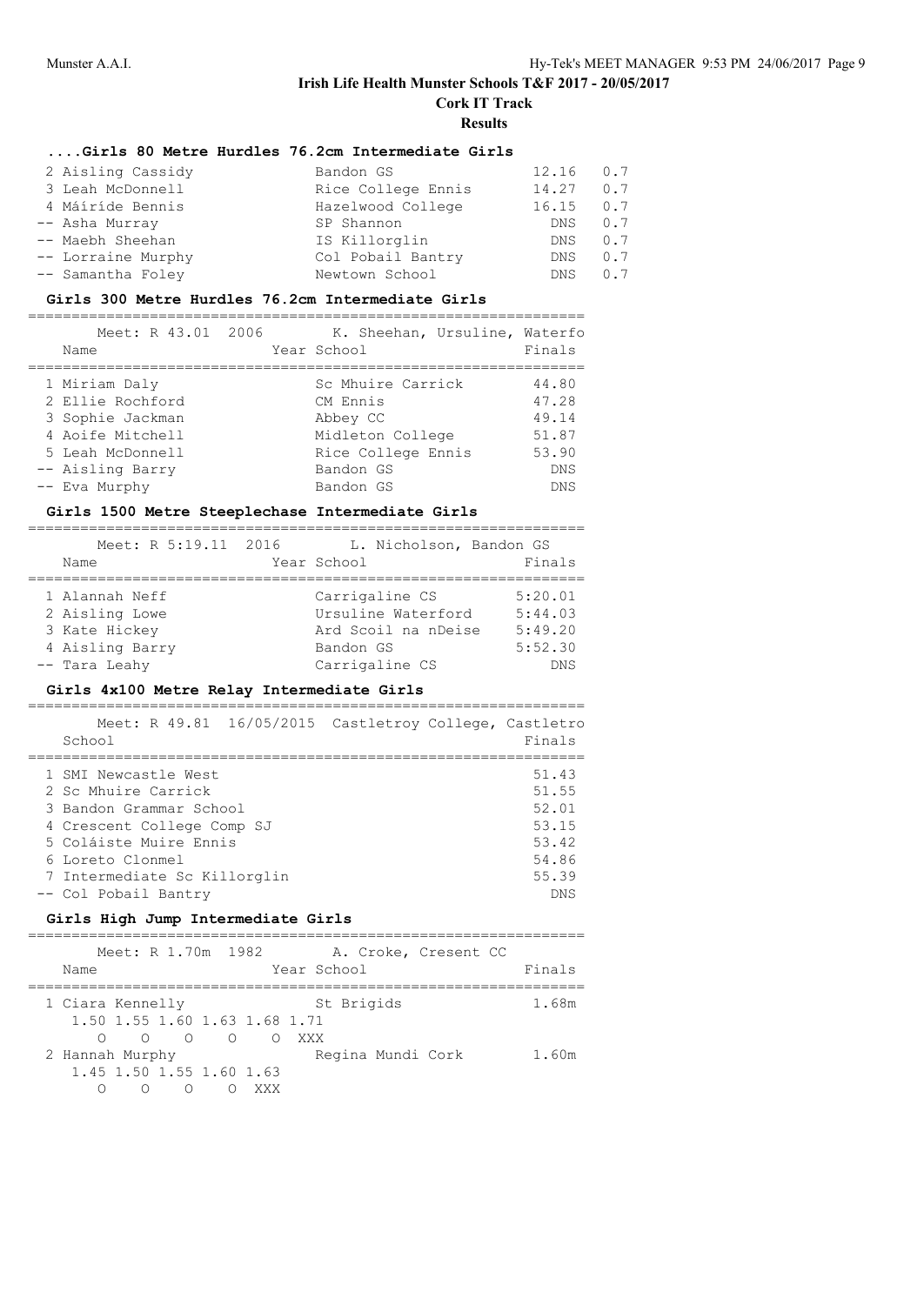**Results**

| Girls High Jump Intermediate Girls |                   |       |
|------------------------------------|-------------------|-------|
| 3 Kylie Heinan<br>1.50 1.55 1.60   | St Declans        | 1.55m |
| O XO XXX                           |                   |       |
| 4 Christine McCarthy               | PS Inbhearsceine  | 1.50m |
| 1.40 1.45 1.50 1.55                |                   |       |
| O XO XXO XXX                       |                   |       |
| 5 Emily Tierney                    | St Marys Nenagh   | 1.45m |
| 1.35 1.40 1.45 1.50                |                   |       |
| $O$ $O$ $O$ XXX                    |                   |       |
| 6 Laura Greene                     | Kilrush C S       | 1.40m |
| 1.30 1.35 1.40 1.45                |                   |       |
| O O XO XXX                         |                   |       |
| 7 Jodie Cahill                     | CM Ennis          | 1.35m |
| 1.30 1.35 1.40                     |                   |       |
| XO OXXX                            |                   |       |
| 7 Kerry Barnett                    | PS na Trionoide   | 1.35m |
| 1.30 1.35 1.40                     |                   |       |
| XO OXXX                            |                   |       |
| 9 Klara Poliakova                  | Coláiste Chiarain | 1.30m |
| 1.30 1.35                          |                   |       |
| O XXX                              |                   |       |

#### **Girls Pole Vault Intermediate Girls**

| 2.70m<br>Meet:<br>Meet: R 3.20m 2016                                                | E. Coffey, St. Angelas Cork<br>Finals |  |
|-------------------------------------------------------------------------------------|---------------------------------------|--|
| Name                                                                                | Year School                           |  |
| 1 Emma Coffey<br>2.70 2.90 3.00 3.10 3.21<br>XO.<br>$\circ$<br>$\Omega$<br>XXX<br>∩ | 3.10m<br>St Angelas Cork              |  |
| 2 Ella Stack<br>2.20 2.30 2.40 2.50<br>$\bigcirc$<br>XO.<br>∩<br>XX                 | Col na Toibhirte<br>2.40m             |  |
| 3 Aoife Lai<br>2.20 2.40<br>XXX<br>∩                                                | 2.20m<br>St Augustines                |  |
| -- Tess O'Hara                                                                      | St Augustines<br>DNS                  |  |

================================================================

# **Girls Long Jump Intermediate Girls**

| Name                                                                                   | Meet: R 5.88m 1988 N. Morrissey, St. Mary's, Nenagh<br>Year School         | Finals | Wind |
|----------------------------------------------------------------------------------------|----------------------------------------------------------------------------|--------|------|
| 1 Sophie Meredith<br>5.45m(NWI) 5.41m(NWI) 5.31m(NWI)                                  | SMI Newcastle West                                                         | 5.45m  | NWI  |
| 2 Lauren O'Leary                                                                       | Nagle Rice                                                                 | 5.20m  | NWI  |
| 5.20m (NWI) 4.85m (NWI) 5.13m (NWI)<br>3 Emily O'Mahoney                               | St Augustines                                                              | 5.14m  | NWI  |
| $51.47m(NWI)$ 5.13m (NWI) 4.95m (NWI) 5.02m (NWI)<br>4 Shauna Ryan                     | Crescent                                                                   | 4.87m  | NWI  |
| $4.87m(NWI)$ $4.57m(NWI)$ $4.59m(NWI)$ $4.66m(NWI)$ $4.31m(NWI)$<br>5 Elinor Dennisson | PS Inbhearsceine 4.69m                                                     |        | NWI  |
| 6 Lia NíBhriain                                                                        | 4.69m (NWI) 4.66m (NWI) 4.68m (NWI) 4.67m (NWI)<br>Col an Phiarsaigh 4.60m |        | NWI  |
| $4.56m(NWI)$ $4.15m(NWI)$ $4.43m(NWI)$ $4.50m(NWI)$ $4.60m(NWI)$<br>7 Emily Tierney    | St Marys Nenagh                                                            | 4.01m  | NWI  |
| 3.95m (NWI) 4.01m (NWI)<br>-- Niamh Foley                                              | SMI Newcastle West                                                         | DNS    | NWI  |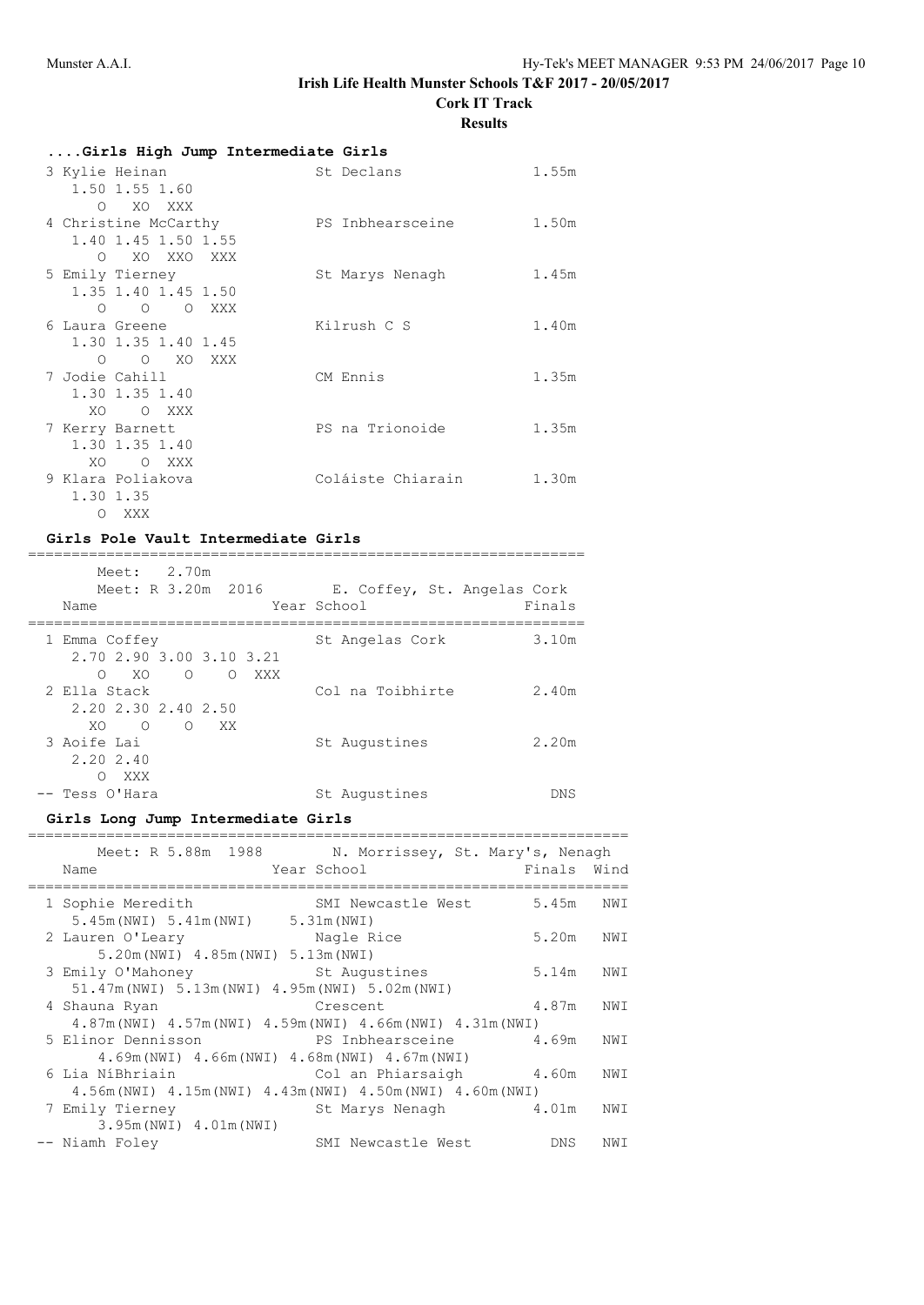**Cork IT Track**

# **Results**

| Girls Long Jump Intermediate Girls                                                                                                                                                                                                                                                                                                                                                                                    |                   |             |     |  |  |  |
|-----------------------------------------------------------------------------------------------------------------------------------------------------------------------------------------------------------------------------------------------------------------------------------------------------------------------------------------------------------------------------------------------------------------------|-------------------|-------------|-----|--|--|--|
| -- Samantha Foley                                                                                                                                                                                                                                                                                                                                                                                                     | Newtown School    | DNS         | NWI |  |  |  |
| -- Aishat Onilogbo                                                                                                                                                                                                                                                                                                                                                                                                    | St Marys Midleton | DNS         | NWI |  |  |  |
| Girls Triple Jump Intermediate Girls                                                                                                                                                                                                                                                                                                                                                                                  |                   |             |     |  |  |  |
|                                                                                                                                                                                                                                                                                                                                                                                                                       |                   |             |     |  |  |  |
| Meet: R 11.50m 2014 M. Carey, St Marys Newport                                                                                                                                                                                                                                                                                                                                                                        |                   |             |     |  |  |  |
| Name                                                                                                                                                                                                                                                                                                                                                                                                                  | Year School       | Finals Wind |     |  |  |  |
|                                                                                                                                                                                                                                                                                                                                                                                                                       |                   |             |     |  |  |  |
| 1 Aisling Cassidy                                                                                                                                                                                                                                                                                                                                                                                                     | Bandon GS 10.84m  |             | NWI |  |  |  |
| $10.84$ m (NWI) $10.82$ m (NWI) $10.45$ m (NWI) $10.42$ m (NWI) $10.26$ m (NWI)                                                                                                                                                                                                                                                                                                                                       |                   |             |     |  |  |  |
| 2 Sophie Meredith . SMI Newcastle West 10.43m NWI                                                                                                                                                                                                                                                                                                                                                                     |                   |             |     |  |  |  |
| 10.43m (NWI)    10.29m (NWI)    10.17m (NWI)                                                                                                                                                                                                                                                                                                                                                                          |                   |             |     |  |  |  |
| 3 Emily O'Mahoney 6 St Augustines 10.31m                                                                                                                                                                                                                                                                                                                                                                              |                   |             | NWI |  |  |  |
| 10.05m (NWI) 10.10m (NWI) 10.16m (NWI) 10.21m (NWI) 10.31m (NWI)                                                                                                                                                                                                                                                                                                                                                      |                   |             |     |  |  |  |
| 4 Shauna Ryan                                                                                                                                                                                                                                                                                                                                                                                                         | Crescent          | 9.88m       | NWI |  |  |  |
| 9.56m (NWI) 9.59m (NWI) 9.70m (NWI) 9.88m (NWI)                                                                                                                                                                                                                                                                                                                                                                       |                   |             |     |  |  |  |
| 5 Klara Poliakova                                                                                                                                                                                                                                                                                                                                                                                                     | Coláiste Chiarain | 9.60m       | NWI |  |  |  |
| 8.26m (NWI) 9.60m (NWI) 8.66m (NWI) 8.38m (NWI)                                                                                                                                                                                                                                                                                                                                                                       |                   |             |     |  |  |  |
| 6 Lorna Monahan                                                                                                                                                                                                                                                                                                                                                                                                       | Waterpark         | 9.08m       | NWI |  |  |  |
| 9.08m (NWI)<br>Abbey CC                                                                                                                                                                                                                                                                                                                                                                                               |                   | 8.90m       | NWI |  |  |  |
| 7 Sophie Jackman<br>8.86m (NWI) 8.61m (NWI) 8.90m (NWI)                                                                                                                                                                                                                                                                                                                                                               |                   |             |     |  |  |  |
| 8 Ruth Courtney                                                                                                                                                                                                                                                                                                                                                                                                       | St Brigids        | 8.82m NWI   |     |  |  |  |
| 8.62m (NWI) 8.64m (NWI) 8.82m (NWI)                                                                                                                                                                                                                                                                                                                                                                                   |                   |             |     |  |  |  |
| 9 Alison Hathaway 68 Bandon GS                                                                                                                                                                                                                                                                                                                                                                                        |                   | 8.55m       | NWI |  |  |  |
| 8.25m (NWI) 8.55m (NWI) 7.82m (NWI)                                                                                                                                                                                                                                                                                                                                                                                   |                   |             |     |  |  |  |
|                                                                                                                                                                                                                                                                                                                                                                                                                       |                   |             |     |  |  |  |
| Girls Shot Putt 3.00 Kg Intermediate Girls                                                                                                                                                                                                                                                                                                                                                                            |                   |             |     |  |  |  |
| $M_{\odot}$ $\rightarrow$ $R_{\odot}$ $\rightarrow$ $R_{\odot}$ $\rightarrow$ $R_{\odot}$ $\rightarrow$ $R_{\odot}$ $\rightarrow$ $R_{\odot}$ $\rightarrow$ $R_{\odot}$ $\rightarrow$ $R_{\odot}$ $\rightarrow$ $R_{\odot}$ $\rightarrow$ $R_{\odot}$ $\rightarrow$ $R_{\odot}$ $\rightarrow$ $R_{\odot}$ $\rightarrow$ $R_{\odot}$ $\rightarrow$ $R_{\odot}$ $\rightarrow$ $R_{\odot}$ $\rightarrow$ $R_{\odot}$ $\$ |                   |             |     |  |  |  |

|                                                     | Meet: R 12.43m 2014 E. Kingston, Bandon GS |        |
|-----------------------------------------------------|--------------------------------------------|--------|
| Name                                                | Year School                                | Finals |
| 1 Fiona Hennessy<br>9.88m 10.29m 10.11m 9.97m 9.56m | Pres Thurles                               | 10.29m |
| 2 Rachel Stephens                                   | <b>GCPL</b>                                | 10.05m |
| 9.73m 9.92m 10.05m 9.20m 9.31m                      |                                            |        |
| 3 Sarah Jacob                                       | Ursuline Waterford                         | 9.91m  |
| 9.91m 9.72m 9.60m 9.72m 9.48m                       |                                            |        |
| 4 Ruth Courtney St Brigids                          |                                            | 8.92m  |
| x 8.27m 7.28m 8.05m 8.92m                           |                                            |        |
| 5 Laura Greene                                      | Kilrush C S                                | 8.82m  |
| 7.44m 8.16m 8.73m 8.82m 8.50m                       |                                            |        |
| 6 Shanice Benson                                    | St Flannan's                               | 8.68m  |
| 8.42m 8.64m 8.68m 7.95m 8.62m                       |                                            |        |
| 7 Amy Allen                                         | Col na Toibhirte                           | 8.32m  |
| 7.66m 8.01m 8.32m 8.28m 8.04m                       |                                            |        |
| -- Niamh Quinn                                      | Portumna C S                               | DNS    |
| -- Leanne Cronin                                    | Killorglin CC                              | DNS    |

# **Girls Discus 1.00 Kg Intermediate Girls**

| Meet: R 43.74m 2013<br>K. Cronin, St, Brigid's, Kil<br>Finals<br>Year School<br>Name<br>30.04m<br>1 Martha Ouain<br>Col anChroiNaofa<br>25.35m 29.25m 29.90m<br>30.04m<br>2 Rachel Stephens<br>27.08m<br>GCPL.<br>26.64m 23.50m 26.37m 27.08m |  |  |  |
|-----------------------------------------------------------------------------------------------------------------------------------------------------------------------------------------------------------------------------------------------|--|--|--|
|                                                                                                                                                                                                                                               |  |  |  |
|                                                                                                                                                                                                                                               |  |  |  |
|                                                                                                                                                                                                                                               |  |  |  |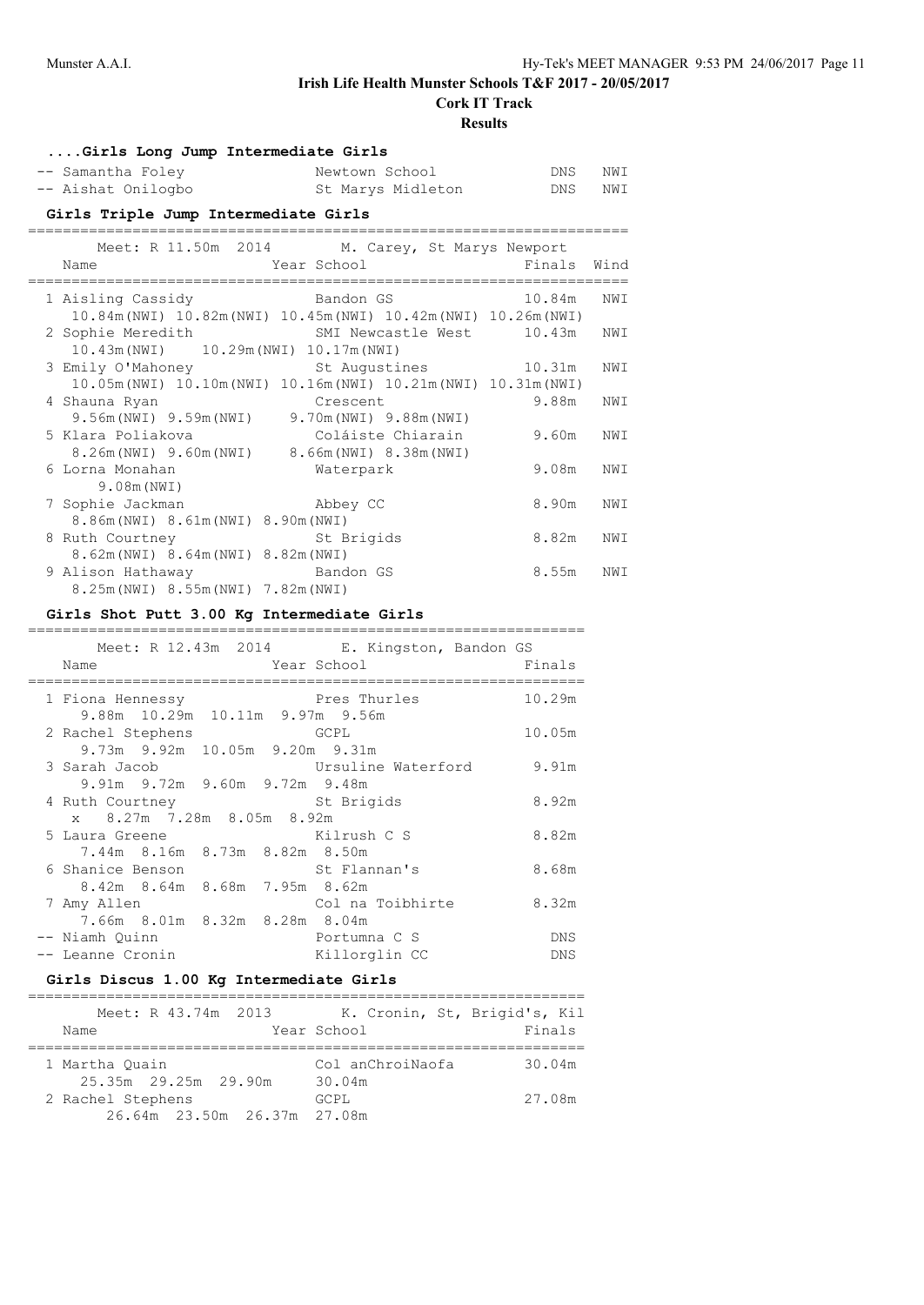**Cork IT Track**

# **Results**

# **....Girls Discus 1.00 Kg Intermediate Girls**

| 3 Sarah Jacob                      | Ursuline Waterford | 24.80m |
|------------------------------------|--------------------|--------|
| 22.75m 23.86m 24.80m 23.35m 24.31m |                    |        |
| 4 Lia NíBhriain                    | Col an Phiarsaigh  | 23.60m |
| 23.60m 23.23m 17.96m 22.97m        |                    |        |
| 5 Shanice Benson                   | St Flannan's       | 23.20m |
| 23.14m 23.20m<br>20.21m            |                    |        |
| 6 Emily Myers                      | Waterpark          | 21.99m |
| 20.83m 21.99m 20.66m               | 20.24m             |        |
| 7 Leanne Cronin                    | Killorglin CC      | 21.44m |
| 21.44m 21.24m                      |                    |        |
| -- Valerie O'Mahony                | CM Ennis           | DNS    |

# **Girls Hammer 3.00 Kg Intermediate Girls**

| Name                                                                  | Meet: R 48.32m 2013  | Year School |                 | A. Akers, Scariff CC | Finals  |
|-----------------------------------------------------------------------|----------------------|-------------|-----------------|----------------------|---------|
| 1 Tirna Ni Chathail<br>48.63m  44.33m  44.43m  46.60m  44.59m  44.29m |                      |             | PS na Trionoide |                      | 48.63mR |
| 2 Leanne Cronin<br>33.08m 32.34m                                      | 32.55m 34.93m 32.57m |             | Killorglin CC   |                      | 34.93m  |
| 3 Emily Myers<br>27.48m 33.82m 34.90m 34.13m 33.53m                   |                      | Waterpark   |                 |                      | 34.90m  |
| 4 Emma Kelleher<br>33.73m 28.16m 29.14m 20.73m                        |                      |             | SMGS Blarney    |                      | 33.73m  |
| 5 Fiona Hennessy<br>24.99m 25.56m 27.20m 25.78m 26.09m 26.58m         |                      |             | Pres Thurles    |                      | 27.20m  |

# **Girls Javelin 500g Intermediate Girls**

| Meet: R 42.80m 1982<br>Name              | B. Walsh, FCJ Laurel Hill<br>Year School | Finals     |
|------------------------------------------|------------------------------------------|------------|
| 1 Katie Moynihan<br>31.40m 38.11m 35.70m | Davis College                            | 38.11m     |
| 2 Anna Leamy                             | Loreto Fermoy                            | 28.58m     |
| 28.58m 25.76m 28.06m 27.85m              |                                          |            |
| 3 Abby Fitzgerald                        | Crosshaven                               | 27.21m     |
| 26.91m 26.38m 25.12m 27.21m 24.75m       |                                          |            |
| 4 Sophie Liston                          | SMI Newcastle West                       | 24.00m     |
| 24.00m 22.20m 20.61m                     |                                          |            |
| -- Valerie O'Mahony                      | CM Ennis                                 | <b>DNS</b> |
| -- Sonia Ogbuago                         | Mercy Mount Hawk                         | <b>DNS</b> |
| -- Aoife Dee                             | Ard Scoil na nDeise                      | DNS        |
| -- Kira Kelly                            | Waterpark                                | <b>DNS</b> |
| -- Olivia Queally                        | Waterpark                                | <b>DNS</b> |

# **Girls 2000 Metre Walk Intermediate Girls**

| Meet: R 5:50.20 2010<br>Name | K. Veale, St. Augustines<br>Year School | Finals     |
|------------------------------|-----------------------------------------|------------|
| 1 Ruth Heery                 | Waterpark                               | 10:31.92   |
| 2 Amy Buttimer               | Bandon GS                               | 14:21.12   |
| -- Jane Saul                 | Carrigaline CS                          | DO         |
| -- Alison Hathaway           | Bandon GS                               | <b>DNS</b> |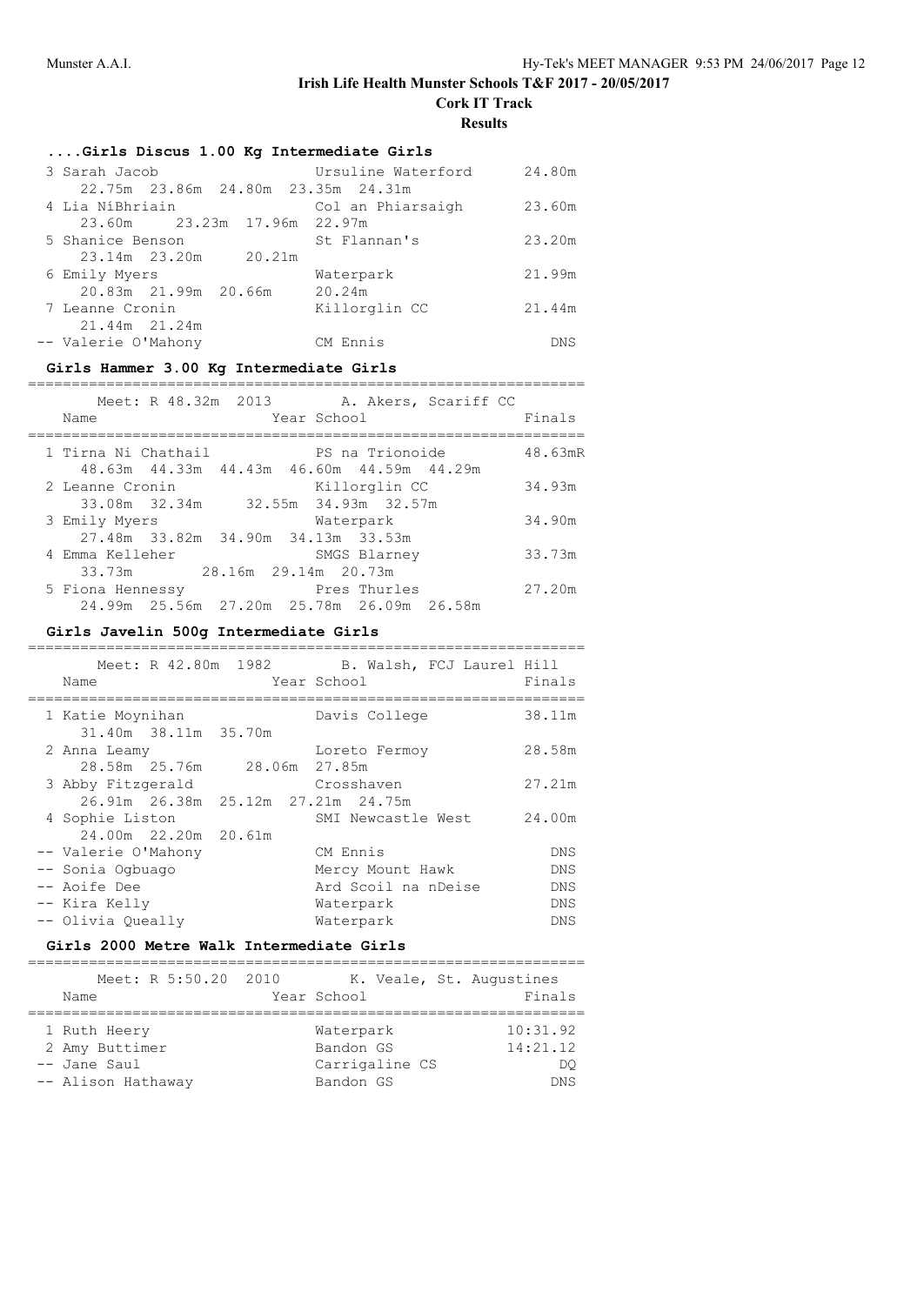**Cork IT Track**

**Results**

================================================================

#### **Girls 100 Metre Senior Girls**

| Meet: 11.80<br>Meet: R 11.64 2013                                                                                                                                     | 2001 | A. McSweeney, St. Aly's, Carrigtwo<br>P. Healy, Col na Toir Bandon                                                                                                    |                                                                          |                                                             |
|-----------------------------------------------------------------------------------------------------------------------------------------------------------------------|------|-----------------------------------------------------------------------------------------------------------------------------------------------------------------------|--------------------------------------------------------------------------|-------------------------------------------------------------|
| Name                                                                                                                                                                  |      | Year School                                                                                                                                                           | Finals                                                                   | Wind                                                        |
| 1 Ciara Neville<br>2 Katie Murphy<br>3 Emily Nolan<br>4 Sarah Leahy<br>5 Bronagh Kelly<br>6 Sarah Livesey<br>-- Maeve Murphy<br>-- Robyn Lake<br>-- Aoibheann O'Brien |      | Castletroy College<br>Abbey CC<br>Sc Mhuire Carrick<br>St Brigids<br>Castletroy College<br>Carrigaline CS<br>Castletroy College<br>Carrigaline CS<br>Mercy Mount Hawk | 11.82<br>12.26<br>12.39<br>12.59<br>12.69<br>12.85<br>DNS<br>DNS<br>DNS. | 0.7<br>0.7<br>0.7<br>0.7<br>0.7<br>0.7<br>0.7<br>0.7<br>0.7 |
| Girls 200 Metre Senior Girls                                                                                                                                          |      |                                                                                                                                                                       |                                                                          |                                                             |
| Name                                                                                                                                                                  |      | Meet: R 23.95 2013 P. Healy, Col na Toir Bandon<br>Year School                                                                                                        | Finals                                                                   | Wind                                                        |
| 1 Sharlene Mawdsley<br>2 Kate Murphy<br>3 Emily Nolan                                                                                                                 |      | St Mary's Newport<br>Abbey CC<br>Sc Mhuire Carrick                                                                                                                    | $24.71 - 2.5$<br>$25.45 - 2.5$<br>26.17                                  | $-2.5$                                                      |

 5 Bronagh Kelly Castletroy College 26.84 -2.5 -- Aoife O'Carroll Mercy Mount Hawk DNS -2.5 -- Amy Hemlock Carrigaline CS DNS -2.5 -- Sarah Livesey Carrigaline CS DNS -2.5

4 Sarah Leahy St Brigids 26.39 -2.5

#### **Girls 400 Metre Senior Girls**

| Meet: R 55.36 2015<br>Name                                     |  | Jenna Bromell, Castletroy Col<br>Year School               | Finals                            |
|----------------------------------------------------------------|--|------------------------------------------------------------|-----------------------------------|
| 1 Sharlene Mawdsley<br>2 Aoife O'Carroll<br>3 Aoibhin O'Connor |  | St Mary's Newport<br>Mercy Mount Hawk<br>Col Choilm        | 56.39<br>60.27<br>60.63           |
| 4 Anna Bourke<br>-- Sally Naughton<br>-- Emer DeLargy          |  | Castletroy College<br>Mount Mercy Cork<br>Ursuline Thurles | 63.73<br><b>DNS</b><br><b>DNS</b> |

#### **Girls 800 Metre Senior Girls**

| Meet: R 2:10.90 1987<br>Name                              | S. O'Sullivan, Cobh VS<br>Year School                 | Finals                        |
|-----------------------------------------------------------|-------------------------------------------------------|-------------------------------|
| 1 Stephanie Cotter<br>2 Emer Loughman<br>3 Sorcha Moloney | Coachford College<br>Ursuline Thurles<br>Pres Thurles | 2:19.26<br>2:30.02<br>2:31.25 |
| 4 Grace O'Donnell<br>-- Eimear Lenihan                    | SMI Newcastle West<br>Hazelwood College               | 2:48.73<br>DNS                |
| -- Susan Moran<br>-- Emer DeLargy                         | Midleton College<br>Ursuline Thurles                  | DNS<br><b>DNS</b>             |

### **Girls 1500 Metre Senior Girls**

| Meet: R 4:36.70 2001 |                   | R. Quinn, Ursuline, Waterfo |         |
|----------------------|-------------------|-----------------------------|---------|
| Name                 | Year School       |                             | Finals  |
|                      |                   |                             |         |
| 1 Stephanie Cotter   | Coachford College |                             | 4:43.11 |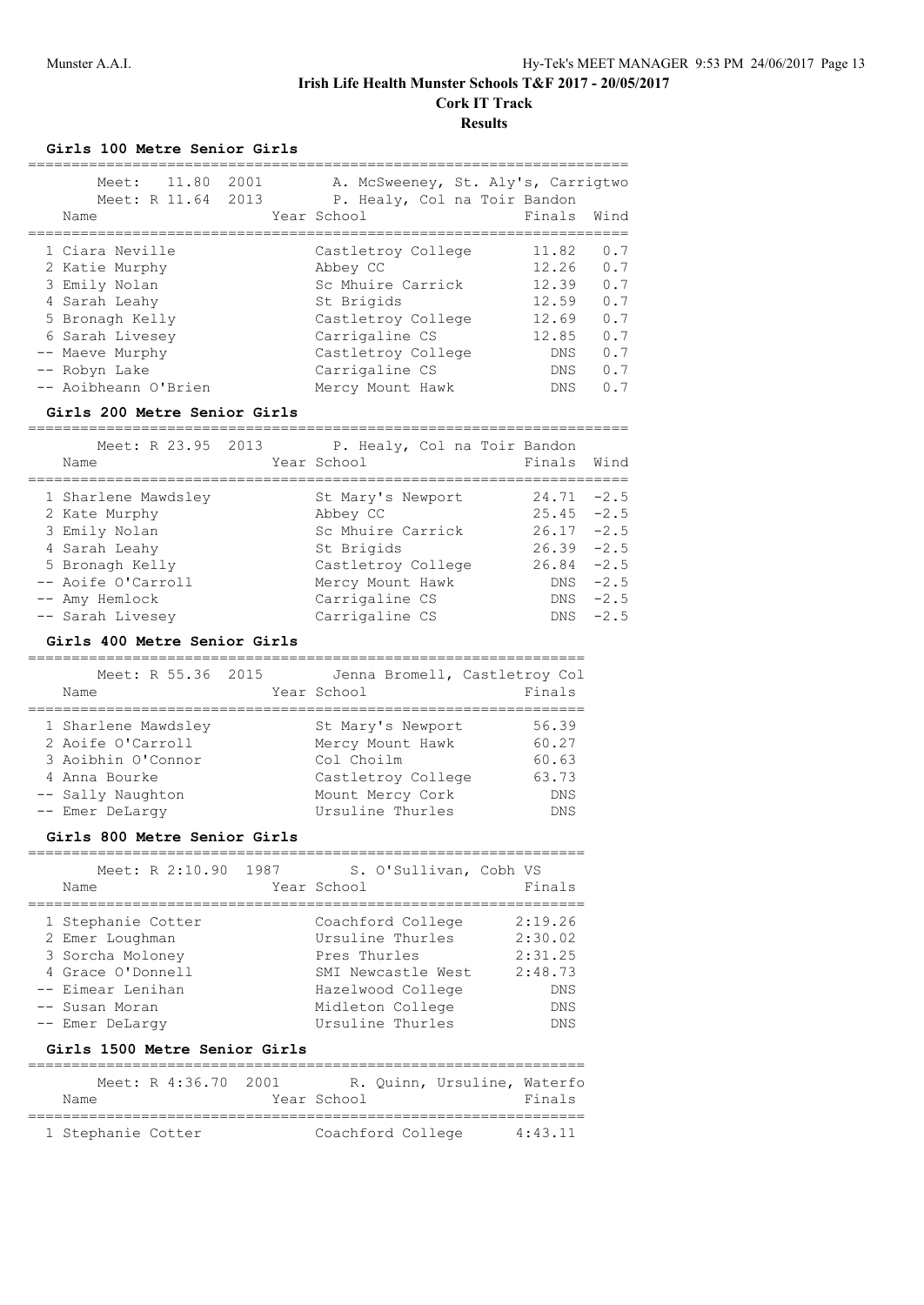# **Cork IT Track**

**Results**

================================================================

#### **....Girls 1500 Metre Senior Girls**

| 2 Avril Deegan      | Pres Thurles       | 4:51.18    |
|---------------------|--------------------|------------|
| 3 Aisling Kelly     | Kilrush C S        | 4:57.99    |
| -- Sinead Woulfe    | SMI Newcastle West | DNS        |
| -- Sophie Moroney   | Salesian SS        | <b>DNS</b> |
| -- Susan Moran      | Midleton College   | DNS        |
| -- Courtney McGuire | Pres Clonmel       | DNS        |

#### **Girls 3000 Metre Senior Girls**

| Meet: R 10:05.57 2015<br>Name | Rhona Pierce, St Angela's<br>Year School | Finals     |
|-------------------------------|------------------------------------------|------------|
| 1 Aisling Kelly               | Kilrush C S                              | 10:24.30   |
| 2 Avril Deegan                | Pres Thurles                             | 10:36.67   |
| 3 Caoimhe Carmody             | St. Flannan's                            | 10:49.38   |
| 4 Shona Dolken-O'Shea         | SP Bheara                                | 11:09.11   |
| 5 Molly Hitchinson            | Ursuline Waterford                       | 11:33.46   |
| 6 Emma Bickerdicke            | SMGS Blarney                             | 11:52.12   |
| -- Sienna Bosonnet            | Carrigaline CS                           | <b>DNS</b> |
| -- Tanya Cox                  | Villiers                                 | <b>DNS</b> |

#### **Girls 100 Metre Hurdles 83.8cm Senior Girls**

| Meet: R 13.91 2012<br>Name | S. Lavin, Castletroy College<br>Year School | Finals Wind   |        |
|----------------------------|---------------------------------------------|---------------|--------|
| 1 Kate Taylor              | CM Ennis                                    | $14.84 - 0.5$ |        |
| 2 Ciara Neville            | Castletroy College                          | $14.96 - 0.5$ |        |
| 3 Sarah O'Keeffe           | Davis College                               | $17.61 - 0.5$ |        |
| 4 Olivia Humphreys         | Crescent                                    | $17.70 - 0.5$ |        |
| -- Hanifah Busairi         | Ardscoil na Mara                            | DNS           | $-0.5$ |
| -- Grace O'Donnell         | Pres Thurles                                | DNS           | $-0.5$ |
| -- Maeve Hogan             | Borrisokane C.C.                            | DNS           | $-0.5$ |

=====================================================================

# **Girls 400 Metre Hurdles 76.2cm Senior Girls**

| Meet: R 60.55 2008<br>Name                                                              | K. Sheehan, Ursuline, Waterfo<br>Year School                                              | Finals                                         |
|-----------------------------------------------------------------------------------------|-------------------------------------------------------------------------------------------|------------------------------------------------|
| 1 Kathy Walsh<br>2 Chloe Tobin<br>3 Vicky Cusack<br>4 Kate Cosgrave<br>-- Moira Barrett | St Angelas Cork<br>Castletroy College<br>Davis College<br>Castletroy College<br>Bandon GS | 66.23<br>66.33<br>69.28<br>72.84<br><b>DNS</b> |

#### **Girls 1500 Metre Steeplechase Senior Girls**

| Meet: R 5:07.24 2014<br>Name                                                                     | Year School |                                                                                       | J. Coyne, Crescent CC | Finals                                                    |
|--------------------------------------------------------------------------------------------------|-------------|---------------------------------------------------------------------------------------|-----------------------|-----------------------------------------------------------|
| 1 Shona Dolken-O'Shea<br>2 Cloe Fennell<br>3 Sinead O'Brien<br>-- Becky Nagle<br>-- Rachel Walsh |             | SP Bheara<br>St Augustines<br>Ard Scoil na nDeise<br>Carrigaline CS<br>Carrigaline CS |                       | 5:33.03<br>6:13.33<br>6:18.25<br><b>DNS</b><br><b>DNS</b> |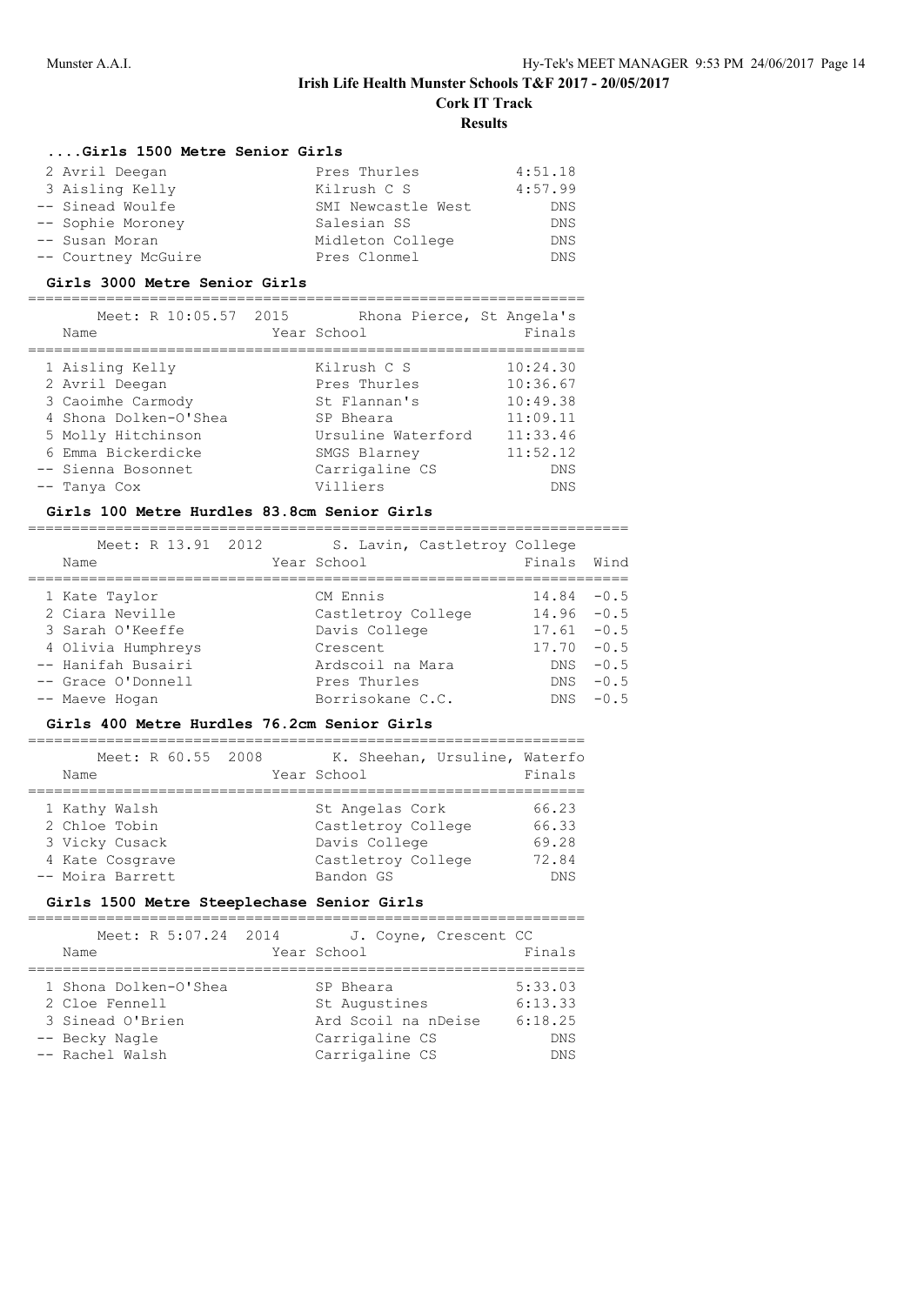**Cork IT Track**

**Results**

# **Girls 4x100 Metre Relay Senior Girls**

| Meet: R 49.70 1988<br>School                                                                                                                                                   | St. Mary's, Nenagh | Finals                                                       |
|--------------------------------------------------------------------------------------------------------------------------------------------------------------------------------|--------------------|--------------------------------------------------------------|
| 1 Mercy Mount Hawk<br>2 Castletroy College<br>3 Borrisokane C.C.<br>-- St Patricks Cork<br>-- Ard Scoil na nDeise<br>-- Carrigaline CS<br>Girls 4x300 Metre Relay Senior Girls |                    | 49.24R<br>49.26R<br>51.00<br>DO.<br><b>DNS</b><br><b>DNS</b> |
| School                                                                                                                                                                         |                    | Finals                                                       |
| 1 Castletroy College<br>2 Bandon Grammar School<br>3 Col na Toibhirte Bandon<br>4 Pres Thurles<br>-- Borrisokane C.C.                                                          |                    | 2:59.22<br>3:00.58<br>3:06.42<br>3:07.61<br>DNS              |

# **Girls High Jump Senior Girls**

| 1.72m 1984<br>Meet:<br>Meet: R 1.72m 1984<br>Name                                  | J. Stokes, Newtown, Waterford<br>A. Nevin, Pres. Limerick<br>Year School | Finals     |
|------------------------------------------------------------------------------------|--------------------------------------------------------------------------|------------|
| 1 Cliodhna Blake<br>1.50 1.55 1.60 1.63 1.67<br>$\bigcirc$<br>O XXO<br>∩<br>XXX    | SM Kilmihil                                                              | 1.63m      |
| 2 Laura Cussen<br>1.45 1.50 1.55 1.60 1.63<br>XO<br>XO<br>$\bigcirc$<br>XO.<br>XXX | Col Choilm                                                               | 1.60m      |
| 3 Katie Walsh<br>1.45 1.50 1.55<br>$\bigcap$<br>$\bigcirc$<br>XX                   | St Angelas Cork                                                          | 1.50m      |
| -- Áine Bennis<br>-- Zara Lappin                                                   | Hazelwood College<br>Coláiste Chiarain                                   | DNS<br>DNS |

# **Girls Pole Vault Senior Girls**

| Name | Meet: R 3.30m 2010                                   | Year School                | N. Savage, Pobalscoil, Yougha<br>Finals |
|------|------------------------------------------------------|----------------------------|-----------------------------------------|
|      | 1 Laura Cussen<br>2.50 2.70 2.80 2.90 3.00 3.10<br>∩ | Col Choilm<br>O OXXO XOXXX | 3.00m                                   |
|      | 2 Ciara Hickey<br>2.60 2.80 2.90<br>XXO XXO XXX      | Col Choilm                 | 2.80m                                   |
| 2.60 | 3 Clodagh Walsh                                      | Davis College              | 2.60m                                   |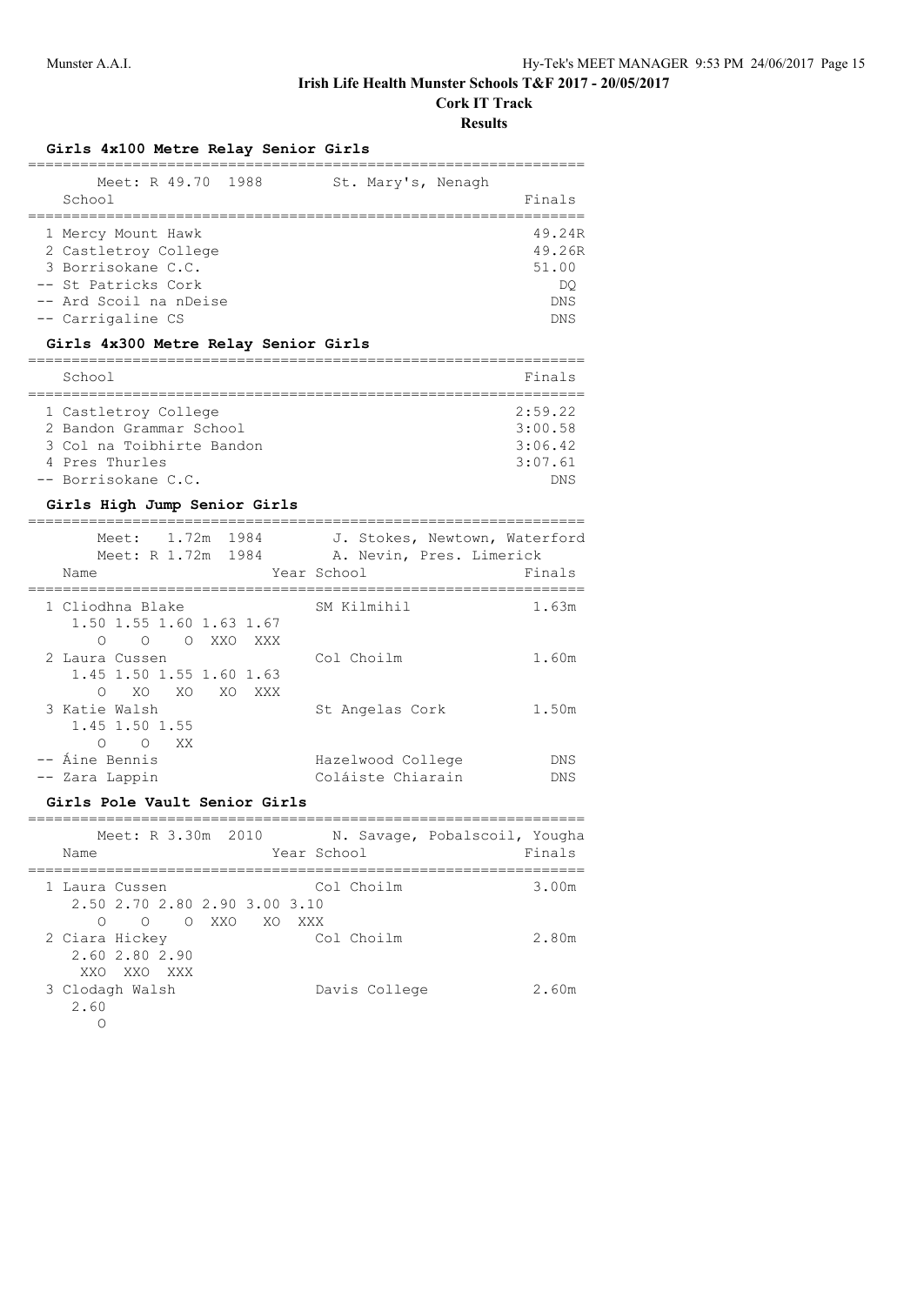# **Results**

**Girls Long Jump Senior Girls**

| Meet: 6.00m 2007<br>Meet: R 6.00m 1991                      |                         | K. Proper, St. Paul's, Waterford<br>C. Ingerton, Christ King, Cork |     |
|-------------------------------------------------------------|-------------------------|--------------------------------------------------------------------|-----|
| Name                                                        | Year School             | Finals Wind                                                        |     |
| 1 Kate Taylor                                               | CM Ennis                | 5.55m                                                              | NWI |
| x 4.67m (NWI) 5.55m (NWI)                                   |                         |                                                                    |     |
| 2 Aoibheann O'Brien Mercy Mount Hawk                        |                         | 5.44m                                                              | NWI |
| 5.44m (NWI) 5.28m (NWI) 5.18m (NWI)                         |                         |                                                                    |     |
| 3 Ella Nicholson                                            | Bandon GS               | 5.39m                                                              | NWI |
| 4.85m (NWI) 5.11m (NWI) 5.28m (NWI) 5.34m (NWI) 5.39m (NWI) |                         |                                                                    |     |
| 4 Rachel Bowler                                             |                         | Mercy Mount Hawk 5.11m                                             | NWI |
| 5.06m (NWI) 5.11m (NWI)                                     |                         |                                                                    |     |
| 5 Aoibhin O'Connor                                          | Col Choilm              | 5.05m                                                              | NWI |
| x 5.05m (NWI) 5.00m (NWI)                                   |                         |                                                                    |     |
| 6 Áine Bennis                                               | Hazelwood College 3.90m |                                                                    | NWI |
| 3.39m(NWI) 3.62m(NWI) 3.81m(NWI) 3.90m(NWI) 3.73m(NWI)      |                         |                                                                    |     |
| -- Roisin Daly                                              | Pres Thurles            | DNS                                                                | NWI |
| -- Robyn Lake                                               | Carrigaline CS          | <b>DNS</b>                                                         | NWI |
| -- Chloe Farrell                                            | Ursuline Waterford      | DNS                                                                | NWI |
| -- Hanifah Busairi                                          | Ardscoil na Mara        | <b>DNS</b>                                                         | NWI |
|                                                             |                         |                                                                    |     |

# **Girls Triple Jump Senior Girls**

| Meet: R 11.33m 2012<br>Name                                                                     | J. Sheehan, Kinsale CS<br>Year School      | Finals | Wind |
|-------------------------------------------------------------------------------------------------|--------------------------------------------|--------|------|
| 1 Rachel Bowler<br>10.22m (NWI) 10.11m (NWI)                                                    | Mercy Mount Hawk<br>8.98m(NWI) 10.38m(NWI) | 10.38m | NWI  |
| 2 Tara Bradley<br>$9.35m(NWI)$ $9.40m(NWI)$ $9.14m(NWI)$ $9.07m(NWI)$ $9.52m(NWI)$              | Kilrush C S                                | 9.52m  | NW T |
| 3 Amy Crowley<br>$x = 9.33$ m (NWI) $9.28$ m (NWI) $9.42$ m (NWI) $9.25$ m (NWI)                | Col na Toibhirte                           | 9.42m  | NW T |
| 4 Jade O'FarrellBond Borrisokane C.C.<br>8.60m(NWI) 8.91m(NWI) 9.22m(NWI) 9.37m(NWI) 9.24m(NWI) |                                            | 9.37m  | NW T |
| -- Zara Lappin                                                                                  | Coláiste Chiarain                          | DN S   | NW T |

# **Girls Shot Putt 4.00 Kg Senior Girls**

| Meet: R 13.40m 1978<br>Name                                 | P. Walsh, SHM Ferrybank<br>Year School | Finals |
|-------------------------------------------------------------|----------------------------------------|--------|
| 1 Angharad Loughnane                                        | GC Luimnigh                            | 11.14m |
| 2 Noelle Lenihan<br>8.83m 9.16m 9.21m 9.03m                 | Hazelwood College                      | 9.21m  |
| 3 Sarah O'Keeffe<br>7.68m 7.86m 7.60m 8.52m 7.62m           | Davis College                          | 8.52m  |
| 4 Ciara O'Gorman<br>$6.83m$ $6.52m$ $6.60m$ $6.42m$ $6.50m$ | St Aloysius                            | 6.83m  |
| -- Ann Corcoran                                             | Ursuline Waterford                     | DN S   |

# **Girls Discus 1.00 Kg Senior Girls**

|                      | Meet: R 45.75m 1978 |                                    |             | P. Walsh, SHM Ferrybank |        |
|----------------------|---------------------|------------------------------------|-------------|-------------------------|--------|
| Name                 |                     |                                    | Year School |                         | Finals |
| 1 Angharad Loughnane |                     | 36.30m 35.30m 33.67m 33.66m 33.43m | GC Luimnigh |                         | 36.30m |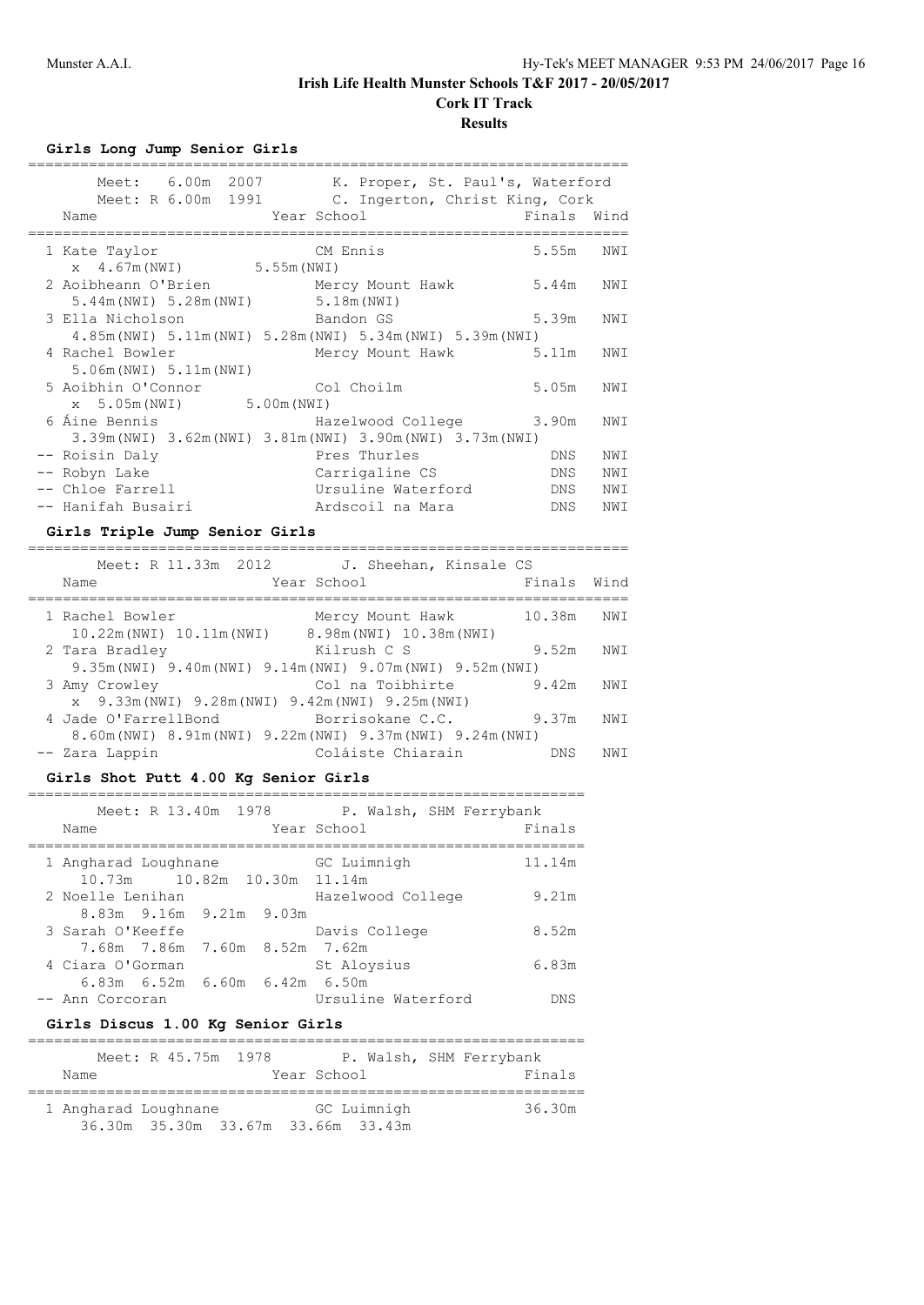# **Results**

| Girls Discus 1.00 Kg Senior Girls |  |  |  |  |
|-----------------------------------|--|--|--|--|
|-----------------------------------|--|--|--|--|

| 2 Lauren O'Grady<br>29.90m 29.16m 32.43m 30.75m 30.60m | Mercy Mount Hawk                         | 32.43m             |
|--------------------------------------------------------|------------------------------------------|--------------------|
| 3 Noelle Lenihan<br>22.25m 29.39m 28.09m               | Hazelwood College                        | 29.39m             |
| 4 Kathleen Heery<br>29.04m<br>27.67m                   | Waterpark                                | 29.04m             |
| 5 Michelle Kearney<br>17.14m 16.55m 19.32m 18.07m      | Loreto Fermoy                            | 19.32m             |
| 6 Moira Barrett<br>17.47m                              | Bandon GS                                | 17.47m             |
| -- Niamh Denn<br>-- Ann Corcoran                       | Ursuline Waterford<br>Ursuline Waterford | DNS.<br><b>DNS</b> |

# **Girls Hammer 4.00 Kg Senior Girls**

| Meet: R 55.07m 2015<br>Name        | Alice Akers, Scariff CC<br>Year School | Finals |
|------------------------------------|----------------------------------------|--------|
| 1 Jade O'FarrellBond               | Borrisokane C.C.                       | 40.36m |
| 37.74m 37.98m 40.36m               | 37.34m 40.12m                          |        |
| 2 Kathleen Heery                   | Waterpark                              | 32.40m |
| 30.62m 30.79m<br>32.40m            |                                        |        |
| 3 Lauren O'Grady                   | Mercy Mount Hawk                       | 31.22m |
| 28.08m 29.32m 29.42m 31.22m 29.03m |                                        |        |
| -- Riadh Malik                     | Mercy Mount Hawk                       | DNS    |

# **Girls Javelin 600g Senior Girls**

| Meet: R 43.19m 2016<br>Name                              | O. O'Brien, Yeats College<br>Year School | Finals |
|----------------------------------------------------------|------------------------------------------|--------|
| 1 Orla O'Brien<br>34.65m 35.99m 37.30m 39.47m            | Yeats College                            | 39.47m |
| 2 Maebh NíDháligh<br>26.91m 25.35m 28.93m 27.71m 27.70m  | GC Mhuire AG                             | 28.93m |
| 3 Vicky Cusack<br>27.88m  28.48m  27.53m  28.84m  27.05m | Davis College                            | 28.84m |
| -- Eimear Lenihan                                        | Hazelwood College                        | DNS    |

#### **Girls 3000 Metre Walk Senior Girls**

| Meet: R 12:31.90 2012<br>Name                        | K. Veale, St Augustines<br>Year School     | Finals                           |
|------------------------------------------------------|--------------------------------------------|----------------------------------|
| 1 Anna O'Connor<br>2 Rebecca Kearney<br>3 Lily Carey | Waterpark<br>Col anChraoibhin<br>Bandon GS | 16:15.13<br>18:26.85<br>20:15.13 |
| -- Niamh Hand<br>-- Orla O'Connor                    | Carrigaline CS<br>Waterpark                | <b>DNS</b><br><b>DNS</b>         |

#### **Girls 1 Mile Under16 Girls**

| Name                                                                 | Meet: R 5:35.55 2016 | Year School   | S. O'Brien, Pres Milltown                              | Finals                                    |
|----------------------------------------------------------------------|----------------------|---------------|--------------------------------------------------------|-------------------------------------------|
| 1 Tara Ramasawmy<br>2 Rhona Randles<br>3 Áine Garry<br>4 Sarah Stone |                      | St. Flannan's | Pres Waterford<br>PS Inbhearsceine<br>Ardscoil na Mara | 5:30.09R<br>5:36.63<br>5:39.98<br>5:42.28 |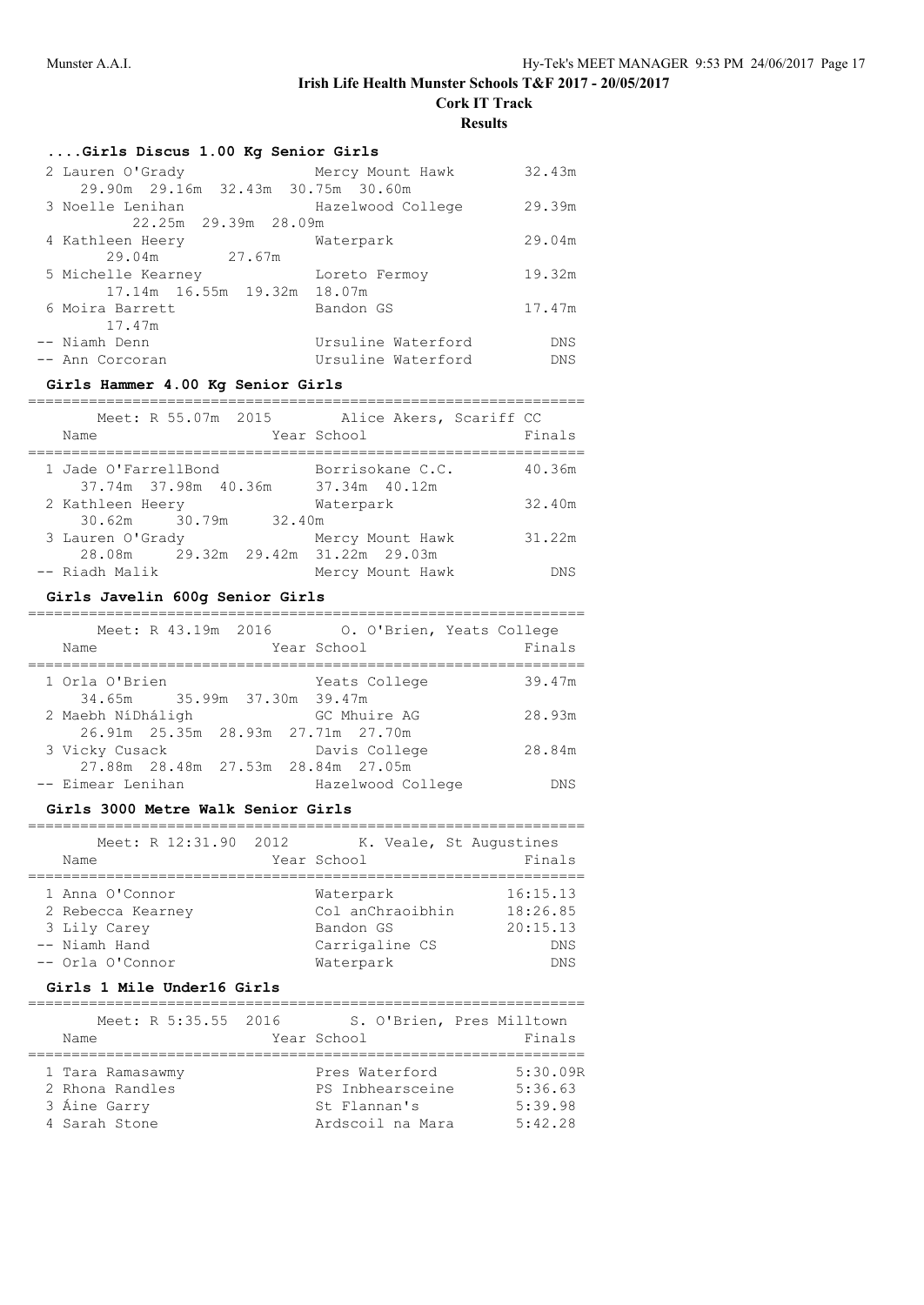# **Results**

#### **....Girls 1 Mile Under16 Girls**

| 5 Ursula Bluett   | SM Charleville     | 5:57.40    |
|-------------------|--------------------|------------|
| 6 Olivia Tuthill  | Col na Toibhirte   | 5:59.58    |
| -- Molly Keane    | Cashel C. S.       | DNS        |
| -- Lisa Whelan    | Rice College Ennis | <b>DNS</b> |
| -- Aoife Mitchell | Midleton College   | <b>DNS</b> |
| -- Aoife Madigan  | Rice College Ennis | DNS.       |

# **Boys 100 Metre Minor Boys**

| Meet: R 11.50 1990<br>Name | J. Crey, PBC Cork<br>Year School | Finals | Wind   |
|----------------------------|----------------------------------|--------|--------|
| 1 Kyle Dooley              | Col Phobal Ros Cré               | 12.38  | $-0.1$ |
| 2 Tesse Lawal              | Castletroy College               | 12.46  | $-0.1$ |
| 3 Glory Wenegieme          | Crosshaven                       | 12.56  | $-0.1$ |
| 4 Mark Naughton            | Castletroy College               | 13.05  | $-0.1$ |
| 5 Sam Judd                 | St. Colmans Midleton             | 13.08  | $-0.1$ |
| 6 Armand Schooman          | Col Mhuire Thurles               | 13.43  | $-0.1$ |
| -- David Joseph            | Midleton CBS                     | DNS.   | $-0.1$ |
| -- Fahad Rahman            | Villiers                         | DNS.   | $-0.1$ |

#### **Boys 800 Metre Minor Boys**

================================================================

| Meet: R 2:06.00 1992 | G. O'Dwyer, PA Mallow |            |
|----------------------|-----------------------|------------|
| Name                 | Year School           | Finals     |
|                      |                       |            |
| 1 Glory Wenegieme    | Crosshaven            | 2:13.92    |
| 2 Callum Hurley      | Ardscoil na Mara      | 2:17.79    |
| 3 Nathan Cremin      | SMI Newcastle West    | 2:20.57    |
| 4 Jack Ryan          | OL Templemore         | 2:22.05    |
| 5 Rory Falvey        | Bandon GS             | 2:22.52    |
| 6 Kelvin O'Carroll   | Ardscoil Rís          | 2:30.09    |
| 7 Alex Crowley       | Thurles CBS           | 2:42.27    |
| -- Kuba Hofft        | Midleton CBS          | <b>DNS</b> |
| -- Emmet Fogarty     | Thurles CBS           | <b>DNS</b> |

# **Boys 75 Metre Hurdles 76.2cm Minor Boys**

| Meet: R 12.46 2016<br>Name | J. O'Brien, Mercy MM Tralee<br>Year School | Finals     | Wind |
|----------------------------|--------------------------------------------|------------|------|
|                            |                                            |            |      |
| 1 Patrick Ambrose          | SMI Newcastle West                         | 12.13R     | 1.2  |
| 2 Jack Corcoran            | Waterpark                                  | 12.55      | 1.2  |
| 3 Armand Schooman          | Col Mhuire Thurles                         | 12.81      | 1.2  |
| 4 Christopher Trifonore    | Charleville CBS                            | 13.03      | 1.2  |
| 5 Tomas Mann               | SMI Newcastle West                         | 13.95      | 1.2  |
| 6 Sean O'Mahony            | SM Listowel                                | 22.46      | 1.2  |
| -- Ryan Cotter             | GC Mhuire AG                               | <b>DNS</b> | 1.2  |
| -- Jack Baker              | Charleville CBS                            | <b>DNS</b> | 1.2  |

#### **Boys 4x100 Metre Relay Minor Boys**

| Meet: R 49.80 1991<br>School                                                               | St Augustines | Finals                           |
|--------------------------------------------------------------------------------------------|---------------|----------------------------------|
| 1 Coláiste Chiarain<br>2 St Josephs Borrisoleigh<br>3 St Flannan's<br>4 Hamilton HS Bandon |               | 52.01<br>52.76<br>54.47<br>55.31 |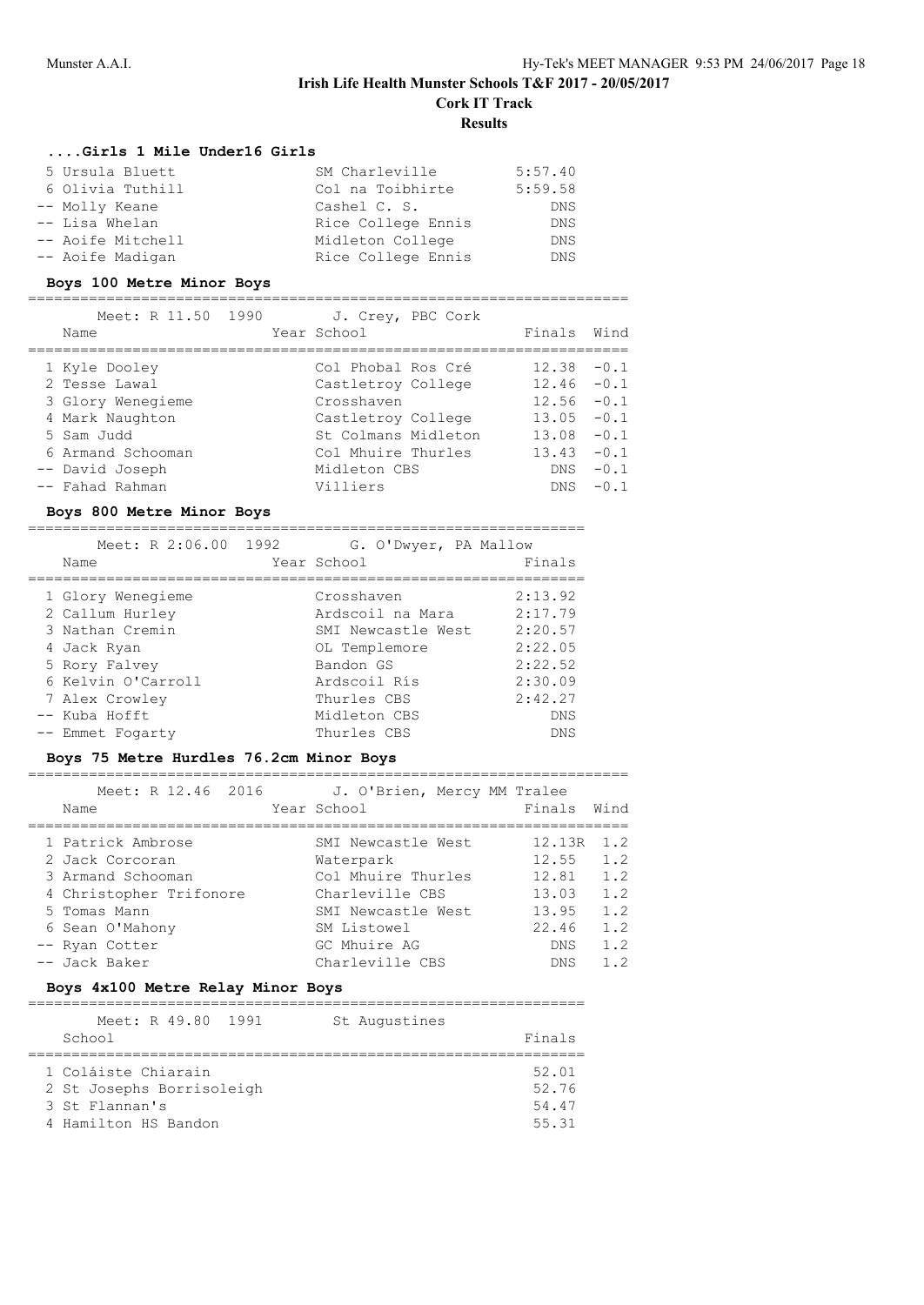**Cork IT Track**

**Results**

| Boys 4x100 Metre Relay Minor Boys |            |
|-----------------------------------|------------|
| -- Villiers                       | DNS        |
| -- Midleton CBS                   | <b>DNS</b> |
| -- De la Salle Waterford          | DNS        |
| -- Midleton College               | <b>DNS</b> |

# **Boys Long Jump Minor Boys**

|                                        | Meet: R 5.59m 2000 G. O'Leary, Glanmire CC                                 |            |      |
|----------------------------------------|----------------------------------------------------------------------------|------------|------|
| Name                                   | Year School                                                                | Finals     | Wind |
| 1 Mark Carroll                         | Nenagh CBS                                                                 | 5.29m      | NWI  |
|                                        | $5.29$ m (NWI) $4.98$ m (NWI) $5.02$ m (NWI) $4.86$ m (NWI)                |            |      |
| 2 Sean O'Mahony                        | SM Listowel                                                                | 5.17m      | NWI  |
|                                        | 4.72m(NWI) 4.96m(NWI) 5.17m(NWI) 4.92m(NWI) 4.78m(NWI)                     |            |      |
| 3 James Sage                           | SJ Borrisoleigh                                                            | 4.97m      | NWI  |
| $4.97m(NWI)$ $4.84m(NWI)$ $4.76m(NWI)$ |                                                                            |            |      |
| 4 Alex Reynolds                        | SJ Borrisoleigh                                                            | 4.83m      | NWI  |
|                                        | $4.50$ m (NWI) $4.70$ m (NWI) $4.83$ m (NWI) $4.62$ m (NWI)                |            |      |
| 5 Leon Mullally                        | Villiers                                                                   | 4.63m      | NWI  |
|                                        | 4.34m (NWI) 4.39m (NWI) 4.29m (NWI) 4.63m (NWI) 4.53m (NWI)                |            |      |
| 6 Ciaran McCarthy                      | Hamilton HS Bandon 4.60m                                                   |            | NWI  |
|                                        | $4.23$ m (NWI) $4.60$ m (NWI) $4.30$ m (NWI) $4.40$ m (NWI) $4.31$ m (NWI) |            |      |
| -- Finn Daibhéis                       | PS CorcaDhuibhne                                                           | DNS        | NWI  |
| -- Luke Quinlan                        | St Brogans Bandon                                                          | DNS        | NWI  |
| -- Danny Kelly                         | Carrigaline CS                                                             | <b>DNS</b> | NWI  |
| -- Dayle O'Meara                       | Col Phobal Ros Cré                                                         | DNS        | NWI  |

# **Boys Shot Putt 3.25 Kg Minor Boys**

| Meet: R 13.52m 1982 E. Carey, St Michaels Listow<br>Name | Year School        | Finals     |
|----------------------------------------------------------|--------------------|------------|
|                                                          |                    |            |
| 1 Mark Collins                                           | Bandon GS          | 14.18mR    |
| 12.21m 14.18m 13.70m 13.71m                              |                    |            |
| 2 Noah McConway                                          | St Flannan's       | 10.67m     |
| 9.50m 10.67m 9.45m 10.13m 10.02m                         |                    |            |
| 3 Noel McGrath                                           | Scariff C C        | 10.53m     |
| 8.84m 10.53m 9.11m 9.95m                                 |                    |            |
| Villiers<br>4 Leon Mullally                              |                    | 10.30m     |
| 9.48m 6.99m 10.18m 8.89m 10.30m                          |                    |            |
| 5 Rory Tobin-Allen                                       | Col anChraoibhin   | 9.32m      |
| 8.91m 8.35m 8.37m 9.32m 9.01m                            |                    |            |
| 6 Joseph Bamisele                                        | Nagle CC Mahon     | 9.22m      |
| 8.92m 8.77m 9.22m                                        |                    |            |
| 7 Alex Reynolds                                          | SJ Borrisoleigh    | 9.13m      |
| 9.13m 8.46m 8.50m 8.65m                                  |                    |            |
| -- Azuolas Varleney                                      | Col Mhuire Thurles | <b>DNS</b> |
| -- Noel Reynolds                                         | Waterpark          | <b>DNS</b> |

# **Boys 100 Metre Junior Boys**

| Meet: R 11.41 2005 | B. McGilton, Mercy, Mount Hawk |               |  |
|--------------------|--------------------------------|---------------|--|
| Name               | Year School                    | Finals Wind   |  |
|                    |                                |               |  |
| 1 Mervyn Shalemba  | Mercy Mount Hawk               | $11.60 - 1.9$ |  |
| 2 Diro Lawal       | Castletroy College             | $12.34 - 1.9$ |  |
| 3 Matthew Greaney  | Col Chriost Ri                 | $12.54 - 1.9$ |  |
| 4 Jordan Collins   | OL Templemore                  | $12.85 - 1.9$ |  |
| 5 John Kennedy     | Col Chriost Ri                 | $13.04 - 1.9$ |  |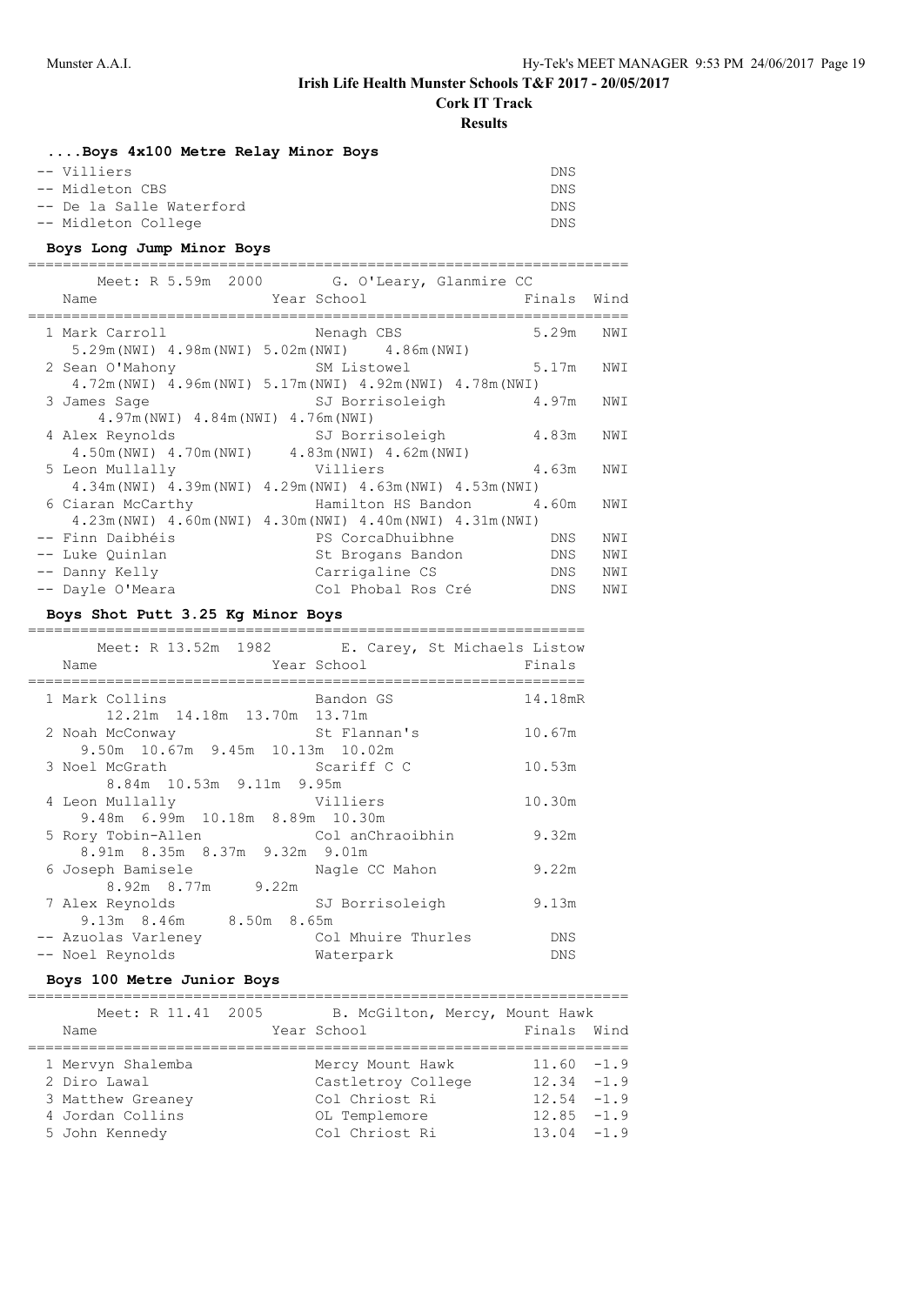**Cork IT Track**

### **Results**

| Boys 100 Metre Junior Boys |                   |             |
|----------------------------|-------------------|-------------|
| -- Mac Douglas             | St Brogans Bandon | $DNS - 1.9$ |
| -- Andrea Costas-Barros    | Nenagh CBS        | $DNS - 1.9$ |
| -- Jordan Kissane          | Tralee CBS        | $DNS - 1.9$ |

# **Boys 200 Metre Junior Boys**

| 23.20<br>Meet:<br>Meet: R 23.20 | 2000<br>1996 | C. Hannon, Our Lady's, Templemore<br>P. Collins, Mayfield CS, Cork |               |        |
|---------------------------------|--------------|--------------------------------------------------------------------|---------------|--------|
| Name                            |              | Year School                                                        | Finals Wind   |        |
|                                 |              |                                                                    |               |        |
| 1 Diro Lawal                    |              | Castletroy College                                                 | $23.94 -1.9$  |        |
| 2 Mervyn Shalemba               |              | Mercy Mount Hawk                                                   | $24.33 - 1.9$ |        |
| 3 Caillum Hedderman             |              | JtB Hospital                                                       | $25.15 - 1.9$ |        |
| 4 Matthew Greaney               |              | Col Chriost Ri                                                     | $25.40 - 1.9$ |        |
| 5 John Kennedy                  |              | Col Chriost Ri                                                     | 25.52         | $-1.9$ |
| 6 Jordan Collins                |              | OL Templemore                                                      | $26.13 - 1.9$ |        |
| 7 Sam Dunning                   |              | Col anChraoibhin                                                   | 26.65         | $-1.9$ |
| -- Andrea Costas-Barros         |              | Nenagh CBS                                                         | DNS.          | $-1.9$ |
|                                 |              |                                                                    |               |        |

### **Boys 800 Metre Junior Boys**

| Meet: R 2:02.10 1998<br>Name | P. Grant, Mount Sion, Water<br>Year School | Finals     |
|------------------------------|--------------------------------------------|------------|
| 1 Rory Prenderville          | JtB Hospital                               | 2:06.79    |
| 2 Ted Collins                | Glenstal Abbey                             | 2:10.12    |
| 3 Caillum Hedderman          | JtB Hospital                               | 2:12.83    |
| 4 David Ouinn                | OL Templemore                              | 2:14.45    |
| 5 Kevin Adenopo              | St Colmans Midleton                        | 2:15.18    |
| 6 Shoqie O'Sullivan          | IS Killorglin                              | 2:16.81    |
| 7 Matteo Mary                | St Declans                                 | 2:22.10    |
| -- Alan Happy                | Ashton School Cork                         | <b>DNS</b> |
| -- Josh Keller               | DLS Waterford                              | <b>DNS</b> |

#### **Boys 1500 Metre Junior Boys**

#### ================================================================

| Meet: R 4:11.06 2007   | S. Quinn, DLS Waterford |            |
|------------------------|-------------------------|------------|
| Name                   | Year School             | Finals     |
|                        |                         |            |
| 1 Mark Hanrahan        | St Flannan's            | 4:21.91    |
| 2 Paul Hartnett        | Col anChraoibhin        | 4:25.62    |
| 3 Michael O'Reilly     | PS Inbhearsceine        | 4:41.96    |
| 4 Niall Desmond        | St Brogans Bandon       | 4:49.26    |
| -- Sean Pollman Daamen | Mercy Mount Hawk        | <b>DNS</b> |
| -- Tomás Sheehan       | CM Askeaton             | <b>DNS</b> |
| -- Eoin McGrath        | Dungarvan CBS           | <b>DNS</b> |
| -- Mikie Ryan          | OL Templemore           | <b>DNS</b> |
| -- Pete Finnegan       | St Augustines           | <b>DNS</b> |
|                        |                         |            |

#### **Boys 80 Metre Hurdles 83.8cm Junior Boys**

| Meet: R 11.20 1988 | C. Haddock, Col. Chriost Ri |             |     |
|--------------------|-----------------------------|-------------|-----|
| Name               | Year School                 | Finals Wind |     |
|                    |                             |             |     |
| 1 Jack McEvoy      | St Anne's CC                | 12.89       | 0.2 |
| 2 Justin Eqnaibor  | Bishopstown CS              | 13.79       | 0.2 |
| 3 Adam Turner      | Col Chriost Ri              | 14.95       | 0.2 |
| -- Daniel Ohiku    | St Flannan's                | <b>DNS</b>  | 0.2 |
| -- Jamie O Brien   | Mercy Mount Hawk            | DNS.        | 0.2 |
|                    |                             |             |     |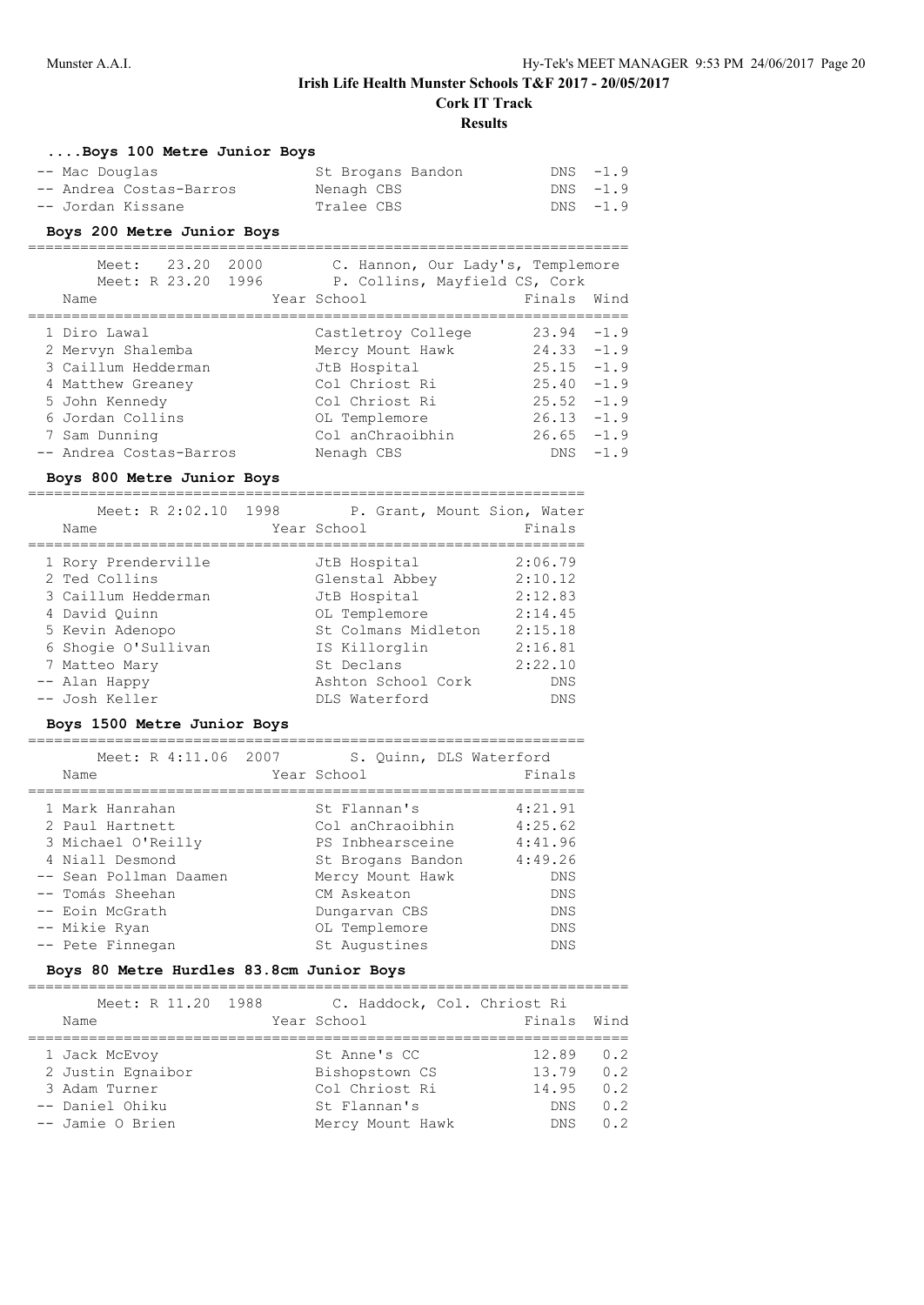**Cork IT Track**

**Results**

| Boys 80 Metre Hurdles 83.8cm Junior Boys<br>-- Scott Pearson                                              | OL Templemore                                                   | 0.2<br>DNS                              |
|-----------------------------------------------------------------------------------------------------------|-----------------------------------------------------------------|-----------------------------------------|
| -- Colm Healy                                                                                             | North Monastery                                                 | 0.2<br>DNS                              |
| -- Jake Murphy                                                                                            | Nenagh College                                                  | 0.2<br>DNS                              |
| Boys 4x100 Metre Relay Junior Boys                                                                        |                                                                 |                                         |
| Meet: R 47.14<br>2016                                                                                     | Mercy MM Tralee                                                 |                                         |
| School                                                                                                    |                                                                 | Finals                                  |
| 1 Mercy Mount Hawk                                                                                        |                                                                 | 48.43                                   |
| 2 Our Ladys Templemore                                                                                    |                                                                 | 49.97                                   |
| 3 Bandon Grammar School                                                                                   |                                                                 | 50.28                                   |
| 4 Waterpark                                                                                               |                                                                 | 54.96                                   |
| -- John The Baptist C S                                                                                   |                                                                 | DNS                                     |
| -- Tralee CBS                                                                                             |                                                                 | DNS                                     |
| -- North Monastery Cork                                                                                   |                                                                 | DNS                                     |
| -- Col an Chraoibhin Fermoy                                                                               |                                                                 | DNS                                     |
| Boys High Jump Junior Boys<br>;====================                                                       |                                                                 |                                         |
| Name                                                                                                      | Meet: R 1.85m 2015 Ben O'Donavan, Midleton Colle<br>Year School | Finals                                  |
| 1 Reece Ademola<br>1.60 1.65 1.70<br>O O XXX                                                              | Douglas CS                                                      | 1.65m                                   |
| 2 Ciaran O Sullivan<br>1.40 1.45 1.50 1.55 1.60 1.65 1.70<br>XO.<br>XO<br>$\circ$                         | SMI Newcastle West 1.65m<br>O XO XO XXX                         |                                         |
| 3 Jordan Kissane<br>1.40 1.45 1.50 1.55 1.60 1.65<br>$\bigcirc$<br>O XXO XXX<br>$\circ$<br>$\overline{O}$ | Tralee CBS                                                      | 1.60m                                   |
| 4 Liam O'Leary<br>1.30 1.35 1.40 1.45 1.50 1.55 1.60<br>XO<br>$\circ$ $\circ$                             | PS na Trionoide<br>O XO XXO XXX                                 | 1.55m                                   |
| 5 Billy Doherty<br>1.30 1.35<br>O XXX                                                                     | Waterpark                                                       | 1.30m                                   |
| -- Dean McCarthy<br>1.60<br>XXX                                                                           | Nagle CC Mahon                                                  | ΝH                                      |
| -- Jamie Keane                                                                                            | SMI Newcastle West                                              | DNS                                     |
| -- Keelin O'Connell                                                                                       | Col Chathail Naofa                                              | DNS                                     |
| -- Aodhagan O'Donovan<br>Boys Pole Vault Junior Boys                                                      | Col Choilm                                                      | DNS                                     |
| 1982<br>Meet: R 4.06m                                                                                     | -----------------------------<br>M. Sheridan, Rockwell College  |                                         |
| Name<br>=====================                                                                             | Year School<br>----------------------                           | Finals<br>. _ _ _ _ _ _ _ _ _ _ _ _ _ _ |
| 1 Adam O'Dwyer<br>2.50 2.60<br>$\circ$<br>$\bigcirc$                                                      | Thurles CBS                                                     | 2.60m                                   |
| 2 Dylan Ryan<br>2.30 2.50<br>XX<br>$\circ$                                                                | Thurles CBS                                                     | 2.30m                                   |
| -- Seanie Lenihan                                                                                         | St Augustines                                                   | DNS                                     |
| -- Kieran O'Mara                                                                                          | St Augustines                                                   | DNS                                     |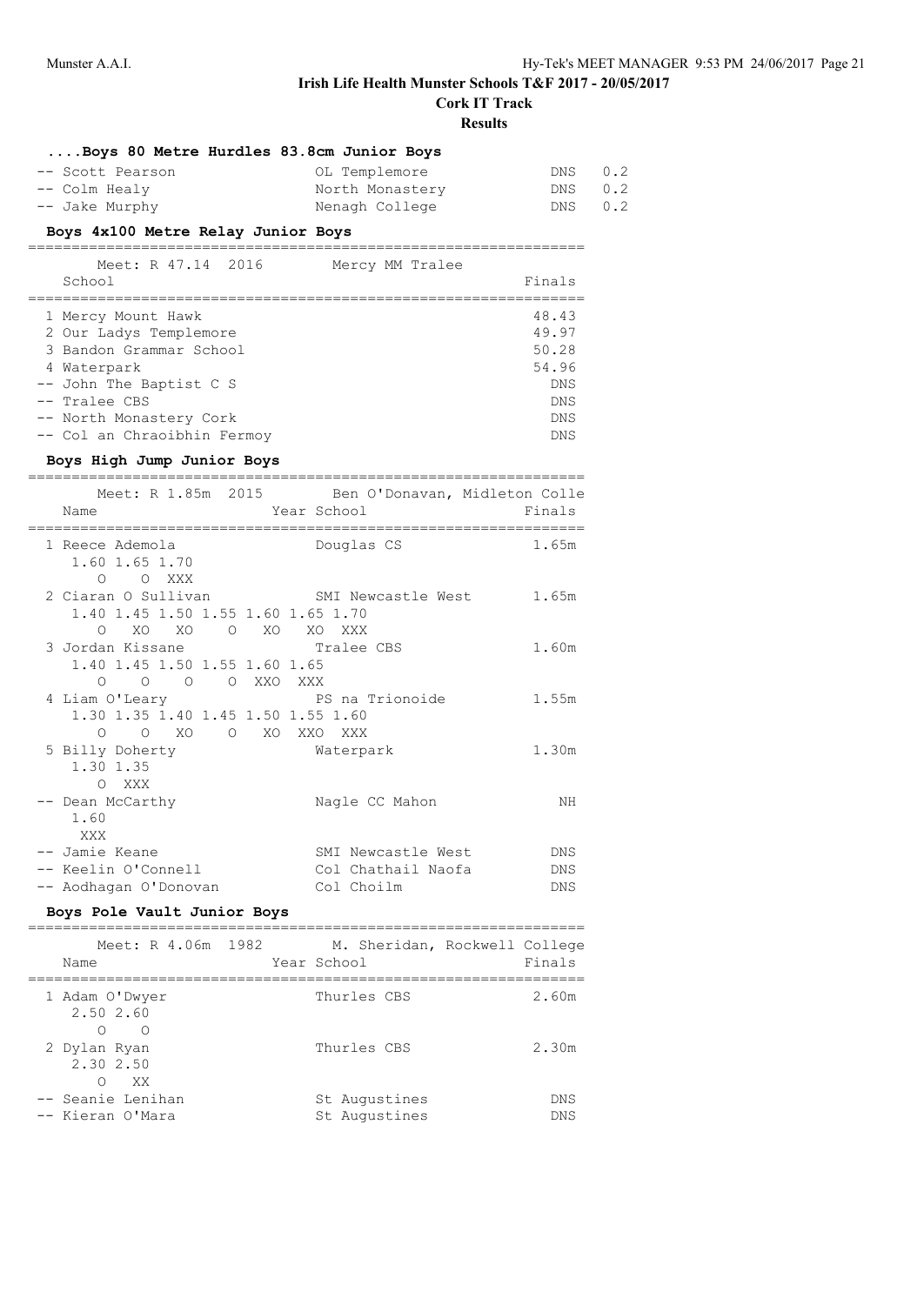# **Cork IT Track**

# **Results**

# **Boys Long Jump Junior Boys**

| Name                                                    | Meet: R 6.47m 2005 T. Harrington, Kinsale CS<br>Year School          | Finals     | Wind |
|---------------------------------------------------------|----------------------------------------------------------------------|------------|------|
| 1 Adam Turner<br>5.33m (NWI) 5.72m (NWI) 5.51m (NWI)    | Col Chriost Ri                                                       | 5.72m      | NWI  |
| 2 Reece Ademola                                         | Douglas CS<br>5.50m(NWI) 5.32m(NWI) 5.23m(NWI) 5.53m(NWI) 5.58m(NWI) | 5.58m      | NWI  |
| 3 Jordan Kissane<br>4.83m (NWI) 5.56m (NWI) 5.48m (NWI) | Tralee CBS                                                           | 5.56m      | NWI  |
| 4 Nathan Wright                                         | Desmond College<br>5.38m (NWI) 5.06m (NWI) 5.16m (NWI) 5.20m (NWI)   | 5.38m      | NWI  |
| 5 Sam Dunning                                           | Col anChraoibhin<br>4.52m (NWI) 4.45m (NWI) 4.19m (NWI) 4.61m (NWI)  | 4.61m      | NWI  |
| -- Jamie O'Brien                                        | Mercy Mount Hawk                                                     | <b>DNS</b> | NWI  |
| -- Fionn Blanche                                        | Abbey CC                                                             | <b>DNS</b> | NWI  |
| -- Joseph Cunningham                                    | Nenagh CBS                                                           | DNS.       | NWI  |
| -- Jack Ryan                                            | Abbey CC                                                             | DNS        | NWI  |
|                                                         |                                                                      |            |      |

# **Boys Triple Jump Junior Boys**

=====================================================================

|                                                                  | Meet: R 14.31m 1976 N. McCarthy, St. Munchin's |                      |      |
|------------------------------------------------------------------|------------------------------------------------|----------------------|------|
| Name                                                             | Year School                                    | Finals               | Wind |
| 1 Jack Greaney                                                   | St Brendans                                    | 9.70m                | NWI  |
| 8.90m(NWI) 9.70m(NWI) 9.17m(NWI) 9.55m(NWI) 9.12m(NWI)           |                                                |                      |      |
| 2 Jack Corcoran                                                  | Waterpark                                      | 9.57m                | NWI  |
| 8.90m(NWI) 9.31m(NWI) 9.57m(NWI) 9.46m(NWI) 9.51m(NWI)           |                                                |                      |      |
| 3 Mark Sisk                                                      |                                                | Carrigaline CS 9.39m | NWI  |
| $9.10m(NWI)$ $9.38m(NWI)$ $9.26m(NWI)$ $9.39m(NWI)$ $8.57m(NWI)$ |                                                |                      |      |
|                                                                  |                                                |                      | NWI  |
| 8.96m(NWI) 8.93m(NWI) 8.49m(NWI) 8.85m(NWI)                      |                                                |                      |      |
| -- Connor Toomey                                                 | Coláiste Chiarain                              | <b>DNS</b>           | NWI  |
| -- Torise Ede                                                    | Coláiste Chiarain                              | DNS                  | NWI  |
| -- Sean Kirschner                                                | JtB Hospital                                   | DNS                  | NWI  |
| -- Cian Walsh                                                    | PS na Trionoide                                | <b>DNS</b>           | NWI  |
| -- Peace Bello                                                   | Carrigaline CS                                 | <b>DNS</b>           | NWI  |

### **Boys Shot Putt 4.00 Kg Junior Boys**

| Meet: R 15.11m 1997<br>Name                           | F. O'Brien, Dungarvan CBS<br>Year School | Finals     |
|-------------------------------------------------------|------------------------------------------|------------|
| 1 Chrion Obialor<br>10.02m 9.23m 10.17m 10.68m 10.55m | Bandon GS                                | 10.68m     |
| 2 Ricky Carroll<br>10.53m 10.01m 10.18m 10.65m        | St Colmans Midleton                      | 10.65m     |
| 3 Joshua Delaney<br>8.86m 8.13m 9.53m 7.96m 10.61m    | Nenagh College                           | 10.61m     |
| -- Louis McCormick                                    | St Munchin's                             | <b>DNS</b> |
| -- Liam Murphy                                        | St Caimin's                              | <b>DNS</b> |
| -- D Needham                                          | Portumna C S                             | <b>DNS</b> |
| -- Donal Ojekhudu                                     | Nagle CC Mahon                           | <b>DNS</b> |
| -- Jack Barrett                                       | OL Templemore                            | DNS        |
| -- Oisin Walsh                                        | PS na Trionoide                          | DNS        |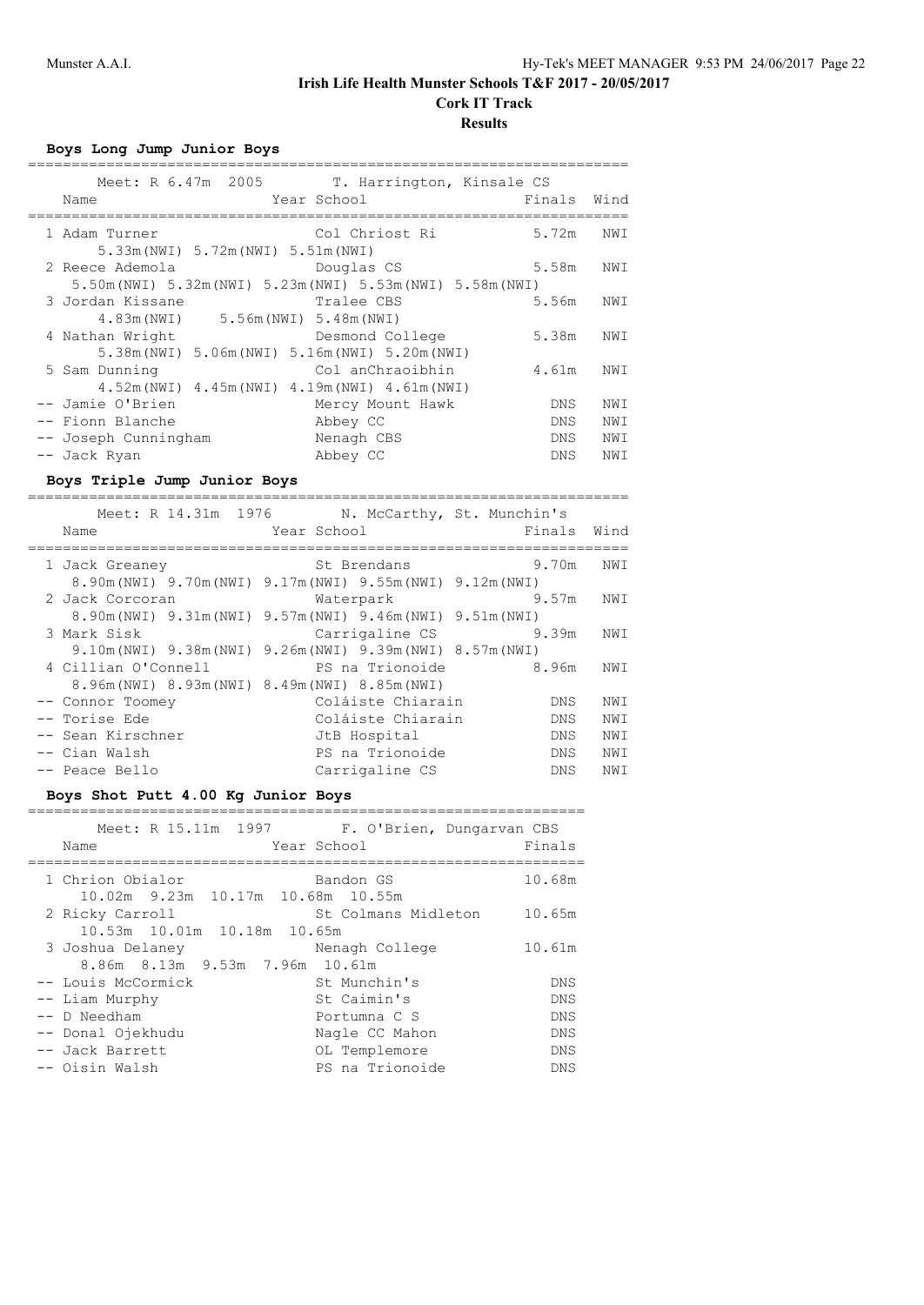**Cork IT Track**

**Results**

#### **Boys Discus 1.00 Kg Junior Boys**

| Meet: R 50.24m 1979<br>Name                                                                   | Year School                                                                         | F. O'Brien, Dungarvan CBS<br>Finals                         |
|-----------------------------------------------------------------------------------------------|-------------------------------------------------------------------------------------|-------------------------------------------------------------|
| 1 Mark Collins<br>28.20m 30.05m 32.92m 29.57m 31.02m                                          | Bandon GS                                                                           | 32.92m                                                      |
| 2 Resty Third-Makinano<br>29.05m 28.95m 22.30m 29.93m 30.10m                                  | Col Chriost Ri                                                                      | 30.10m                                                      |
| 3 Joshua Delaney<br>x 28.02m                                                                  | Nenagh College                                                                      | 28.02m                                                      |
| 4 Jack Power<br>13.20m 13.99m 13.62m                                                          | St. Flannan's                                                                       | 13.99m                                                      |
| -- Filip Brumar<br>-- Cal Connolly<br>-- Jack Barrett<br>-- Sean O'Riordan<br>-- Ben Hennessy | Portumna C S<br>CBS Ennistymon<br>OL Templemore<br>Col an Phiarsaigh<br>Thurles CBS | <b>DNS</b><br><b>DNS</b><br><b>DNS</b><br><b>DNS</b><br>DNS |
|                                                                                               |                                                                                     |                                                             |

#### **Boys Hammer 4.00 Kg Junior Boys**

================================================================ Meet: R 51.70m 1983 D. Flynn, Rockwell College Name **Year School** Finals ================================================================ 1 Ricky Carroll St Colmans Midleton 37.67m 34.03m 35.95m 36.81m 37.67m 37.00m 2 Sean Naughton PBC Cork 27.32m 25.84m 27.32m 25.93m 24.56m 3 Gavin Allen-Ross St Augustines 27.29m 3 Gavin Allen-Ross St Augu<br>
24.93m 23.90m 22.45m 27.29m 4 Jack Deane Borrisokane C.C. 25.23m 25.00m 24.98m 25.23m 25.19m 24.35m -- Gus Harrington St Munchin's DNS -- Louis McCormick St Munchin's DNS -- Thomas Clifford St Brendans DNS -- Ciaran McCarthy Hamilton HS Bandon DNS -- Darragh Moynihan St Augustines DNS

#### **Boys Javelin 600g Junior Boys**

| Meet: R 47.85m 1999<br>Name                               | C. Bowe, Waterpark College<br>Year School | Finals     |
|-----------------------------------------------------------|-------------------------------------------|------------|
| 1 Joe Ivory<br>36.58m 33.78m 35.33m                       | Buttevant                                 | 36.58m     |
| 2 Jack McEvoy<br>32.09m 31.31m 34.22m 31.61m 32.02m       | St Anne's CC                              | 34.22m     |
| 3 Max Hallahan<br>31.57m 32.13m 32.54m                    | Hamilton HS Bandon                        | 32.54m     |
| 4 Dylan Ryan<br>30.05m 30.47m 30.54m 28.73m 31.51m        | Thurles CBS                               | 31.51m     |
| 5 Niall Fitzmaurice<br>24.77m 22.94m 25.07m 25.36m 27.45m | Tralee CBS                                | 27.45m     |
| -- Gavin Headd                                            | Portumna C S                              | <b>DNS</b> |
| -- Ciaran Frisby                                          | St Augustines                             | DNS        |
| -- Fionn Harrington                                       | St Brogans Bandon                         | DNS        |
| -- Noel Reynolds                                          | Waterpark                                 | <b>DNS</b> |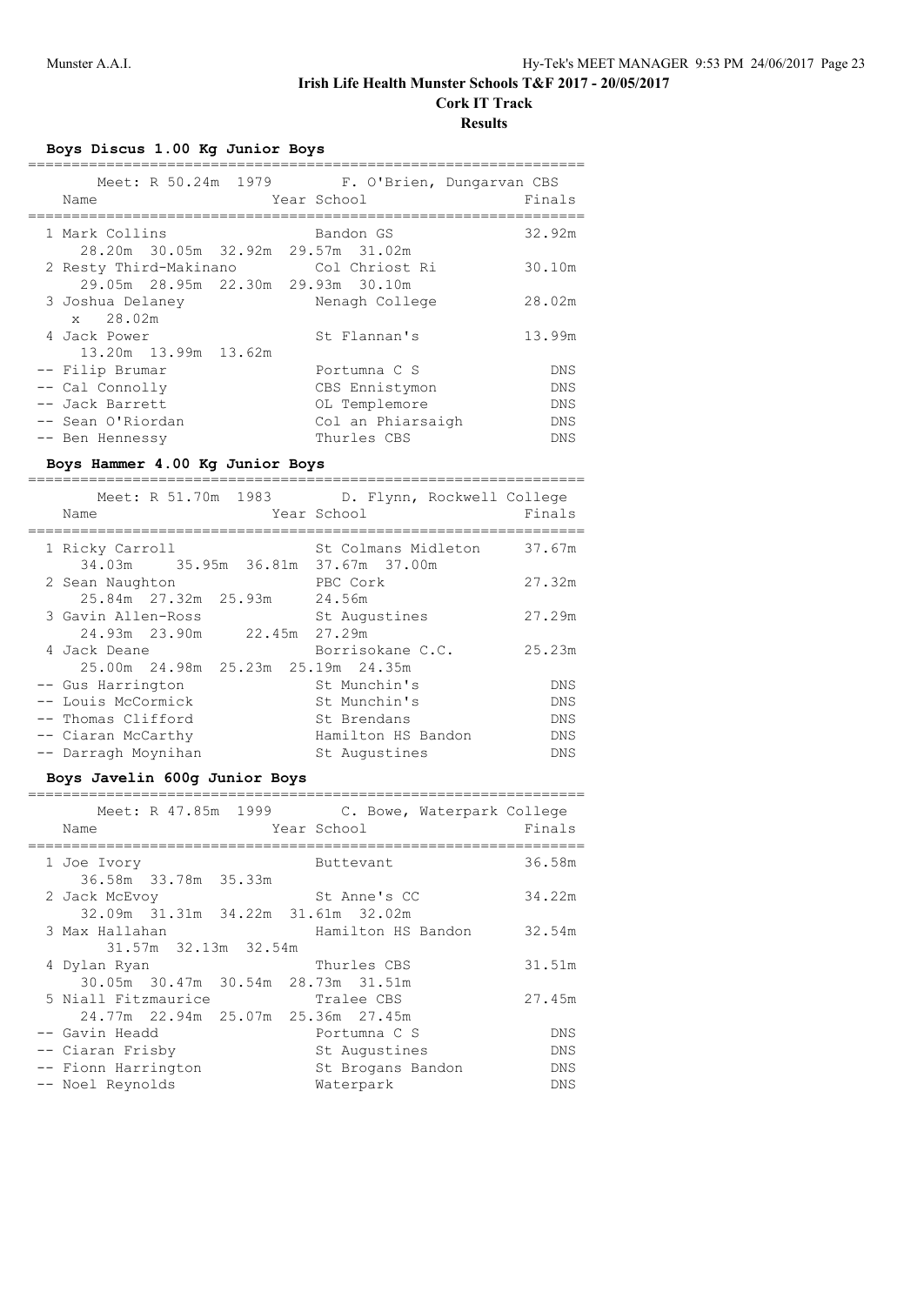**Cork IT Track**

**Results**

# **Boys 1200 Metre Walk Junior Boys**

| Name                                                                                                                                                                                      | Meet: R 5:06.44 2010 E. Lynch, Gael Col. Cheitin<br>Year School                                                                                  | Finals                                                           |                                                      |
|-------------------------------------------------------------------------------------------------------------------------------------------------------------------------------------------|--------------------------------------------------------------------------------------------------------------------------------------------------|------------------------------------------------------------------|------------------------------------------------------|
| 1 Noah McConway<br>2 Ciaran Hurley<br>-- Pete Finnegan<br>-- Steven Lake<br>-- Ned O'Connell<br>-- Charlie De Barra<br>-- Jeff Wilhams<br>Boys 100 Metre Intermediate Boys                | St Flannan's<br>GC Mhuire AG<br>St Augustines<br>St Augustines<br>Charleville CBS<br>GC Luimnigh<br>Bandon GS                                    | 6:16.18<br>6:20.19<br>DO.<br>DO<br>DNS<br><b>DNS</b><br>DNS      |                                                      |
| Meet: 11.00 1989<br>Meet: R 11.00 1972<br>Meet: 11.00 1994<br>Meet: 11.00 2000<br>Name                                                                                                    | C. Haddock, Colaiste Chriost Ri<br>S. Reidy, Crescent CC, Limerick<br>T. Dunne, Thurles CBS<br>D. O'Donovan, Col. an Sprioraid Na<br>Year School | Wind<br>Finals                                                   |                                                      |
| 1 Shaun Benson<br>2 Conor Morey<br>3 Colin Doyle<br>4 Dave McInerney<br>5 Gabriel Kehinde<br>6 James Devaney<br>-- Paul O'Shaughnessy<br>-- Mark Ryan<br>Boys 200 Metre Intermediate Boys | St Flannan's<br>PBC Cork<br>PBC Cork<br>Hamilton HS Bandon<br>Ennis C C<br>OL Templemore<br>CM Askeaton<br>Nenagh CBS                            | 11.14<br>11.18<br>11.25<br>11.25<br>11.54<br>11.60<br>DNS<br>DNS | 1.2<br>1.2<br>1.2<br>1.2<br>1.2<br>1.2<br>1.2<br>1.2 |
|                                                                                                                                                                                           |                                                                                                                                                  |                                                                  |                                                      |

| Meet: R 21.60 1999<br>Name | D. Coughlan, Hamilton HS, Bandon<br>Year School | Finals Wind   |        |
|----------------------------|-------------------------------------------------|---------------|--------|
|                            |                                                 |               |        |
| 1 Colin Doyle              | PBC Cork                                        | $22.72 - 2.5$ |        |
| 2 Conor Morey              | PBC Cork                                        | $22.93 - 2.5$ |        |
| 3 Shaun Benson             | St Flannan's                                    | $23.15 -2.5$  |        |
| 4 Ryan O'Leary             | Col Chriost Ri                                  | $23.35 -2.5$  |        |
| 5 Dean Mulqueen            | St Anne's CC                                    | $23.61 - 2.5$ |        |
| 5 David Ryan               | Thurles CBS                                     | 23.61         | $-2.5$ |
| 7 Jack Hickey              | Thurles CBS                                     | $24.78 - 2.5$ |        |
| 8 Cillian Griffen          | Mercy Mount Hawk                                | 24.81         | $-2.5$ |

# **Boys 400 Metre Intermediate Boys**

| Meet: R 49.46 2014<br>Name                                                               | S. Gibson, Bandon GS<br>Year School                                                     | Finals                                    |
|------------------------------------------------------------------------------------------|-----------------------------------------------------------------------------------------|-------------------------------------------|
| 1 Jack Pender<br>2 Darragh Lowth<br>3 Ciaran Nugent<br>4 Andrew Collins<br>5 Jack Hickey | High School Clonmel<br>Tralee CBS<br>Col anChraoibhin<br>MSM Rosscarbery<br>Thurles CBS | 52.23<br>53.19<br>53.62<br>54.06<br>55.32 |
| 6 David Hickey<br>-- Jr Tshikota<br>-- Spencer Keaty                                     | Crescent<br>Mercy Mount Hawk<br>St Brogans Bandon                                       | 57.86<br><b>DNS</b><br><b>DNS</b>         |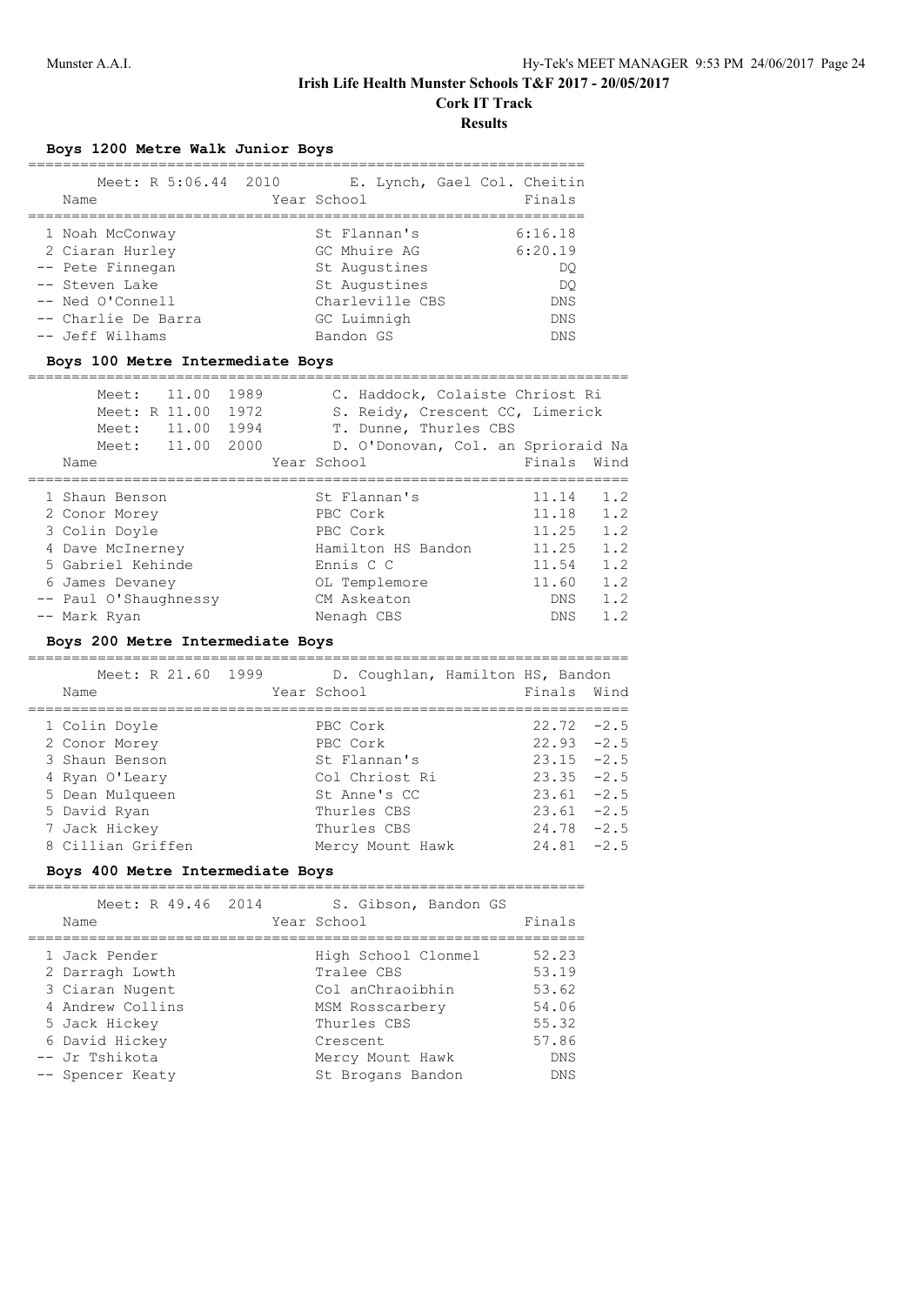**Cork IT Track**

**Results**

================================================================

# **Boys 800 Metre Intermediate Boys**

| Meet: R 1:53.90 2005<br>Name | Year School    | D. McCarthy, St Augustines<br>Finals |
|------------------------------|----------------|--------------------------------------|
| 1 Ben Deasy                  | St. Flannan's  | 2:00.58                              |
| 2 Kieran Moloney             | Thurles CBS    | 2:01.68                              |
| 3 Conor Ryan                 | OL Templemore  | 2:03.50                              |
| 4 James McGuire              | St. Flannan's  | 2:06.75                              |
| 5 Jack O'Connor              | Col Chriost Ri | 2:11.50                              |
| 6 Ross Stapleton             | GC Mhuire AG   | 2:12.26                              |
| 7 Eamonn O'Shea              | Bandon GS      | 2:12.61                              |
| -- Darragh Lowth             | Tralee CBS     | <b>DNS</b>                           |
| -- Luke Brennan              | St. Declans    | <b>DNS</b>                           |
|                              |                |                                      |

### **Boys 1500 Metre Intermediate Boys**

| Meet: R 4:00.10 1977<br>Name | F. O'Mara, St. Munchin's<br>Year School | Finals  |
|------------------------------|-----------------------------------------|---------|
| 1 Darragh McElhinney         | Col Pobail Bantry                       | 4:29.63 |
| 2 Jack O'Shea                | CBC Cork                                | 4:35.71 |
| 3 Cathal Fitzgibbon          | Mercy Mount Hawk                        | 4:38.08 |
| 4 John Walsh                 | Tralee CBS                              | 4:41.48 |
| 5 Joseph Daly                | Davis College                           | 4:44.21 |
| 6 Simon Upton                | Midleton CBS                            | 4:44.64 |
| 7 Cian O'Riordan             | Dungarvan CBS                           | 4:47.35 |
| 8 Dane Ryan                  | Nenagh CBS                              | 4:48.48 |
| 9 Joshua Johnson             | St Anne's CC                            | 4:49.23 |
| 10 Owen Healy                | Tralee CBS                              | 4:58.26 |
| -- Ferqus O'Brien            | GCPL                                    | DNS     |

# **Boys 3000 Metre Intermediate Boys**

| Meet: R 8:38.00 1989<br>Name | J. Murray, Rathluirc CBS<br>Year School | Finals     |
|------------------------------|-----------------------------------------|------------|
| 1 Jake McCarthy              | PS na Trionoide                         | 9:21.58    |
| 2 Eoghan Heaney              | CBC Cork                                | 9:24.91    |
| 3 Killian Nolan              | CBC Cork                                | 9:27.31    |
| 4 Cian O'Riordan             | Dungarvan CBS                           | 9:34.66    |
| 5 John Walsh                 | Tralee CBS                              | 9:58.87    |
| 6 Craig O'Brien              | DLS Waterford                           | 10:10.86   |
| -- Michael O'Brien           | Newport College                         | <b>DNS</b> |
| -- Naoise O'Flaitheartaigh   | Hamilton HS Bandon                      | <b>DNS</b> |
| -- Micheal O'Donnell         | JtB Hospital                            | <b>DNS</b> |

# **Boys 100 Metre Hurdles 91.4cm Intermediate Boys**

| Meet: R 13.30 1988<br>D. Sheehan, St. Munchin's, Limeric<br>Finals<br>Year School<br>Name<br>1 Darragh Miniter<br>CBS Ennistymon<br>14.18<br>2 John Forde<br>PBC Cork<br>15.80<br>St Munchin's<br>16.01<br>3 Josh Egan<br>4 Jamie Stone<br>Ardscoil na Mara<br>17.33<br>5 Gergo Villanyi<br>St Augustines<br>17.79<br>Col Pobail Bantry<br>18.28<br>6 Sean Brady<br>-- Joseph McEvoy<br>St Anne's CC<br>DNS. |  |  |                                                                              |
|--------------------------------------------------------------------------------------------------------------------------------------------------------------------------------------------------------------------------------------------------------------------------------------------------------------------------------------------------------------------------------------------------------------|--|--|------------------------------------------------------------------------------|
|                                                                                                                                                                                                                                                                                                                                                                                                              |  |  | Wind                                                                         |
| -- Ian Aherne<br>Douglas CS<br>DNS.                                                                                                                                                                                                                                                                                                                                                                          |  |  | $-0.6$<br>$-0.6$<br>$-0.6$<br>$-0.6$<br>$-0.6$<br>$-0.6$<br>$-0.6$<br>$-0.6$ |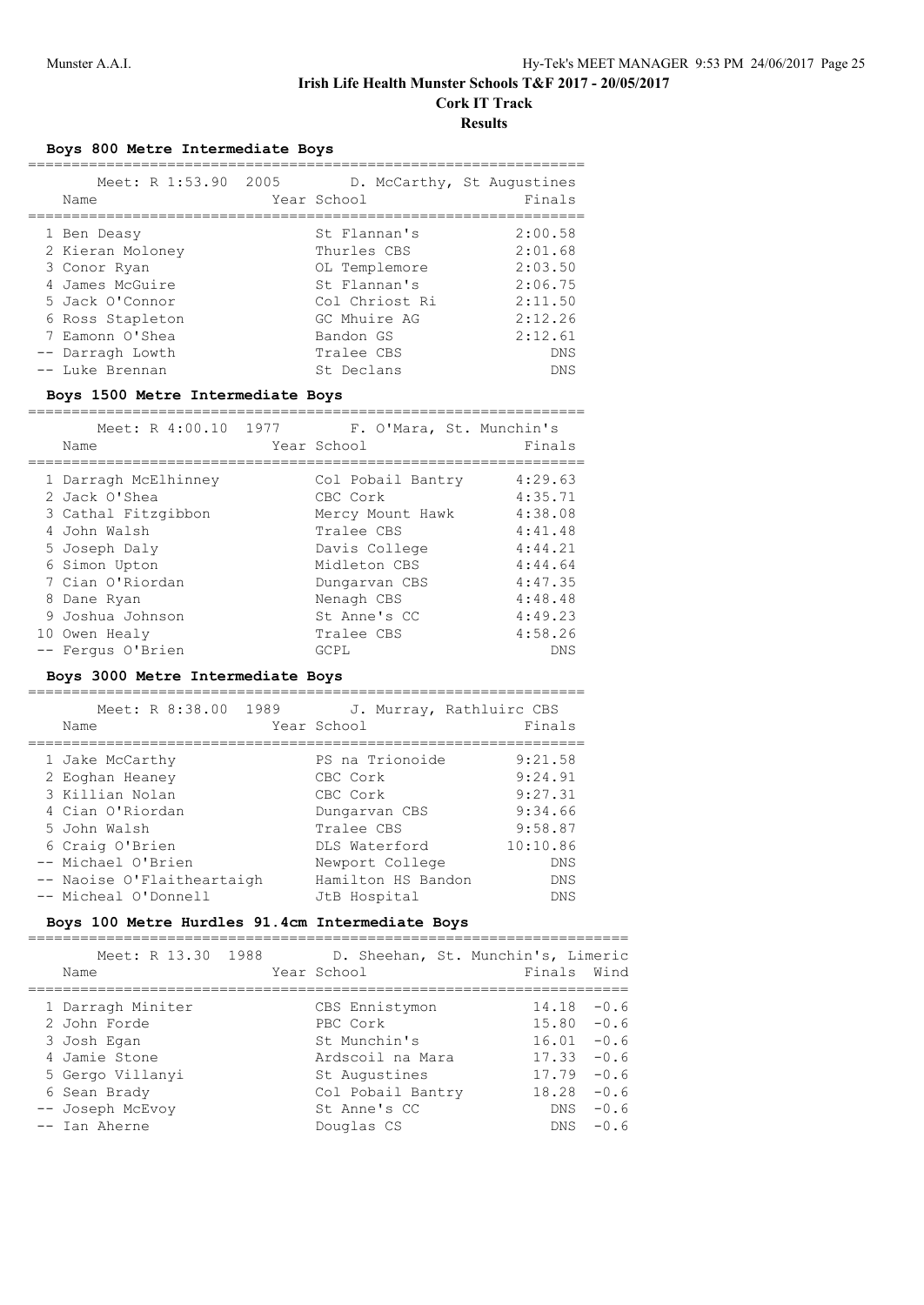**Cork IT Track**

**Results**

#### **Boys 400 Metre Hurdles 83.8cm Intermediate Boys**

| =========                                                                                                                                                                                                                                         |                                                                                                                                                                                             |                                                                                 |
|---------------------------------------------------------------------------------------------------------------------------------------------------------------------------------------------------------------------------------------------------|---------------------------------------------------------------------------------------------------------------------------------------------------------------------------------------------|---------------------------------------------------------------------------------|
| Meet: R 55.40 1992<br>Year School<br>Name                                                                                                                                                                                                         | B. Long, Nenagh CBS                                                                                                                                                                         | Finals                                                                          |
| 1 Jake Vermeer<br>2 Brian Lynch<br>3 Ciaran Nugent<br>4 Diarmuid O'Connor<br>5 Josh Egan<br>6 Gergo Villanyi<br>-- Aaron Malik<br>-- Jack McCarthy                                                                                                | Comeragh College<br>CSN<br>Col anChraoibhin<br>Col Choilm<br>St Munchin's<br>St Augustines<br>Mercy Mount Hawk<br>Hazelwood College                                                         | 56.32<br>56.44<br>59.48<br>60.26<br>65.23<br>73.13<br><b>DNS</b><br>DNS         |
| Boys 1500 Metre Steeplechase Intermediate Boys<br>=====================                                                                                                                                                                           |                                                                                                                                                                                             |                                                                                 |
| Meet: R 4:22.89 1988<br>Name<br>.=================                                                                                                                                                                                                | E. Bourke, St. Jos, Borriso<br>Year School                                                                                                                                                  | Finals                                                                          |
| 1 Frank O'Brien<br>2 Conor Mullaney<br>3 Ricki Mulcaire<br>4 Oisin Spillane<br>5 Fergus O'Brien<br>6 Gavin Kenny<br>7 Fred Crowley<br>-- Darragh O'Leary<br>-- Cathal Fitzgibbon<br>-- Sam Fitzgerald<br>Boys 4x100 Metre Relay Intermediate Boys | Midleton CBS<br>Blackwater CS 4:54.29<br>St Flannan's<br>Mercy Mount Hawk<br><b>GCPL</b><br>Hamilton HS Bandon 5:04.50<br>Thurles CBS<br>St Brendans<br>Mercy Mount Hawk<br>PS na Trionoide | 4:51.19<br>4:55.03<br>4:56.17<br>4:59.84<br>5:19.34<br>DNS<br>DNS<br><b>DNS</b> |
| Meet: R 44.20 1994 Thurles CBS                                                                                                                                                                                                                    |                                                                                                                                                                                             |                                                                                 |
| School                                                                                                                                                                                                                                            |                                                                                                                                                                                             | Finals                                                                          |
| 1 PBC Cork<br>2 Thurles CBS<br>3 Mercy Mount Hawk<br>4 St Brendans Killarney                                                                                                                                                                      |                                                                                                                                                                                             | 44.92<br>45.52<br>45.73<br>46.96                                                |

 5 Coláiste Chiarain 47.32 -- Villiers DNS<br>-- High School Clonmel<br>DNS -- High School Clonmel<br>-- Col Chriost Ri

-- Col Chriost Ri

# **Boys High Jump Intermediate Boys**

| Meet: R 1.95m 2012<br>Name                                                                            | D. Cussen, Col Sprioraid Naoi<br>Year School | Finals     |
|-------------------------------------------------------------------------------------------------------|----------------------------------------------|------------|
| 1 Ben Donovan<br>1.75 1.80 1.85 1.90 1.96<br>$\circ$ $\circ$ $\circ$<br>XXX X<br>$\Omega$<br>$\Omega$ | Midleton College                             | 1.90m      |
| 2 Darragh Courtney                                                                                    | Mercy Mount Hawk                             | 1.85m      |
| 3 John Forde<br>1.65 1.70 1.75 1.80<br>$\circ$ $\circ$<br>$\bigcirc$<br>XXX                           | PBC Cork                                     | 1.75m      |
| 4 Alex Brophy<br>1.50 1.55 1.60<br>XO XO<br>XX)                                                       | PS na Trionoide                              | 1.55m      |
| -- Joseph McEvoy<br>Daniel Greene                                                                     | St Anne's CC<br>Kilrush C S                  | DNS<br>DNS |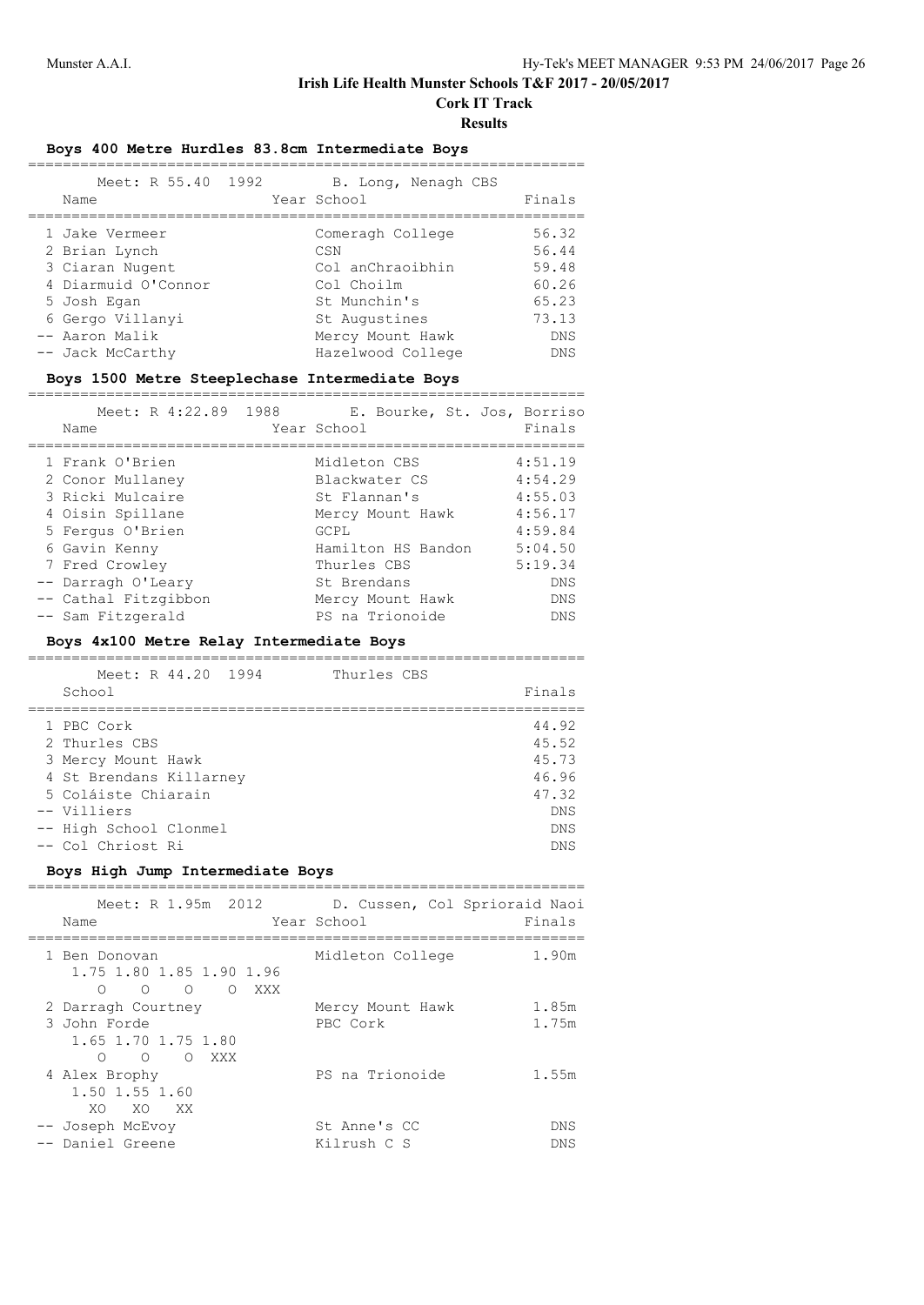# **Cork IT Track**

# **Results**

#### **....Boys High Jump Intermediate Boys**

| -- Diarmuid Harty        | St Augustines      | DNS |
|--------------------------|--------------------|-----|
| -- Kiely Ahamefula       | Ashton School Cork | DNS |
| -- Darragh Curran        | St Augustines      | DNS |
| 1.70 1.75 1.80 1.85 1.90 |                    |     |
| O XO XXO<br>O XXX        |                    |     |

# **Boys Pole Vault Intermediate Boys**

| Meet: R 4.10m 2014<br>Name                                                | Y. Kanash, St. Augustines<br>Year School            | Finals        |
|---------------------------------------------------------------------------|-----------------------------------------------------|---------------|
| 1 Diarmuid Harty                                                          | St Augustines<br>2.60 2.80 3.00 3.10 3.30 3.40 3.60 | 3.40m         |
| $\Omega$<br>∩<br>$\bigcirc$<br>2 Patrick Fitzgerald<br>2.60 2.80 3.00     | $\Omega$<br>$\Omega$<br>XXX<br>∩<br>St Augustines   | 2.80m         |
| O XXX<br>∩<br>-- Craig Cloonan<br>-- Sam O Neill<br>2.60 2.80<br>XO<br>ХX | St Augustines<br>St Augustines                      | DN S<br>2.60m |

#### **Boys Long Jump Intermediate Boys**

|                                                 | Meet: R 6.77m 2015 Daniel Ryan, Thurles CBS                                        |               |     |
|-------------------------------------------------|------------------------------------------------------------------------------------|---------------|-----|
| Name                                            | Year School <b>Finals</b> Wind                                                     |               |     |
| 1 David Ryan                                    | Thurles CBS                                                                        | $6.50m - 1.0$ |     |
| $6.46m(-1.0) 6.50m(-1.0) 6.35m(+0.0)$           |                                                                                    |               |     |
| 2 Sean Carolan                                  | St Mary's Newport 6.34m -0.3                                                       |               |     |
|                                                 | 6.14m $(-3.6)$ 6.17m $(-1.4)$ 6.27m $(-0.8)$ 6.20m $(0.3)$ 6.34m $(-0.3)$          |               |     |
| 3 Darragh Miniter                               | CBS Ennistymon 6.26m -1.6                                                          |               |     |
| $6.03m(-2.7) 6.26m(-1.6) 6.06m(-1.1)$           |                                                                                    |               |     |
| 4 Daniel Hurley                                 | <b>EXECUTE:</b> PBC Cork                                                           | $6.08m - 1.2$ |     |
|                                                 | $5.90$ m( $-3.6$ ) 6.05m( $-0.7$ ) 6.03m( $-1.4$ ) 6.08m( $-1.2$ ) 6.05m( $-0.2$ ) |               |     |
| 5 Wymin Sivakumar                               | <b>CSN</b>                                                                         | $5.77m - 1.4$ |     |
| $5.41m(-0.7)$ $5.77m(-1.4)$ $5.51m(-1.8)$       |                                                                                    |               |     |
| 6 Diarmuid O'Connor Col Choilm                  |                                                                                    | $5.73m -2.2$  |     |
|                                                 | $5.25m(-2.2)$ $5.73m(-2.2)$ $5.06m(-1.7)$ $5.52m(-1.3)$                            |               |     |
| 7 Jake Costello                                 | Carrick CBS                                                                        | $5.72m - 1.9$ |     |
| $5.72m(-1.9)$ $5.55m(-1.4)$ $5.70m(-1.5)$       |                                                                                    |               |     |
| 8 Adam Dooley                                   | Col Phobal Ros Cré                                                                 | $5.39m - 0.6$ |     |
| $5.39m(-0.6)$ x                                 |                                                                                    |               |     |
| 9 Cillian Griffen Mercy Mount Hawk              |                                                                                    | $5.37m - 0.7$ |     |
| $5.30$ m (-2.9) $5.37$ m (-0.7) $5.08$ m (-0.0) |                                                                                    |               |     |
| -- Stephen Callanan                             | Ardscoil na Mara                                                                   | DNS           | NWI |
|                                                 |                                                                                    |               |     |

#### **Boys Triple Jump Intermediate Boys** =====================================================================

| Meet: R 13.84m 1975       | G. McLoughlan, Cobh VS                                           |        |      |
|---------------------------|------------------------------------------------------------------|--------|------|
| Name                      | Year School                                                      | Finals | Wind |
|                           |                                                                  |        |      |
| 1 Wymin Sivakumar         | CSN                                                              | 12.71m | NWI  |
|                           | 12.48m (NWI) 12.03m (NWI) 12.24m (NWI) 12.69m (NWI) 12.71m (NWI) |        |      |
| 2 Sean Carolan            | St Mary's Newport                                                | 12.40m | NWI  |
| 12.40m (NWI) 12.10m (NWI) | 11.84m (NWI) 12.40m (NWI)                                        |        |      |
| 3 Aleksander Wagner       | St Augustines                                                    | 11.79m | NWI  |
|                           | 11.79m (NWI) 11.12m (NWI) 11.41m (NWI) 11.74m (NWI) 11.38m (NWI) |        |      |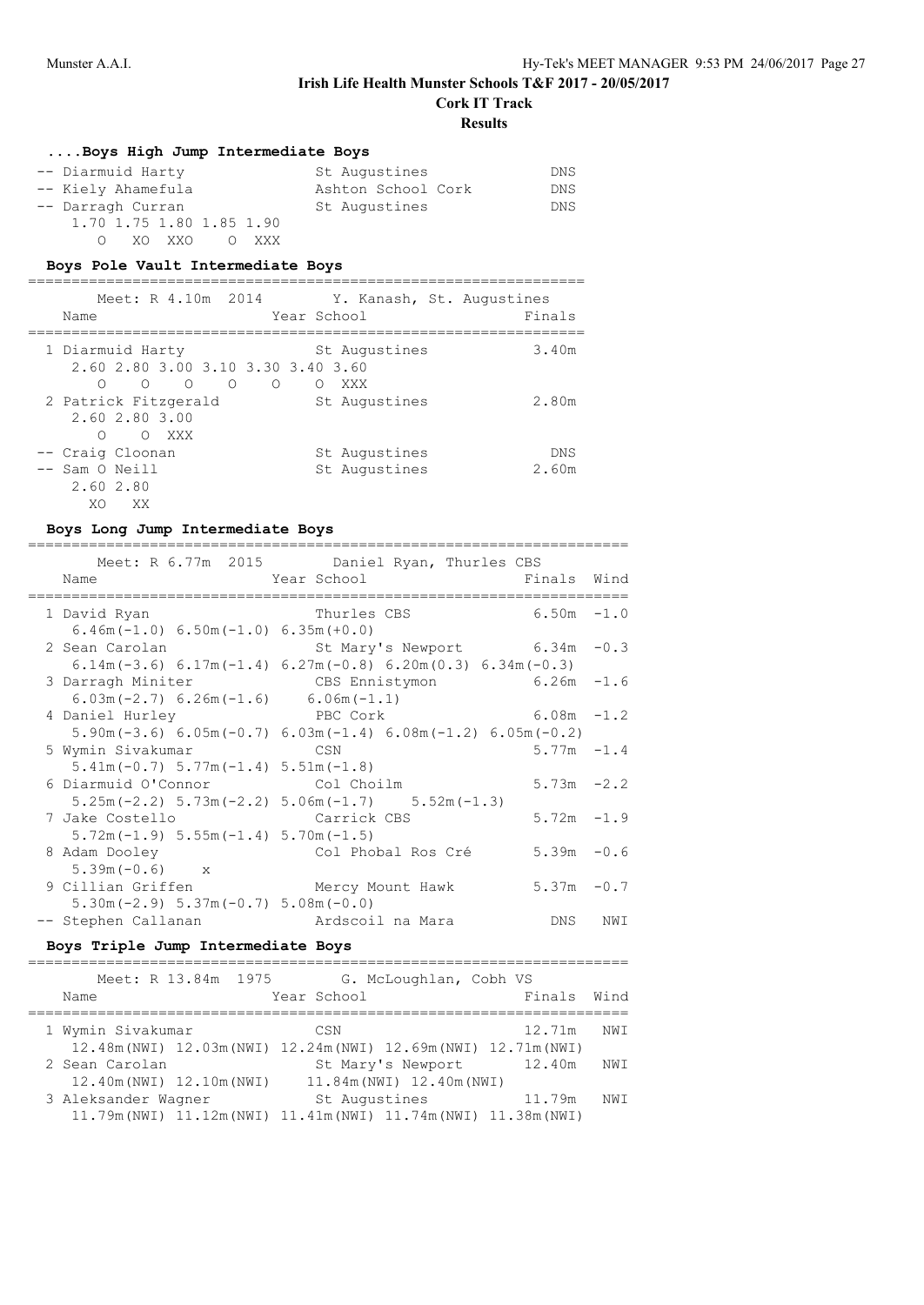**Cork IT Track**

# **Results**

# **....Boys Triple Jump Intermediate Boys**

| 4 Tony Brophy                              | Ashton School Cork 11.67m                                        |            | NWI |
|--------------------------------------------|------------------------------------------------------------------|------------|-----|
|                                            | 10.69m (NWI) 11.40m (NWI) 10.95m (NWI) 11.67m (NWI)              |            |     |
| 5 Adam Dooley                              | Col Phobal Ros Cré 11.39m                                        |            | NWI |
|                                            | 10.88m (NWI) 11.39m (NWI) 11.23m (NWI) 11.23m (NWI) 11.31m (NWI) |            |     |
| 6 Darragh Courtney Mercy Mount Hawk 11.32m |                                                                  |            | NWI |
|                                            | 11.19m (NWI) 11.30m (NWI) 11.32m (NWI) 10.97m (NWI) 11.29m (NWI) |            |     |
| 7 James Delahunty                          | Waterpark                                                        | 10.58m     | NWI |
| 9.76m (NWI) 9.98m (NWI) 10.58m (NWI)       |                                                                  |            |     |
| 8 Alex Brophy                              | PS na Trionoide                                                  | 10.43m     | NWI |
| 10.43m (NWI) 10.40m (NWI) 10.23m (NWI)     |                                                                  |            |     |
| -- Josh Egan                               | St Munchin's                                                     | <b>DNS</b> | NWI |
| -- Ben Donovan                             | Midleton College                                                 | <b>DNS</b> | NWI |

# **Boys Shot Putt 5.00 Kg Intermediate Boys**

| Meet: R 18.36m 2001 E. Leen, St. Mary's, Moyderw<br>Name | Year School      | Finals |
|----------------------------------------------------------|------------------|--------|
| 1 Jack Ryan<br>13.48m 14.05m 14.80m 14.14m               | Thurles CBS      | 14.80m |
| 2 Cian Kingston<br>12.63m 12.86m 13.11m 13.17m 12.11m    | Bandon GS        | 13.17m |
| 3 David Siegel<br>12.10m  10.72m  10.25m  11.35m  12.50m | Tralee CBS       | 12.50m |
| 4 Brian Lynch<br>11.59m 12.48m 12.06m                    | CSN              | 12.48m |
| 5 Sean Foley<br>9.75m 10.24m 9.95m 8.27m 9.19m           | PS na Trionoide  | 10.24m |
| 6 Basitq Oyebani<br>9.14m 9.79m 9.15m 7.71m 8.58m        | Mercy Mount Hawk | 9.79m  |
| -- Shane Cawley                                          | Ardscoil na Mara | DNS    |
| -- Garry Randles                                         | PS Inbhearsceine | DNS    |
| -- Cillian Griffen                                       | Mercy Mount Hawk | DNS    |

#### **Boys Discus 1.50 Kg Intermediate Boys**

| Meet: R 49.42m 1980<br>Name                       | F. O'Brien, Dungarvan CBS<br>Year School | Finals     |
|---------------------------------------------------|------------------------------------------|------------|
| 1 Sean Mockler<br>39.11m 37.10m 40.09m 43.17m     | Thurles CBS                              | 43.17m     |
| 2 Cian Kingston<br>34.55m 33.35m 31.85m           | Bandon GS                                | 34.55m     |
| 3 Cathal Ryan<br>23.90m 27.34m                    | Col Chriost Ri                           | 27.34m     |
| 4 Hasan Ali<br>22.77m 26.33m                      | Yeats College                            | 26.33m     |
| 5 Aodh O'Gallchoir<br>25.70m 24.48m 23.32m 20.75m | Hamilton HS Bandon                       | 25.70m     |
| -- Cillian Drohan                                 | DLS Waterford                            | DNS        |
| -- Aaron Malik                                    | Mercy Mount Hawk                         | DNS        |
| -- Terence Higgins                                | St Munchin's                             | <b>DNS</b> |
| Boys Hammer 5.00 Kg Intermediate Boys             |                                          |            |

#### **Boys Hammer 5.00 Kg Intermediate Boys**

|      |  | Meet: R 64.10m 1982 |  |             |  | G. Halpin, Rockwell College |        |
|------|--|---------------------|--|-------------|--|-----------------------------|--------|
| Name |  |                     |  | Year School |  |                             | Finals |
|      |  |                     |  |             |  |                             |        |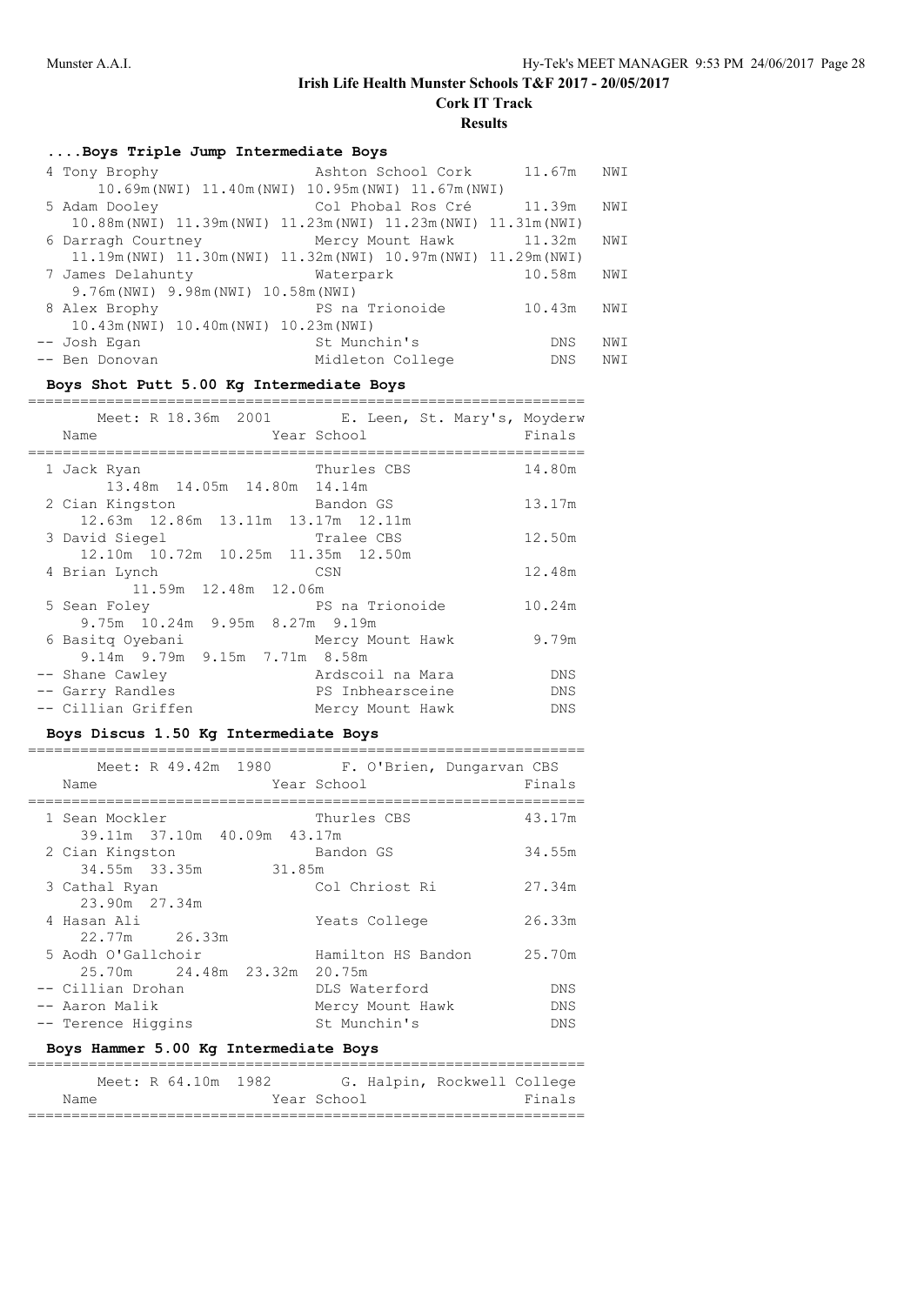**Results**

| Boys Hammer 5.00 Kg Intermediate Boys                |            |
|------------------------------------------------------|------------|
| Thurles CBS<br>1 Sean Mockler                        | 56.13m     |
| 52.89m 53.97m 53.17m 55.91m 52.21m 56.13m            |            |
| 2 Padraig O'Callaghan Col Chriost Ri                 | 52.24m     |
| 46.00m 52.19m 49.12m 52.24m                          |            |
| 3 Brian Naughton Menagh College                      | 42.46m     |
| x 36.93m 36.36m 41.67m 26.43m 42.46m                 |            |
| 4 Chris Coomey<br>Bandon GS                          | 34.76m     |
| 32.07m 31.47m 34.76m                                 |            |
| 5 James Kirkby 1986 1986<br>Bandon GS                | 29.79m     |
| 25.91m 28.50m 29.37m 29.79m                          |            |
| 6 Luke O Carroll Luke March 1999<br>Mercy Mount Hawk | 27.91m     |
| 25.25m 25.46m 27.57m 27.91m                          |            |
| St Munchin's<br>-- Sean Mason                        | DNS.       |
| St Munchin's<br>-- Terence Higgins                   | DNS.       |
| -- Cormac Farrell<br>DLS Waterford                   | <b>DNS</b> |

# **Boys Javelin 700g Intermediate Boys**

| Meet: R 52.34m 1976 B. Healy, Thurles CBS<br>Name    | Year School       | Finals     |
|------------------------------------------------------|-------------------|------------|
| 1 Michael Hand<br>37.18m 39.96m 41.56m 41.06m 35.96m | PBC Cork          | 41.56m     |
| 2 Hasan Ali<br>37.99m 35.39m 37.70m 39.88m           | Yeats College     | 39.88m     |
| 3 Colm Galvin<br>35.54m 34.21m 30.68m 32.85m 34.56m  | Hazelwood College | 35.54m     |
| 4 Luke Power<br>25.02m 27.24m                        | Dungarvan CBS     | 27.24m     |
| -- Cathal Scanlon                                    | St Declans        | DNS        |
| -- Dylan O'Sullivan                                  | Bandon GS         | <b>DNS</b> |
| -- Dean Leahy                                        | North Monastery   | <b>DNS</b> |
| -- Jamie Banks                                       | Hazelwood College | DNS        |
| -- Josh Collins O'Donnell                            | Portumna C S      | <b>DNS</b> |

# **Boys 2000 Metre Walk Intermediate Boys**

|  | Meet: R 7:56.93 2014 |  |  | A. Egan, HS Clonmel |  |
|--|----------------------|--|--|---------------------|--|
|  |                      |  |  |                     |  |

| Name                 | Year School     | Finals     |
|----------------------|-----------------|------------|
| 1 Liam McDonagh      | Thurles CBS     | 9:42.51    |
| -- James Hahessy     | St Augustines   | DNS        |
| -- Tomisin Adenigi   | DLS Waterford   | <b>DNS</b> |
| -- Frank Forbes      | Charleville CBS | <b>DNS</b> |
| -- Ben Pulis         | Charleville CBS | <b>DNS</b> |
| -- Dillon O'Donoghue | Charleville CBS | <b>DNS</b> |

# **Boys 100 Metre Senior Boys**

|  | Meet: R 10.60 1985<br>Name | M. Kelly, Borrisokane VS<br>Year School | Finals     | Wind |
|--|----------------------------|-----------------------------------------|------------|------|
|  | 1 Jamie Mitchell           | Ardscoil Rís                            | 11.01      | 0.6  |
|  | 2 Sean McCarthy            | JtB Hospital                            | 11.23      | 0.6  |
|  | 3 David O'Brien            | St. Clements                            | 11.49      | 0.6  |
|  | 4 Anthony McCauley         | Dungarvan CBS                           | 11.64      | 0.6  |
|  | 5 Patrick Coakley          | CBC Cork                                | 11.65      | 0.6  |
|  | 6 Daniel Landzaad          | Bandon GS                               | 11.69      | 0.6  |
|  | 7 Eoin Kelly               | DLS Waterford                           | 11.81      | 0.6  |
|  | -- John Browne             | Davis College                           | <b>DNS</b> | 0.6  |
|  |                            |                                         |            |      |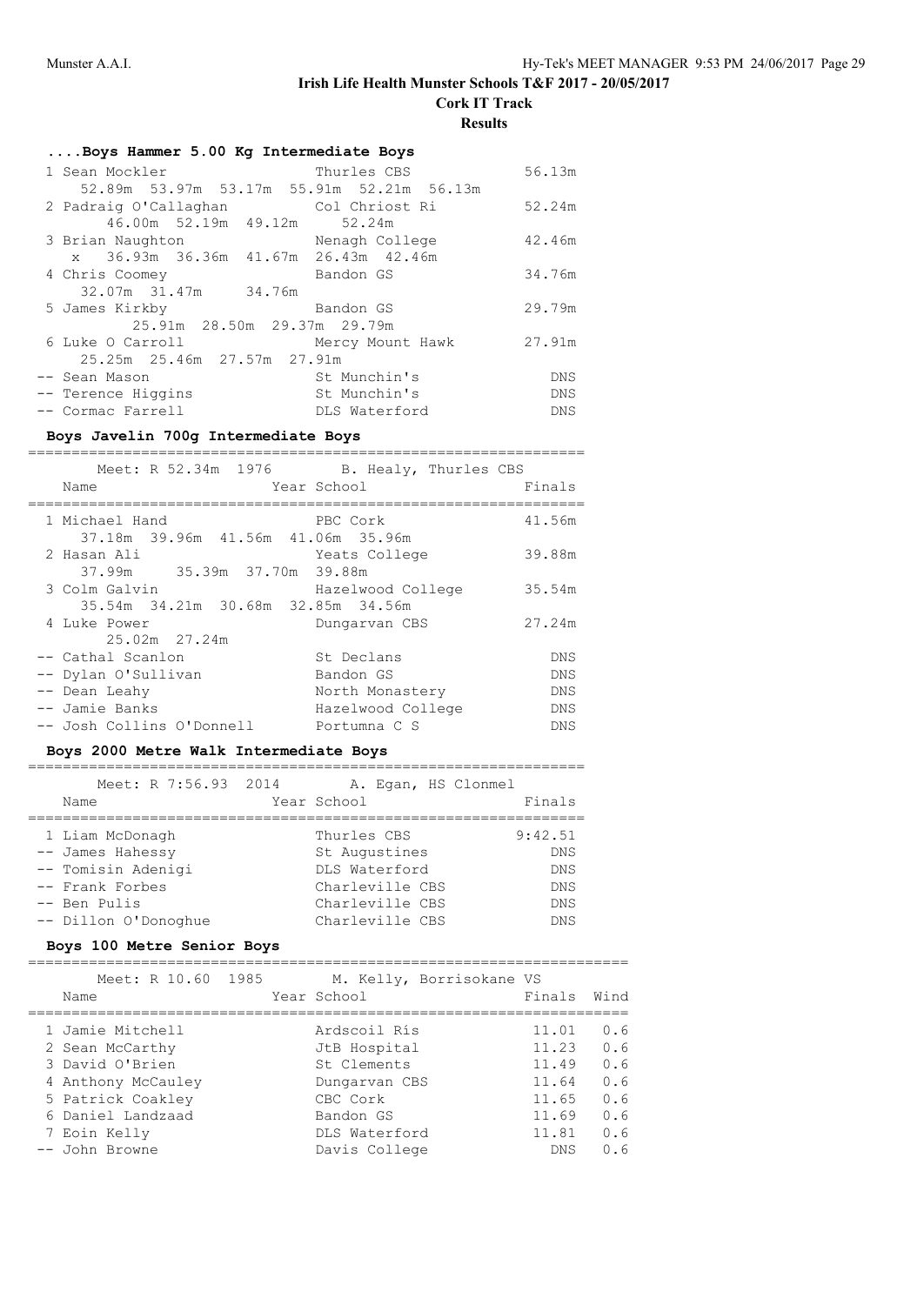**Results**

# **Boys 200 Metre Senior Boys**

| Meet: R 21.80 2001<br>Name | D. O'Donovan, Col an Spriod Naoimh<br>Year School | Finals Wind   |             |
|----------------------------|---------------------------------------------------|---------------|-------------|
| 1 Jamie Mitchell           | Ardscoil Rís                                      | $22.94 - 2.2$ |             |
| 2 David O'Brien            | St Clements                                       | $23.05 -2.2$  |             |
| 3 Sean McCarthy            | JtB Hospital                                      | $23.21 -2.2$  |             |
| 4 Niall Madden             | Bandon GS                                         | $23.50 -2.2$  |             |
| 5 Eoin Kenny               | DLS Waterford                                     | $23.71 -2.2$  |             |
| 6 Daniel Hathaway          | Bandon GS                                         | $23.79 - 2.2$ |             |
| -- Jack Buckley            | SMGS Blarney                                      |               | $DNS -2.2$  |
| -- Anthony McCauley        | Dungarvan CBS                                     |               | $DNS - 2.2$ |
|                            |                                                   |               |             |

# **Boys 400 Metre Senior Boys**

| Meet: R 47.60 2015 | Scott Gibson, Bandon GS |            |
|--------------------|-------------------------|------------|
| Name               | Year School             | Finals     |
|                    |                         |            |
| 1 Tony Odubote     | Rice College Ennis      | 50.13      |
| 2 Oisin Kelly      | St Declans              | 52.04      |
| 3 Gary Cronin      | St Brendans             | 52.93      |
| 4 Jack O'Brien     | Col Chriost Ri          | 54.84      |
| 5 Sean Dennehy     | Col Chriost Ri          | 56.37      |
| -- Darragh Lohan   | St Caimin's             | <b>DNS</b> |
| -- Craig McAuliffe | DLS Waterford           | <b>DNS</b> |
| -- Lee Devitt      | St Caimin's             | <b>DNS</b> |

#### **Boys 800 Metre Senior Boys**

| Meet: R 1:50.23 2013<br>Name | S. Tobin, HS Clonmel<br>Year School | Finals     |
|------------------------------|-------------------------------------|------------|
| 1 Conor O'Driscoll           | Carrigaline CS                      | 1:59.57    |
| 2 Matthew Murnane            | CBC Cork                            | 1:59.70    |
| 3 Luke Devine                | Villiers                            | 2:00.20    |
| 4 Patrick O'Rourke           | Lisdoonvarna                        | 2:02.02    |
| 5 James McCarthy             | St Declans                          | 2:04.73    |
| 6 Bakhit Barra               | Ennis C C                           | 2:07.24    |
| 7 Alan O'Donovan             | Douglas CS                          | 2:07.38    |
| 8 Robert Kennedy             | Rockwell                            | 2:09.86    |
| -- Arthur Chizhikov          | St Augustines                       | <b>DNS</b> |

# **Boys 1500 Metre Senior Boys**

| Meet: R 3:50.54 2013<br>Name | S. Tobin, HS Clonmel<br>Year School | Finals     |
|------------------------------|-------------------------------------|------------|
| 1 Charlie O'Donovan          | Col Chriost Ri                      | 4:17.82    |
| 2 Evan Keane                 | St Declans                          | 4:21.59    |
| 3 David McGlynn              | DLS Waterford                       | 4:22.33    |
| 4 Ben Smith                  | CSN                                 | 4:24.15    |
| 5 Niall Blackwell            | Dungarvan CBS                       | 4:27.02    |
| 6 Patrick O'Rourke           | Lisdoonvarna                        | 4:30.65    |
| 7 Bakhit Barra               | Ennis C C                           | 4:43.40    |
| -- Luke Devine               | Villiers                            | <b>DNS</b> |
| -- Damien Madigan            | Charleville CBS                     | <b>DNS</b> |
| -- Sean Fouhy                | Bishopstown CS                      | <b>DNS</b> |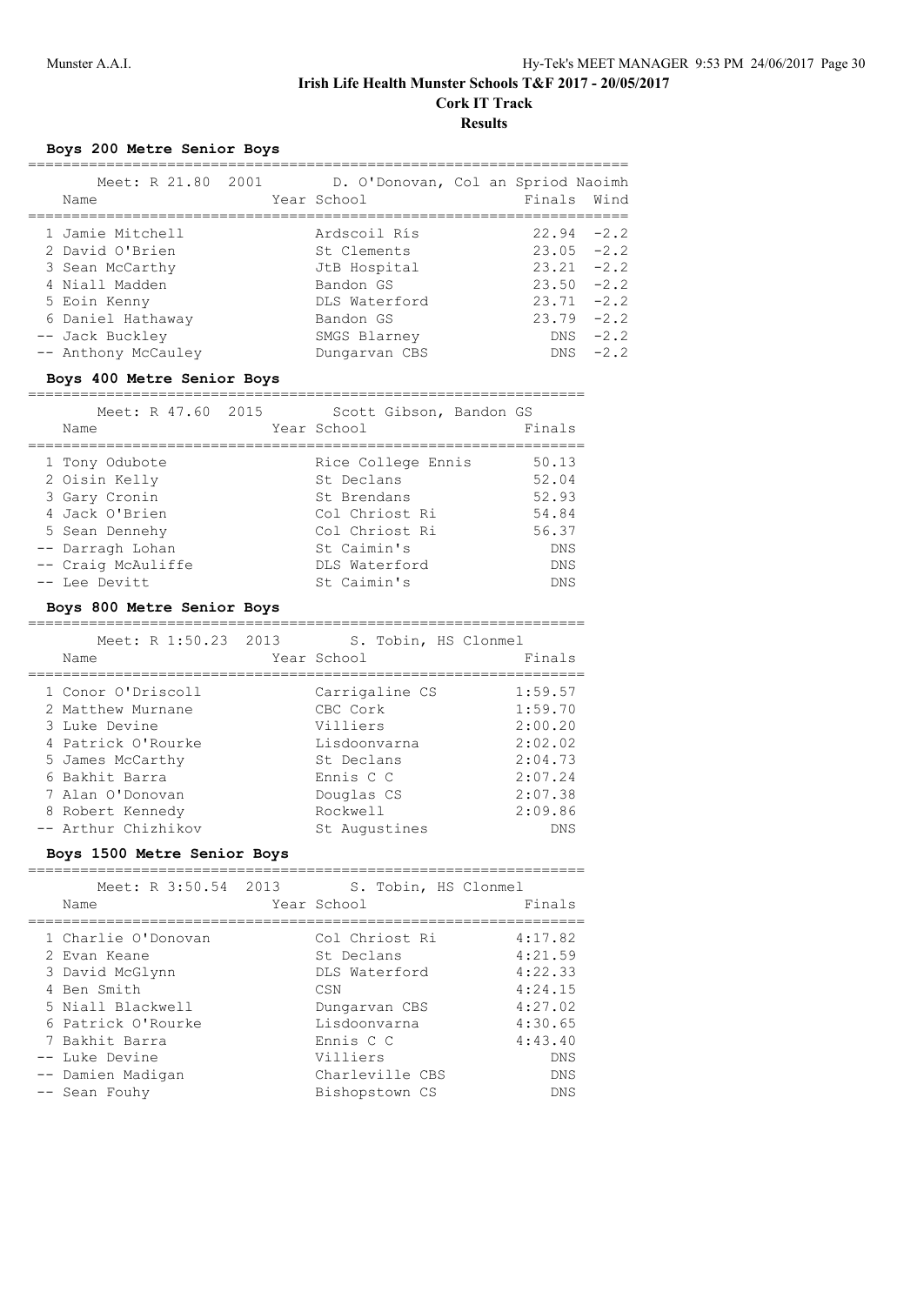# **Cork IT Track**

# **Results**

# **Boys 5000 Metre Senior Boys**

| Meet: R 14:46.30 1992 | D. Healy, Douglas CS |            |
|-----------------------|----------------------|------------|
| Name                  | Year School          | Finals     |
| 1 Micheal Power       | St Augustines        | 15:15.61   |
| 2 Fearghal Curtin     | Midleton CBS         | 15:34.61   |
| 3 Damien Madigan      | Charleville CBS      | 16:12.83   |
| 4 Hugo Blair          | Waterpark            | 16:36.22   |
| 5 Robbie Mulhall      | CBC Cork             | 17:32.35   |
| 6 James Whelan        | St Flannan's         | 18:06.60   |
| 7 Diarmuid O'Hanlon   | Ardscoil Rís         | 18:54.34   |
| -- Conor Shields      | Ardscoil na Mara     | <b>DNS</b> |
| -- Niall Moloney      | St Anne's CC         | <b>DNS</b> |

# **Boys 110 Metre Hurdles 99.0cm Senior Boys**

| Meet: R 13.90 1990<br>Name |  | D. Haddock, Col. Chriost Ri<br>Year School | Finals        | Wind       |
|----------------------------|--|--------------------------------------------|---------------|------------|
|                            |  |                                            |               |            |
| 1 Daniel Ryan              |  | Thurles CBS                                | $15.15 - 1.0$ |            |
| 2 Shane Monogle            |  | Ardscoil na Mara                           | $15.51 - 1.0$ |            |
| 3 Kevin O'Leary            |  | Hazelwood College                          | $16.03 - 1.0$ |            |
| 4 Kuba Ratajczak           |  | Col Pobail Bantry                          | $17.86 - 1.0$ |            |
| 5 Paul Johnson             |  | Carrigaline CS                             | $25.72 - 1.0$ |            |
| -- Ethan Knipe             |  | Hazelwood College                          |               | $DNS -1.0$ |
| -- Adam Crowley            |  | North Monastery                            | DNS           | $-1.0$     |

#### **Boys 400 Metre Hurdles 91.4cm Senior Boys**

| Meet: R 53.20 2010<br>Name |  | Year School    | P. Maher, Davis College, Mall<br>Finals |            |
|----------------------------|--|----------------|-----------------------------------------|------------|
|                            |  |                |                                         |            |
| 1 Cathal Locke             |  | Crescent       | 54.84                                   |            |
| 2 Diarmuid Clancy          |  | MS san Nioclas | 55.40                                   |            |
| 3 Ross O'Callaghan         |  | Nagle CC Mahon | 76.83                                   |            |
| -- Liam Saul               |  | Carrigaline CS |                                         | DNS        |
| -- Jack Walsh              |  | Nagle CC Mahon |                                         | <b>DNS</b> |
|                            |  |                |                                         |            |

# **Boys 2000 Metre Steeplechase Senior Boys**

| Meet: R 5:53.60 1978<br>Name | B. Quinn, DLS, Waterford<br>Year School | Finals     |
|------------------------------|-----------------------------------------|------------|
| 1 Mark Twomey                | St Augustines                           | 7:27.80    |
| -- Ben O'Dwyer               | Thurles CBS                             | <b>DNS</b> |
| -- Andrew Kennedy            | St Mary's Newport                       | <b>DNS</b> |
| -- Kieran O'Donovan          | Col anChraoibhin                        | <b>DNS</b> |
| -- James Mintern             | Col Chriost Ri                          | <b>DNS</b> |
| -- Eoin O'Brien              | GC Mhuire AG                            | <b>DNS</b> |

# **Boys 4x100 Metre Relay Senior Boys**

| Meet: R 43.11 16/05/2015 Bandon Grammar School, Bandon<br>School |  |  | Finals |
|------------------------------------------------------------------|--|--|--------|
|                                                                  |  |  |        |
| 1 Bandon Grammar School                                          |  |  | 44.88  |
| 2 Ardscoil na Mara                                               |  |  | 45.34  |
| 3 Davis College Mallow                                           |  |  | 45.58  |
| 4 Glenstal Abbey School                                          |  |  | 46.01  |
| 5 Mercy Mount Hawk                                               |  |  | 47.51  |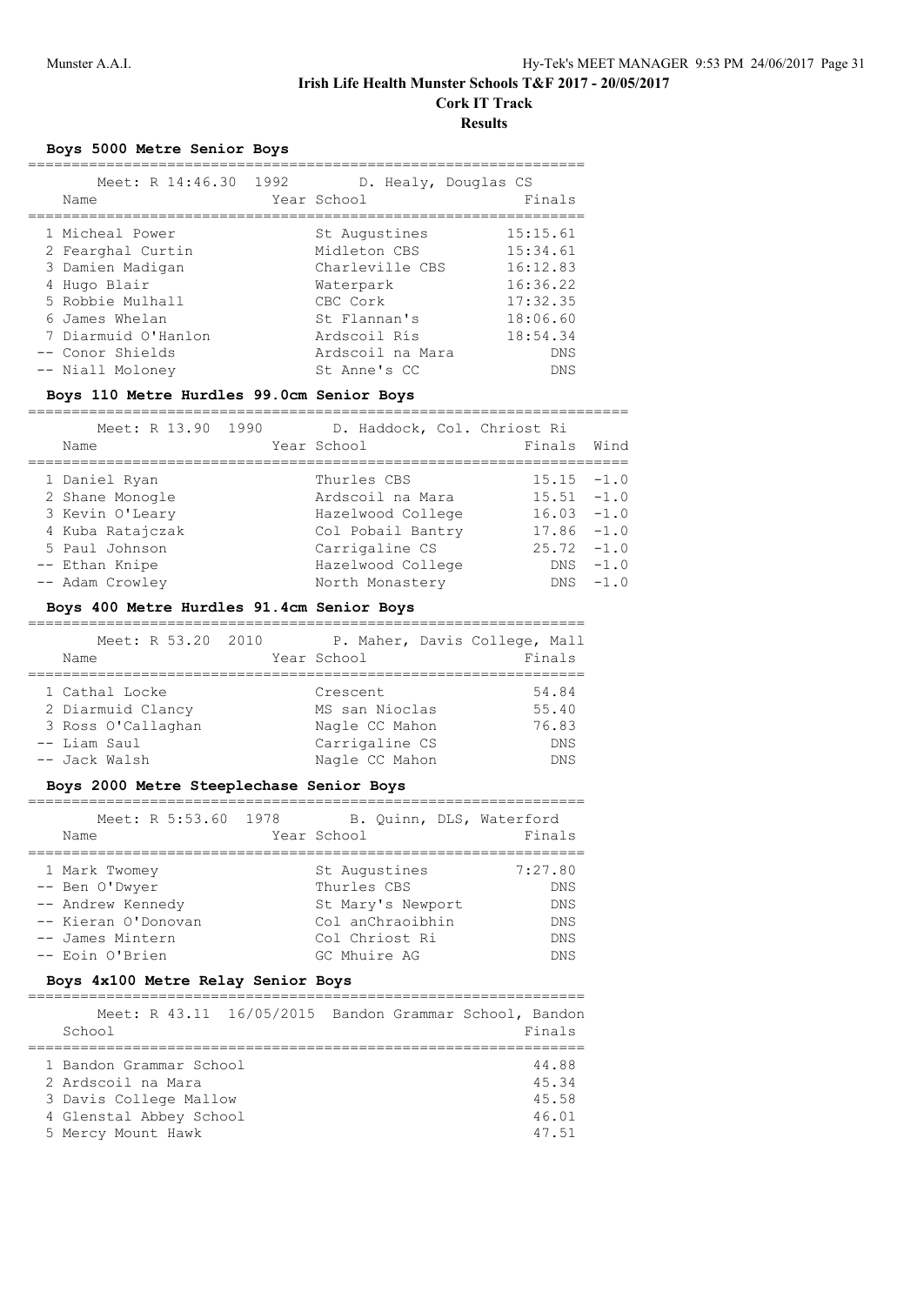# **Cork IT Track**

**Results**

| Boys 4x100 Metre Relay Senior Boys |     |
|------------------------------------|-----|
| -- Tralee CBS                      | DNS |
| -- Thurles CBS                     | DNS |
| -- Col Chriost Ri                  | DNS |

# **Boys 4x400 Metre Relay Senior Boys**

| School                      | Finals     |
|-----------------------------|------------|
| 1 St Declans                | 3:36.76    |
| 2 Bandon Grammar School     | 3:41.77    |
| 3 Dungarvan CBS             | 3:55.70    |
| -- St Augustines            | <b>DNS</b> |
| -- Charleville CBS          | <b>DNS</b> |
| -- Ardscoil Rís             | <b>DNS</b> |
| -- Col an Chraoibhin Fermoy | <b>DNS</b> |
| -- Glenstal Abbey School    | <b>DNS</b> |

# **Boys High Jump Senior Boys**

| Name                                                                    | Meet: R 2.10m 2014 D. Cussen, Col an Spioraid Na<br>Year School | Finals     |
|-------------------------------------------------------------------------|-----------------------------------------------------------------|------------|
|                                                                         |                                                                 |            |
| 1 Peter-Paul Sauerland PS CorcaDhuibhne 1.70m                           |                                                                 |            |
| 1.40 1.45 1.50 1.55 1.60 1.65 1.70                                      |                                                                 |            |
| $\mathbf{P}$<br>$\Omega$<br>P<br>$P \qquad \qquad$<br>$P \qquad \qquad$ | $\circ$<br>XO                                                   |            |
| 2 Kianian Doherty 6 St Brendans                                         |                                                                 | 1.65m      |
| 1.40 1.45 1.50 1.55 1.60 1.65 1.70                                      |                                                                 |            |
|                                                                         |                                                                 |            |
| $\circ$<br>$\overline{O}$<br>$\overline{O}$<br>P P                      | XO<br>XXX                                                       |            |
| 3 Jesse Power                                                           | Waterpark                                                       | 1.60m      |
| 1.40 1.45 1.50 1.55 1.60 1.65                                           |                                                                 |            |
| O XXO XXX<br>$\bigcirc$<br>$\circ$<br>$\overline{O}$                    |                                                                 |            |
| 4 Adam Born                                                             | PS na Trionoide                                                 | 1.55m      |
| 1.40 1.45 1.50 1.55 1.60                                                |                                                                 |            |
| XO<br>XXO<br>$\circ$<br>$\circ$<br>XXX                                  |                                                                 |            |
| 4 Ross O'Callaghan                                                      | Nagle CC Mahon                                                  | 1.55m      |
| 1.40 1.45 1.50 1.55 1.60                                                |                                                                 |            |
| O O O XXO<br>XXX                                                        |                                                                 |            |
| -- Daniel Mulcahy                                                       | Villiers                                                        | <b>DNS</b> |
| -- Patrick Boyle                                                        | Bandon GS                                                       | <b>DNS</b> |
| -- Rob Clancy                                                           | St Munchin's                                                    | DNS        |
| -- Stephen Nolan                                                        | Waterpark                                                       | DNS        |
| -- Cillian Sheehan                                                      | Col Choilm                                                      | DNS        |
|                                                                         |                                                                 |            |

# **Boys Long Jump Senior Boys**

| Name                                                                                                                           | Meet: R 7.24m 2014 E. O'Carroll, Mercy Mount Hawk<br>Year School | Finals | Wind |
|--------------------------------------------------------------------------------------------------------------------------------|------------------------------------------------------------------|--------|------|
| 1 Shane Monogle<br>$x = 6.35$ m (NWI) $6.30$ m (NWI) $6.17$ m (NWI)                                                            | Ardscoil na Mara                                                 | 6.35m  | NWI  |
| 2 Joseph Miniter                                                                                                               | CBS Ennistymon<br>6.18m(NWI)                                     | 6.19m  | NWI  |
| 6.19m(NWI) 5.54m(NWI)<br>3 James Murphy                                                                                        | Ardscoil na Mara                                                 | 6.13m  | NWI  |
| 6.13m(NWI) 5.97m(NWI)<br>4 David Hanley                                                                                        | SP Shannon                                                       | 5.88m  | NWI  |
| 5.57m (NWI) 5.70m (NWI) 5.88m (NWI) 5.62m (NWI)<br>5 Tom Beare<br>$5.45m(NWI)$ 5.57m (NWI) 5.55m (NWI) 5.54m (NWI) 5.51m (NWI) | Bandon GS                                                        | 5.57m  | NWI  |
|                                                                                                                                |                                                                  |        |      |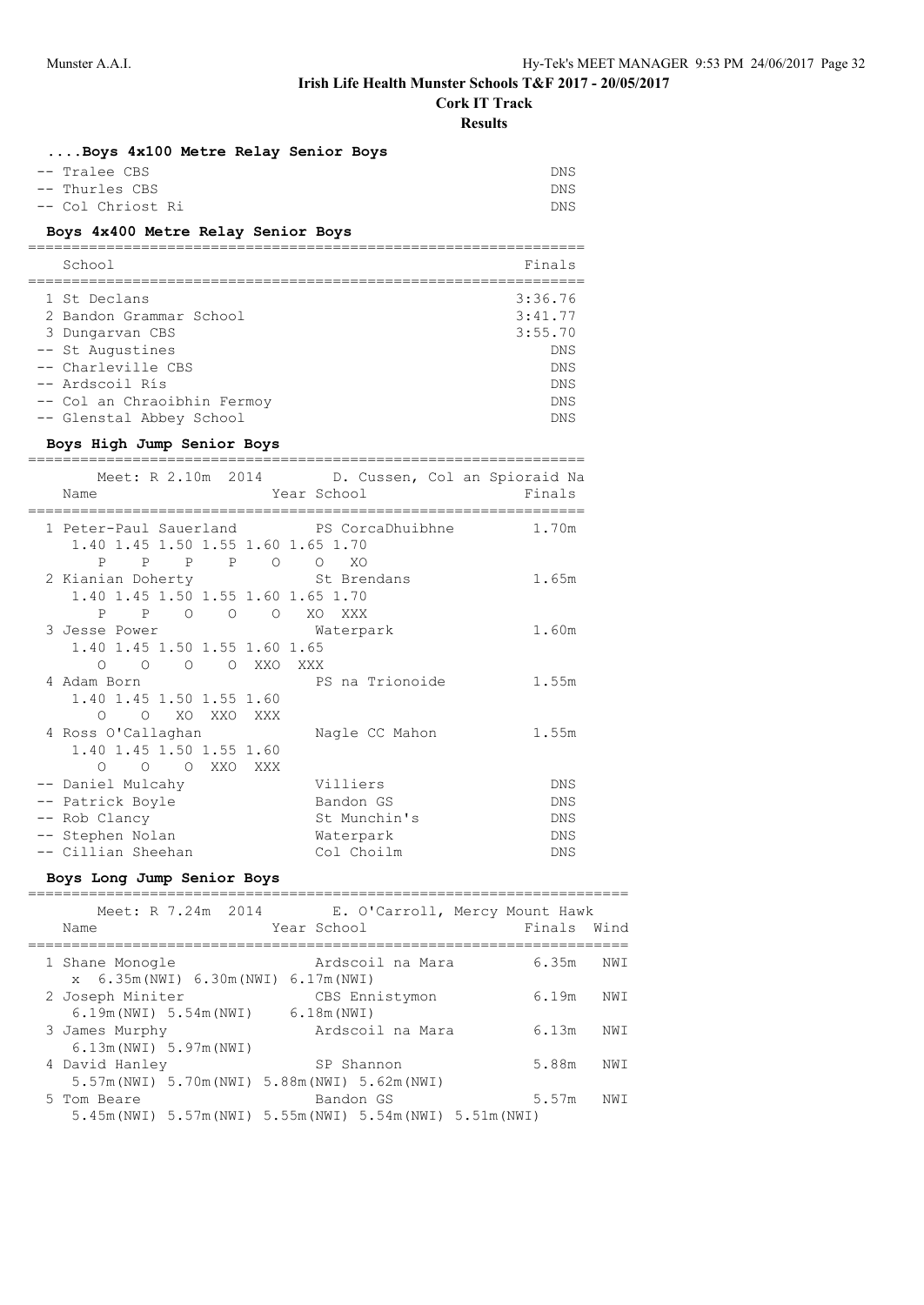**Cork IT Track**

# **Results**

| Boys Long Jump Senior Boys          |                   |       |     |
|-------------------------------------|-------------------|-------|-----|
| 6 Peter-Paul Sauerland              | PS CorcaDhuibhne  | 4.72m | NWI |
| 4.65m (NWI) 4.64m (NWI) 4.72m (NWI) |                   |       |     |
| -- Chidera Nnaemeka                 | St Brogans Bandon | DNS.  | NWI |
| -- Ryan Constant                    | North Monastery   | DNS.  | NWI |
| -- Sebastian Pula                   | PS na Trionoide   | DNS.  | NWI |
|                                     |                   |       |     |

# **Boys Triple Jump Senior Boys**

|                                        | Meet: R 14.31m 1974 C. Cronin, North Mon, Cork                                  |            |      |
|----------------------------------------|---------------------------------------------------------------------------------|------------|------|
| Name                                   | Year School                                                                     | Finals     | Wind |
|                                        |                                                                                 |            |      |
| 1 James Murphy                         | Ardscoil na Mara 12.05m                                                         |            | NWI  |
| 12.05m(NWI)                            |                                                                                 |            |      |
| 2 Corey Kissane                        | St Brendans                                                                     | 11.75m     | NWI  |
|                                        | 11.37m(NWI) 11.58m(NWI) 11.65m(NWI) 11.75m(NWI)                                 |            |      |
|                                        | 3 Cormac O'Sullivan by PS Inbhearsceine 11.53m                                  |            | NWI  |
|                                        | 11.00m (NWI) 11.29m (NWI) 11.45m (NWI) 11.53m (NWI) 11.50m (NWI)                |            |      |
| 4 Luke Ryan                            | Glenstal Abbey                                                                  | 11.30m     | NWI  |
| 11.30m (NWI) 11.00m (NWI) 10.89m (NWI) |                                                                                 |            |      |
| 5 Cameron Blair                        | Hamilton HS Bandon 11.22m                                                       |            | NWI  |
|                                        | $11.14$ m (NWI) $10.76$ m (NWI) $11.22$ m (NWI) $10.95$ m (NWI) $11.03$ m (NWI) |            |      |
| 6 Shane O Connor                       | Glenstal Abbey 10.07m                                                           |            | NWI  |
|                                        | 10.07m (NWI) 9.52m (NWI) 9.80m (NWI) 9.69m (NWI) 9.55m (NWI)                    |            |      |
| -- Cathal O'Brien                      | Rice College Ennis                                                              | DNS        | NWI  |
| -- Jesse Power                         | Waterpark                                                                       | DNS        | NWI  |
| -- Stephen Nolan                       | Waterpark                                                                       | DNS.       | NWI  |
| -- Joseph Miniter                      | CBS Ennistymon                                                                  | <b>DNS</b> | NWI  |

# **Boys Shot Putt 6.00 Kg Senior Boys**

| Meet: R 16.36m 2002<br>Name    | E. Leen, Mercy, Mount Hawk<br>Year School | Finals     |
|--------------------------------|-------------------------------------------|------------|
| 1 Daniel Ryan<br>13.84m 15.04m | Thurles CBS                               | 15.04m     |
| 2 James French                 | Bandon GS                                 | 14.95m     |
| 12.90m 14.49m 14.40m 14.95m    |                                           |            |
| 3 Kevin Caulfield              | St Joseph's Tulla                         | 10.39m     |
| 9.46m 9.01m 10.39m 9.86m       |                                           |            |
| 4 Ciaran Murphy                | North Monastery                           | 9.77m      |
| 8.61m 9.77m 9.50m 9.46m 7.78m  |                                           |            |
| -- Dovydas Baltonis            | Mercy Mount Hawk                          | <b>DNS</b> |
| -- Gerard O'Donnell            | Hazelwood College                         | <b>DNS</b> |
| -- Eoin Power                  | Nenagh CBS                                | DNS        |
| -- Ryan Linehan                | Carrigaline CS                            | DNS        |
| -- Jake Byrne                  | Nenagh College                            | <b>DNS</b> |
|                                |                                           |            |

# **Boys Discus 1.75 Kg Senior Boys**

| Meet: R 51.75m 1980<br>Name                                         | D. McSweeney, Tralee CBS<br>Year School | Finals |
|---------------------------------------------------------------------|-----------------------------------------|--------|
| 1 Kevin Caulfield<br>24.42m 23.99m 32.40m                           | St Joseph's Tulla                       | 32.40m |
| 2 Travis Coomey                                                     | Bandon GS                               | 30.14m |
| 30.14m 25.33m 29.09m 29.85m<br>3 Conor Scanlon<br>$x \times 20.46m$ | Blackwater CS                           | 20.46m |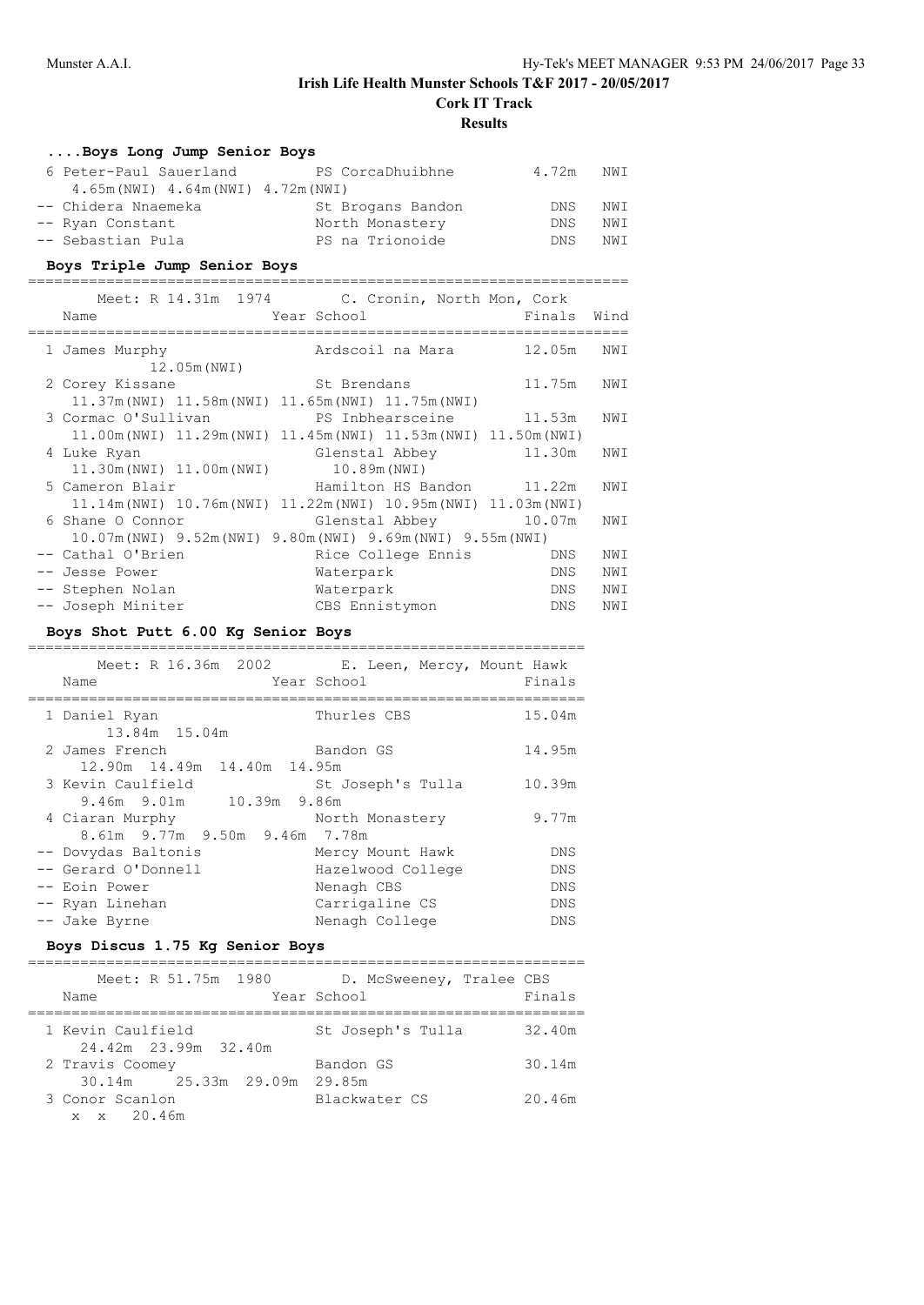**Cork IT Track**

**Results**

| Boys Discus 1.75 Kg Senior Boys |                 |        |  |
|---------------------------------|-----------------|--------|--|
| 4 Gabor Villanyi                | St Augustines   | 14.33m |  |
| 14.33m                          |                 |        |  |
| -- Jude Pendijito               | St Munchin's    | DNS.   |  |
| -- James French                 | Bandon GS       | DNS.   |  |
| -- Liam Clancy                  | St Munchin's    | DNS.   |  |
| -- Reese Wynman                 | Carrigaline CS  | DNS.   |  |
| -- Nathan Bryan                 | PS na Trionoide | DNS.   |  |

# **Boys Hammer 6.00 Kg Senior Boys**

| Meet: R 64.50m 2015<br>Name          | Adam King, Col na Sceilige<br>Year School | Finals                   |
|--------------------------------------|-------------------------------------------|--------------------------|
| 1 Travis Coomey<br>41.88m<br>45.01m  | Bandon GS<br>45.52m                       | 45.52m                   |
| -- Jude Pendijito                    | St Munchin's<br>St Munchin's              | <b>DNS</b>               |
| -- Mark Crowe<br>-- Dovydas Baltonis | Mercy Mount Hawk                          | <b>DNS</b><br><b>DNS</b> |

### **Boys Javelin 800g Senior Boys**

| Meet: R 54.66m 1996<br>Name                             | D. Hayes, St. Augustines<br>Year School | Finals     |
|---------------------------------------------------------|-----------------------------------------|------------|
| 1 Kevin Michael<br>42.94m 50.44m 51.44m 51.58m          | Deerpark CBS                            | 51.58m     |
| 2 Christian O'Connell<br>45.30m  44.92m  47.36m  48.72m | JtB Hospital                            | 48.72m     |
| 3 Nathan Bryan<br>32.35m 33.31m 29.85m                  | PS na Trionoide                         | 33.31m     |
| 4 Gabor Villanyi<br>22.75m 20.49m 22.91m 17.02m 20.37m  | St Augustines                           | 22.91m     |
| -- Paddy Kelly                                          | St Munchin's                            | <b>DNS</b> |
| -- Michael Linnane                                      | Mercy Mount Hawk                        | <b>DNS</b> |
| -- Damien Hickey                                        | Davis College                           | DNS        |
| -- Conor Robinson                                       | Bandon GS                               | <b>DNS</b> |
| -- Billy Seymour                                        | Nenagh CBS                              | <b>DNS</b> |

# **Boys 3000 Metre Walk Senior Boys**

| Meet: R 12:39.00 1997 | R. Heffernan, North Monast |            |
|-----------------------|----------------------------|------------|
| Name                  | Year School                | Finals     |
|                       |                            |            |
| -- Sean Fouhy         | Bishopstown CS             | DO         |
| -- Kalum Long         | Bishopstown CS             | DO         |
| -- Liam Saul          | Carrigaline CS             | DO         |
| -- Gearoid McMahon    | St Caimin's                | <b>DNS</b> |
| -- Aidan McKenna      | St Augustines              | DNS        |

# **Boys 1 Mile Under16 Boys**

| Meet: R 4:26.08 2016<br>Name                                                               | D. McElhinney, CP Bheanntra<br>Year School                               | Finals                                              |
|--------------------------------------------------------------------------------------------|--------------------------------------------------------------------------|-----------------------------------------------------|
| 1 Tommy Connolly<br>2 Luke Brennan<br>3 Chris O'Reilly<br>4 Jake Bagge<br>5 Cathal McKeogh | CBC Cork<br>St Declans<br>Douglas CS<br>Ardscoil na Mara<br>St Anne's CC | 4:31.05<br>4:33.42<br>4:44.11<br>4:54.65<br>4:55.55 |